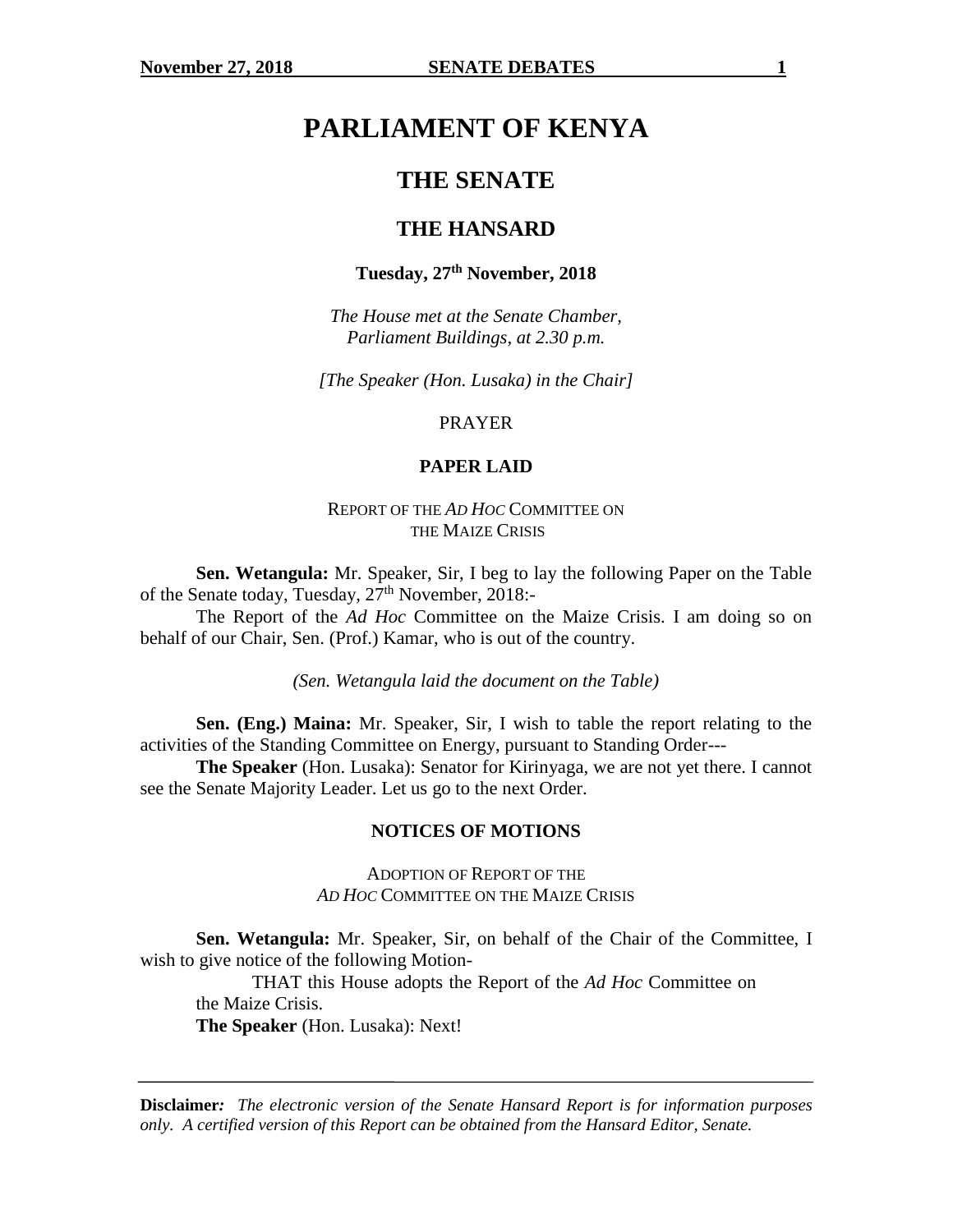#### REVIVAL OF THE POSTAL CORPORATION OF KENYA

**Sen. Malalah:** Mr. Speaker, Sir, I beg to give notice of the following Motion-

THAT AWARE THAT the Postal Corporation of Kenya is a stateowned corporation established by the Postal Corporation of Kenya Act, (CAP 411) and operates as a commercial public enterprise;

FURTHER AWARE that the corporation's mandate includes provision of accessible, affordable and reliable postal services to all parts of the country in line with its Mission to deliver innovative superior communication, distribution and financial solutions to its customers and create value to stakeholders;

NOTING THAT the corporation has remained the most accessible, affordable and effective communications platform in Kenya with a total of 623 outlets spread across the country;

CONCERNED THAT that the Corporation has very attractive and innovative services and a developed infrastructure that is underutilized, hampering efforts to carry out its mandate as enshrined in the Act;

ACKNOWLEDGING THAT the Corporation would see a much needed revival if included in the Government connectivity project through the National Optic Fibre Backbone project (NOFBI), aimed at ensuring connectivity in all the 47 counties of Kenya whose implementation aims to ease communication across counties as well as improve government service delivery to the citizens such as application of national identity cards, passports and registration of births and deaths;

NOW THEREFORE, the Senate calls upon the Ministry of Information, Communication and Technology in collaboration with the National Treasury to-

(a) ensure fair distribution of postal outlets throughout the country with at least ten (10) functional postal outlets in each of the 47 counties of Kenya;

(b) channel Government cash disbursements like the Women Fund, Youth Fund and the Fund for senior citizens through the corporation to enable the corporation earn revenue through commissions charged;

(c) channel Government mail delivery and clearing and forwarding services to the corporation; and,

(d) channel Government courier and logistical services through the corporation.

**The Speaker** (Hon. Lusaka): Let us go to the next Order.

#### **STATEMENTS**

**The Speaker** (Hon. Lusaka): Sen. Chebeni, are you ready? If Sen. Chebeni is not ready, the next one is by Sen. (Prof.) Ekal. Since Sen. (Prof.) Ekal is not here, let us have Sen. Cherargei to seek his statement.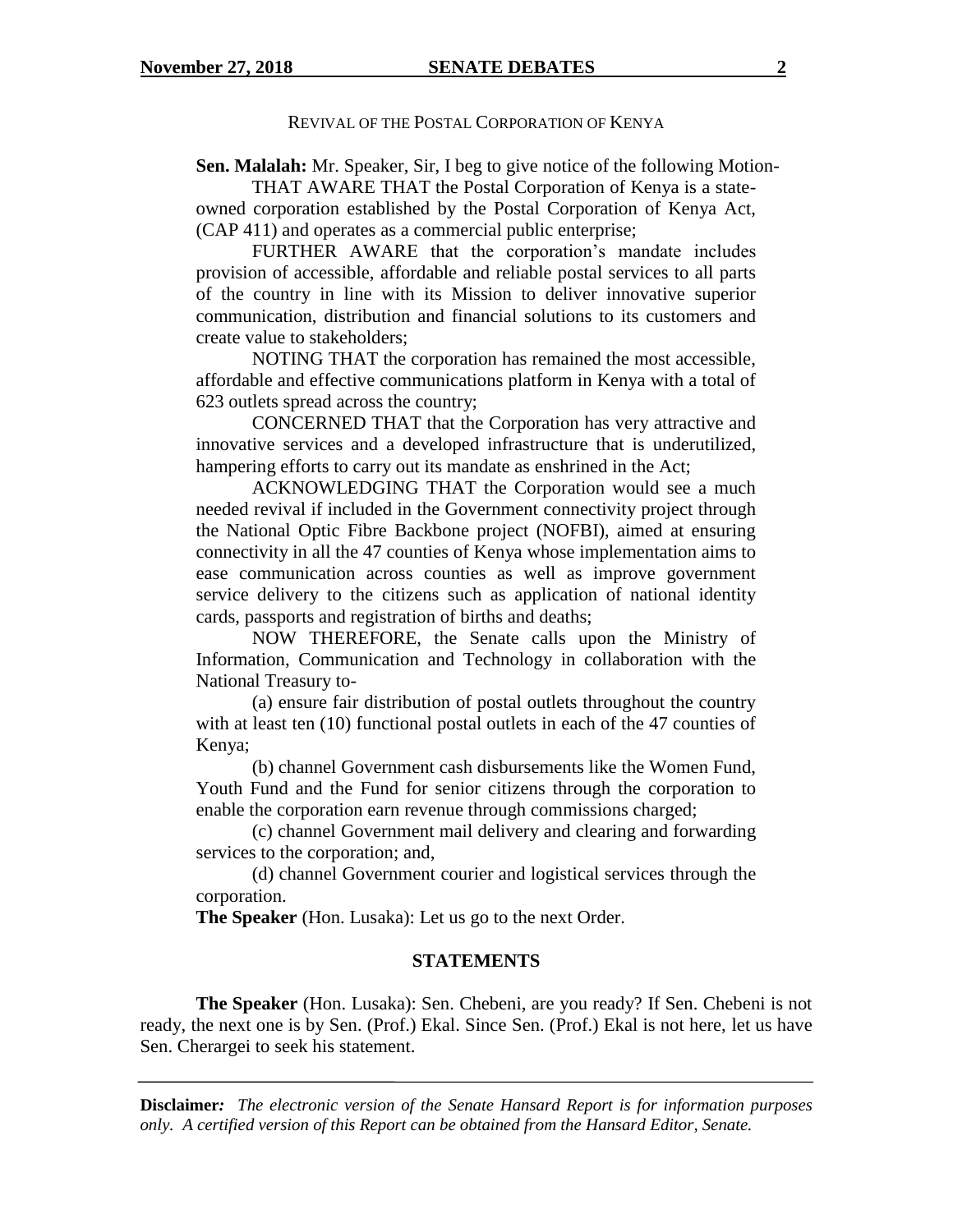UNLAWFUL ESTABLISHMENT OF OFFICES UNDER THE HEALTH DOCKET IN NANDI COUNTY

**Sen. Cherargei:** Mr. Speaker, Sir, pursuant to Standing Order No.48(1), I rise to seek a Statement from the Chairperson of the Committee on Health on the unlawful establishment of various offices under the health docket in Nandi County. In the Statement, the Committee should explain:-

(1) why the Nandi County Government has resorted to unjustifiable and unlawful establishment of offices under the Health Act;

(2) clarify whether the offices established are constitutional or in line with the provisions of the Health Act and the County Governments Act;

(3) explain what policy, legal, and regulatory framework govern the duplication of jobs arising from the establishment of these offices; and,

(4) state whether the public participation, especially on financial matters which is mandatory under Article 201 of the Constitution on principles of public finance, was undertaken and whether the Kenya Medical Practitioners, Pharmacists and Dentists Union (KMPDU)---

# *(Loud consultations)*

**The Speaker** (Hon. Lusaka): Order Members! Let us consult in low tones.

**Sen. Cherargei:** I think Members are having an extension of the discussions we had today in the morning about health matters. I know it was hot.

I will repeat the fourth concern.

(4) state whether the public participation, especially on financial matters which is mandatory under Article 201 of the Constitution on principles of public finance, was undertaken and whether the Kenya Medical Practitioners, Pharmacists and Dentists Union (KMPDU) and other stakeholders and representatives of public interest groups participated in the deliberation before creation of these offices.

I thank you, Mr. Speaker, Sir.

**The Speaker** (Hon. Lusaka): I do not see any interest on the Statement. Let us now have the Chairperson of the Standing Committee on Energy.

### IMPLEMENTATION STATUS OF THE MINIMUM WAGE GUIDELINES IN THE COUNTY

**Sen. Khaniri:** On a point of order, Mr. Speaker, Sir. While we are still on statements under Standing Order No.48(1), I requested for a statement from the Standing Committee on Labour and Social Welfare, which was duly processed and you approved it. Actually I requested it on  $3<sup>rd</sup>$ , October, 2018.

The Chairperson had promised to give a response in two weeks. It is now over eight weeks and we have not gotten the Statement on minimum wage guidelines. I would like to hear from the Chairperson when the Statement will be produced in this House.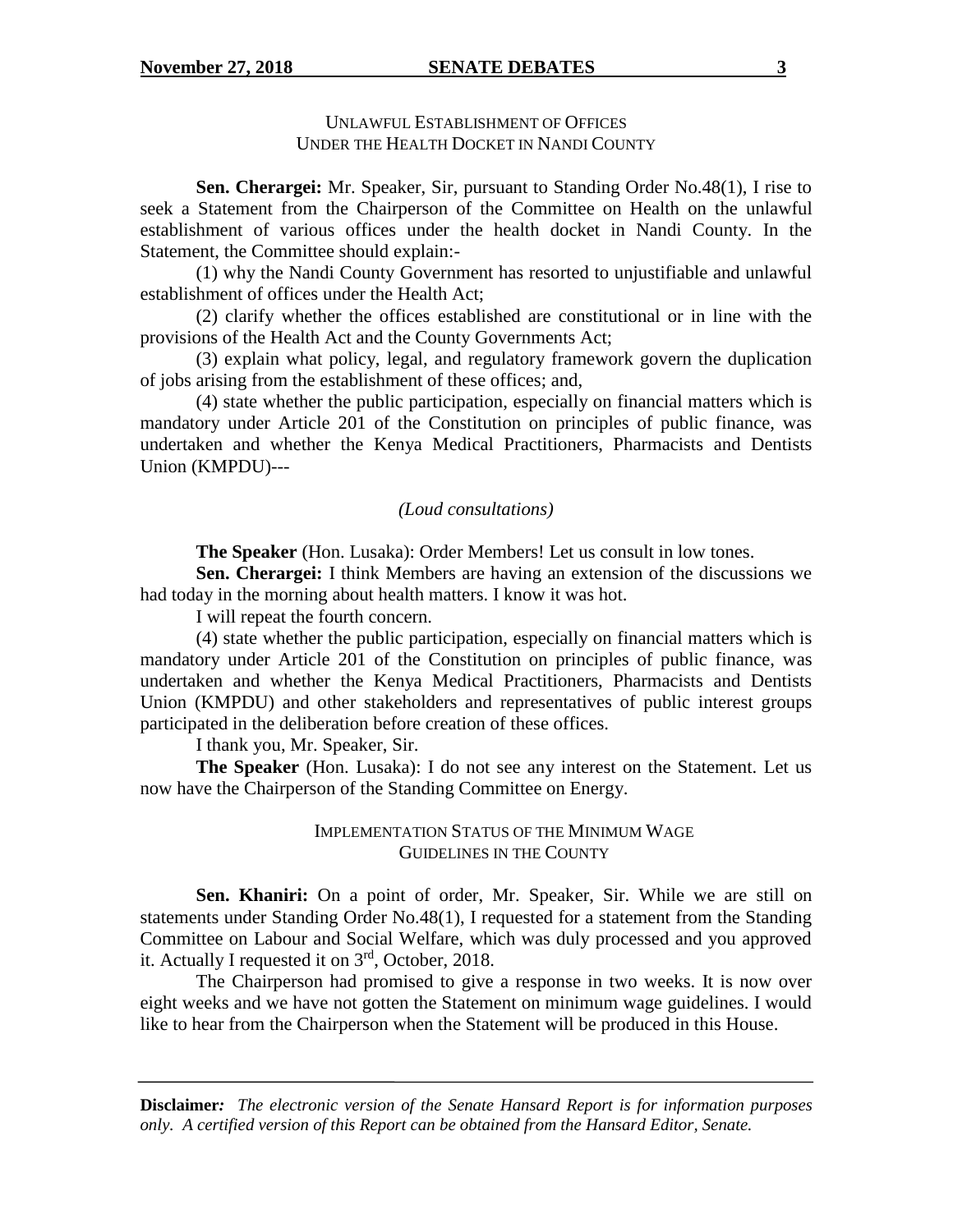**The Speaker** (Hon. Lusaka): Since the Chairperson, Committee on Labour and Social Welfare is not here with us, I wish to remind Sen. Khaniri that under Standing Order No.48, the Statement now belongs to the Committee and it is the Committee that is to determine whether they will bring it back to the House or whether they can address it to you later on.

Let us hear from the Chairperson of the Standing Committee on Energy.

#### ACTIVITIES OF THE STANDING COMMITTEE ON ENERGY

**Sen. (Eng.) Maina:** Thank you, Mr. Speaker, Sir. I wish to table the Report relating to the activities of the Standing Committee on Energy, pursuant to Standing Order No. 51 for the period from  $9<sup>th</sup>$  August to  $9<sup>th</sup>$  November, 2018.

Mr. Speaker, Sir, Standing Order No.51(1)(b) provides that at least every three months, a Committee Chairperson is expected to make a statement relating to activities of the committee. In fulfillment of that provision, I wish to present a Statement with regards to the Standing Committee on Energy for the period commencing  $9<sup>th</sup>$  August, 2018 to  $9<sup>th</sup>$ November, 2018.

Mr. Speaker, Sir, the Senate Standing Committee on Energy was constituted in December, 2017 during the First Session of the Twelfth Parliament, pursuant to the provisions of Senate Standing Order No.218. The Committee is mandated to consider all matters relating to fossil fuels exploration, development, production, maintenance and regulation of energy.

As outlined in Standing Order No.215(2), the activities of the Committee entail the following-

(1) Bills considered by the Committee;

- (2) Statements considered by the Committee;
- (3) Petitions considered by the Committee;
- (4) Inquiries undertaken by the Committee and progress of any such inquiry;
- (5) Any county visits undertake by the Committee and the outcome of such visits; and,
- (6) The manner and the extent to which the Committee met its public participation obligations in respect of the business of the Committee.

Under Standing Order No.218 (4), the Committee is expected to scrutinize the resolutions of the Senate and formal undertakings given by the National Executive, including adopted committee reports.

Mr. Speaker, Sir, during the period under review the Committee has held a total of 12 sittings, one retreat and engaged with several stakeholders.

Mr. Speaker, Sir, on reporting on the activities of the Committee, I wish to provide the details of each activity as follows-

#### *(Loud consultations)*

**The Speaker** (Hon. Lusaka): Order, Members. Let us consult in low tones. You are distracting the Member.

Proceed, Sen. (Eng.) Maina.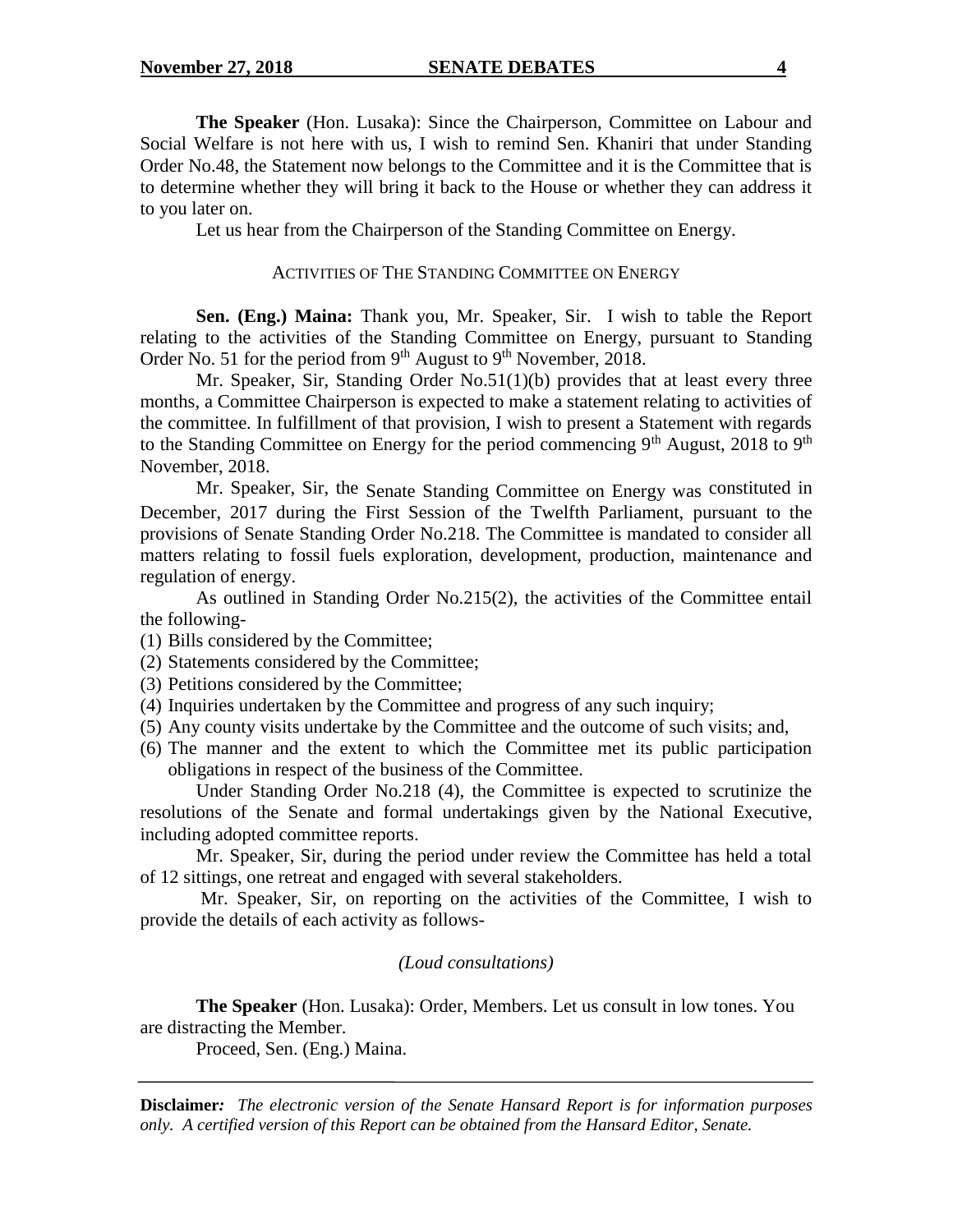**Sen. (Eng.) Maina:** Mr. Speaker, Sir, the details are as follows-

# **1. BILLS CONSIDERED BY THE COMMITTEE**

| NO <sub>1</sub> | <b>TITLE</b>                                                            | <b>DATE</b><br><b>REFERRED</b><br><b>TO</b><br><b>THE</b><br><b>COMMITTEE</b> | <b>BY</b><br><b>ACTION</b><br><b>TAKEN</b><br><b>THE COMMITTEE</b>                                                                      | <b>STATUS</b>                                       | <b>REMARK</b><br>S |
|-----------------|-------------------------------------------------------------------------|-------------------------------------------------------------------------------|-----------------------------------------------------------------------------------------------------------------------------------------|-----------------------------------------------------|--------------------|
| 1.              | The Local Content<br>Bill (Sen. Bills No.<br>10 of 2018)                | 10/5/18                                                                       | <b>Public hearing-</b> $21st$ June,<br>2018<br>9 <sup>th</sup><br>Tabled<br><b>Report</b><br><b>August, 2018</b>                        | Bill<br>awaiting<br>Committee<br>of<br>the<br>whole |                    |
| 2.              | Bill<br>Energy<br>The<br>(National<br>Assembly Bills No.<br>50 of 2017) | 4/7/18                                                                        | $23^{\overline{\text{rd}}}$<br><b>Public</b><br>hearing-<br><b>August, 2018</b><br><b>Report Tabled</b> $- 16^{th}$<br>October, 2018    | Bill<br>awaiting<br>Committee<br>of<br>the<br>whole |                    |
| 3.              | The Petroleum Bill<br>(National)<br>Assembly Bills No.<br>48 of 2017)   | 10/7/18                                                                       | 22 <sup>nd</sup><br><b>Public</b><br>hearing-<br>August, 2018<br>27 <sup>th</sup><br><b>Tabled-</b><br><b>Report</b><br>September, 2018 | Bill<br>awaiting<br>Committee<br>of<br>the<br>whole |                    |

# **2. LEGISLATIVE PROPOSALS PROCESSED BY THE COMMITTEE**

| N <sub>O</sub> | <b>TITLE</b>                               | <b>DATE</b><br><b>REFERRED</b><br><b>THE</b><br>TO <sub>1</sub><br><b>COMMITTE</b><br>E | <b>ACTION TAKEN BY</b><br><b>THE COMMITTEE</b>                                                                                                                                                                                                                                                                      | <b>STATUS</b>                       | <b>REMARK</b><br>S |
|----------------|--------------------------------------------|-----------------------------------------------------------------------------------------|---------------------------------------------------------------------------------------------------------------------------------------------------------------------------------------------------------------------------------------------------------------------------------------------------------------------|-------------------------------------|--------------------|
| 1.             | The<br>Energy<br>(Amendment)<br>Bill, 2018 | $4th$ June, 2018                                                                        | The Committee met with $\vert$ The provisions of the $\vert$<br>the<br>legislative proposal who   have been proposed as<br>is a member of the amendments to the<br>Committee. The proposal   Energy Bill, 2018<br>was deferred in light of<br>the ongoing legislative<br>review through<br>the<br>Energy Bill, 2018 | sponsor of the legislative proposal | $\overline{a}$     |

| <b>Disclaimer:</b> The electronic version of the Senate Hansard Report is for information purposes |  |  |
|----------------------------------------------------------------------------------------------------|--|--|
| only. A certified version of this Report can be obtained from the Hansard Editor, Senate.          |  |  |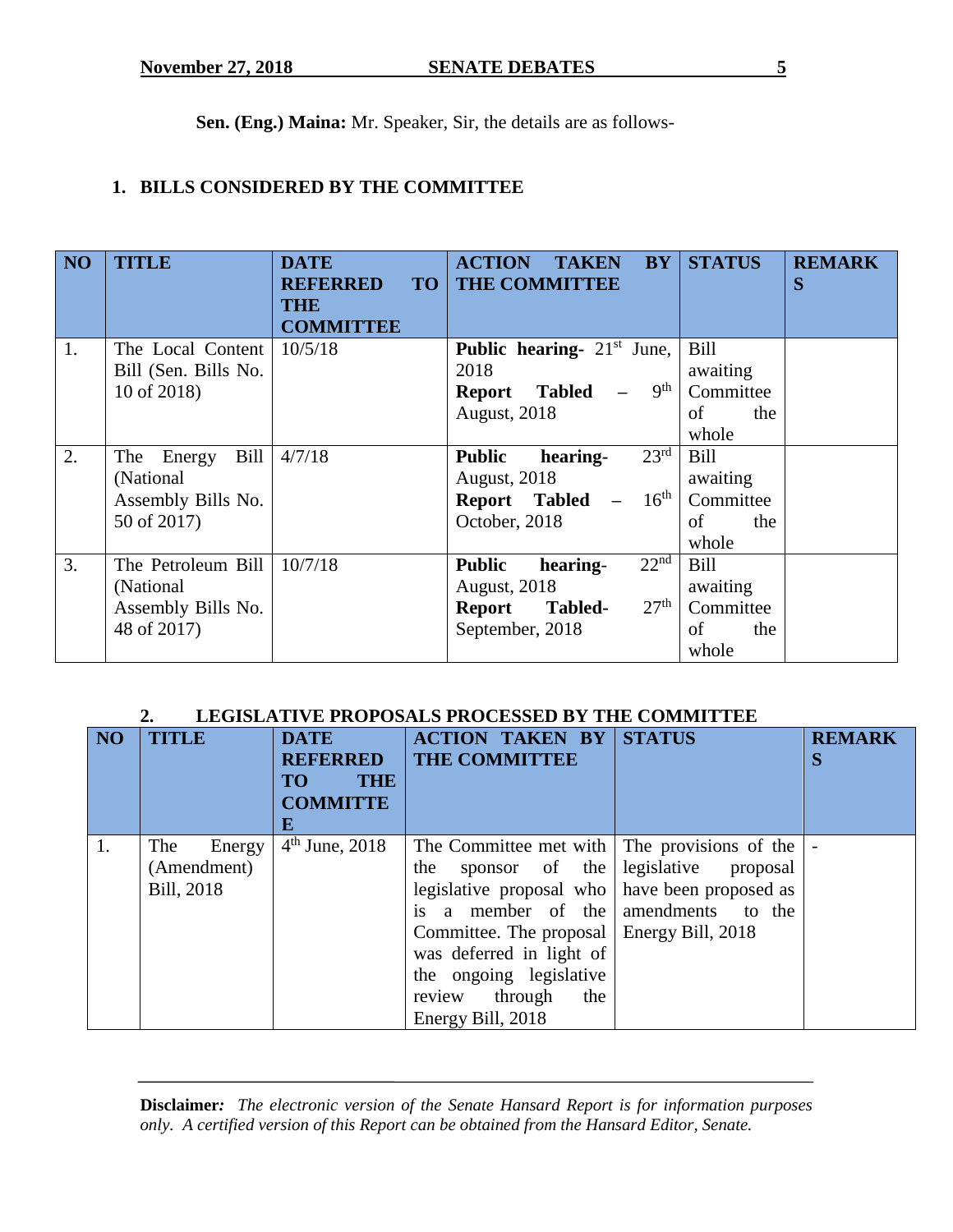# **3. STATEMENTS CONSIDERED BY THE COMMITTEE**

| NO | <b>TITLE</b>                                                                                               | <b>DATE</b><br><b>REFERRED</b><br><b>THE</b><br><b>TO</b><br><b>COMMITTE</b><br>E | <b>ACTION TAKEN BY</b><br><b>THE COMMITTEE</b>                                                                                                                     | <b>STATUS</b>              | <b>REMARKS</b>                                                                                  |
|----|------------------------------------------------------------------------------------------------------------|-----------------------------------------------------------------------------------|--------------------------------------------------------------------------------------------------------------------------------------------------------------------|----------------------------|-------------------------------------------------------------------------------------------------|
| 1. | the<br>Statement<br>$\alpha$<br>constant<br>power<br>rationing and power<br>black outs<br>in Wajir County. | 11/10/18                                                                          | The<br>Committee<br>written to the Ministry of $\vert$ consultation<br>and will soon<br>energy<br>invite the Senator for<br>Wajir County to consider<br>the matter | has Stakeholder<br>ongoing | To<br>be<br>completed<br>before recess<br>7 <sup>th</sup><br><sub>on</sub><br>December,<br>2018 |

# **4. PETITIONS CONSIDERED BY THE COMMITTEE**

Mr. Speaker, Sir, the Committee has not received any Petitions but remains committed to addressing any petitions committed to it in a timely manner.

# **5. INQUIRIES UNDERTAKEN BY THE COMMITTEE**

Mr. Speaker, Sir, the Senate Committee on Energy has not conducted any inquiries but has extensively engaged with stakeholders on emerging issues in the energy sector that has borne great results from such engagement as illustrated.

# **6. COUNTY VISITS UNDERTAKEN BY THE COMMITTEE**

Mr. Speaker, Sir, the Committee is yet to conduct county visits but has planned to engage more with counties in the Third Session of this House.

# **7. SCRUTINY OF RESOLUTIONS OF THE SENATE - STANDING ORDER No.218(4)**

Mr. Speaker, Sir, whereas the Committee has tabled reports before the House; the House is yet to debate the Report and make resolutions. The Committee continues to closely follow the processing of business relating to the Committee on the Floor of the House.

# *(Loud Consultations)*

Mr. Speaker, Sir, on public participation, the Committee has held 30---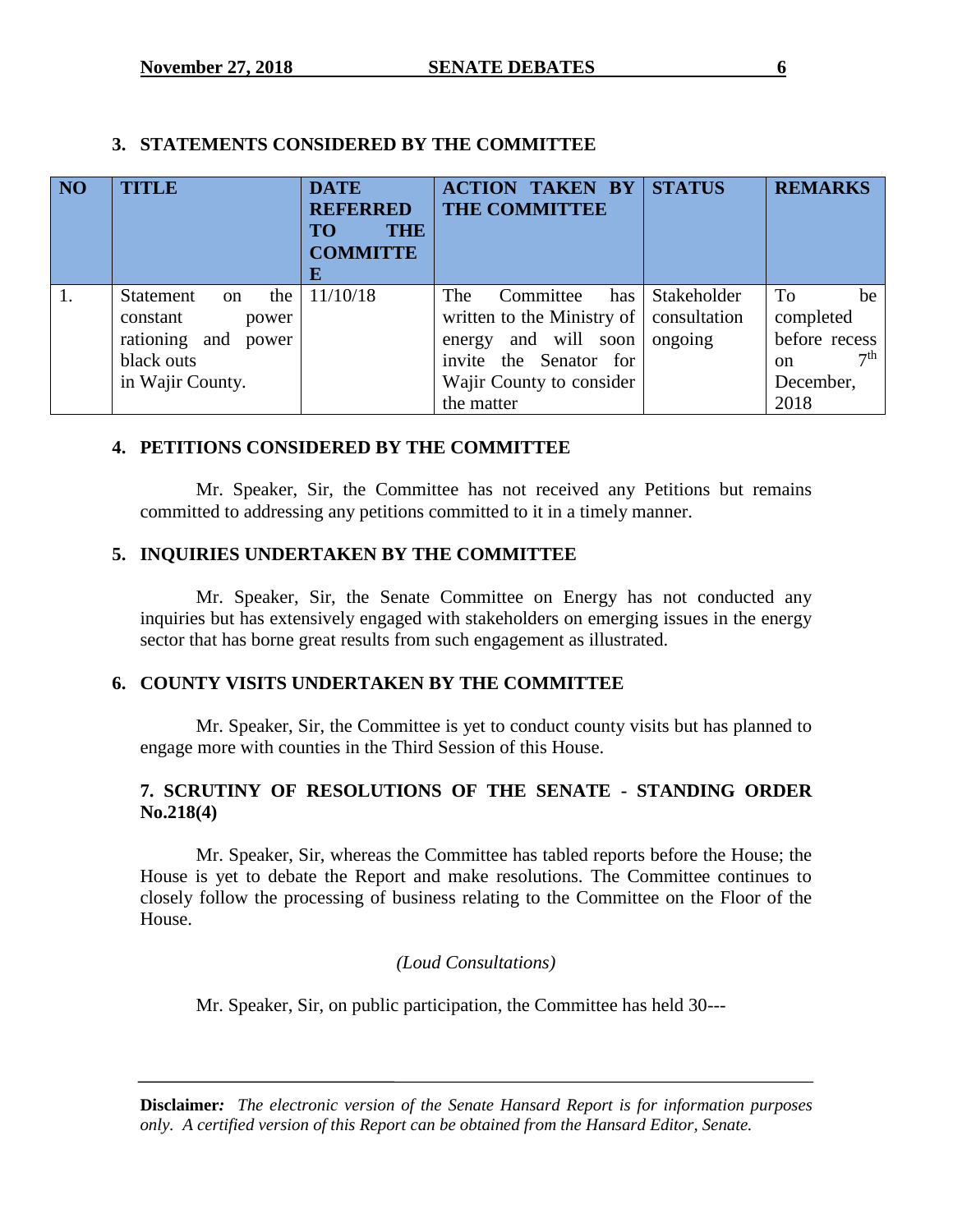**Sen. Musuruve:** On a point of order, Mr. Speaker, Sir. I am really straining to get the points the Senator is presenting. He is addressing a very important issue on energy, but there is a lot of distraction.

**The Speaker** (Hon. Lusaka): Order, Members. Let us consult in low tones so that the Member can communicate.

**Sen. (Eng.) Maina:** I thank my dear sister.

**The Speaker** (Hon. Lusaka): What is your point of order, Sen. Mutula Kilonzo?

**Sen. Mutula Kilonzo Jnr:** Mr. Speaker, Sir, even the Members who are struggling cannot hear the Chairman well. I am proposing that first he increases the decibel and secondly, for posterity, is it possible that the Committee circulates the Report so that Members can follow? Other than reading his lips, we can also read the report for ourselves.

Thank you.

#### *(Laughter)*

**Sen. (Eng.) Maina:** Mr. Speaker, Sir, I believe that he is asking whether your office may---

**The Speaker** (Hon. Lusaka): Let me give a direction on that.

The Report is just being tabled so it cannot be availed until it is tabled in the House. It is only after that, that it can be circulated. However, I think you need to be audible, Sen. (Eng.) Maina.

**Sen. (Eng.) Maina:** I am audible, but maybe some people need some aids.

Mr. Speaker, Sir, on scrutiny of the resolutions of the Senate, Standing Order No.218---

#### *(Loud consultations)*

Sen. Mutula Kilonzo, please listen to me now. Do not talk back there and then you---

# *(Laughter)*

Whereas the Committee has tabled reports before the House, the House is yet to debate the Reports and make resolutions. The Committee continues to closely follow the proceedings relating to energy on the Floor of the House.

**The Speaker** (Hon. Lusaka): Sen. Outa, what is your point of order?

**Sen. Outa:** Mr. Speaker, Sir, is the Engineer Senator, whom I respect, in order to just stand and engage with Sen. Mutula Kilonzo Jnr. while ignoring you as the Chair? I have seen him trying to get the attention of Sen. Mutula Kilonzo Jnr. He knows the Standing Orders which state that he cannot engage the Senator for Makueni without consulting you.

**The Speaker** (Hon. Lusaka): Everybody addresses the Chair, so that should be noted. Conclude Sen. (Eng.) Maina.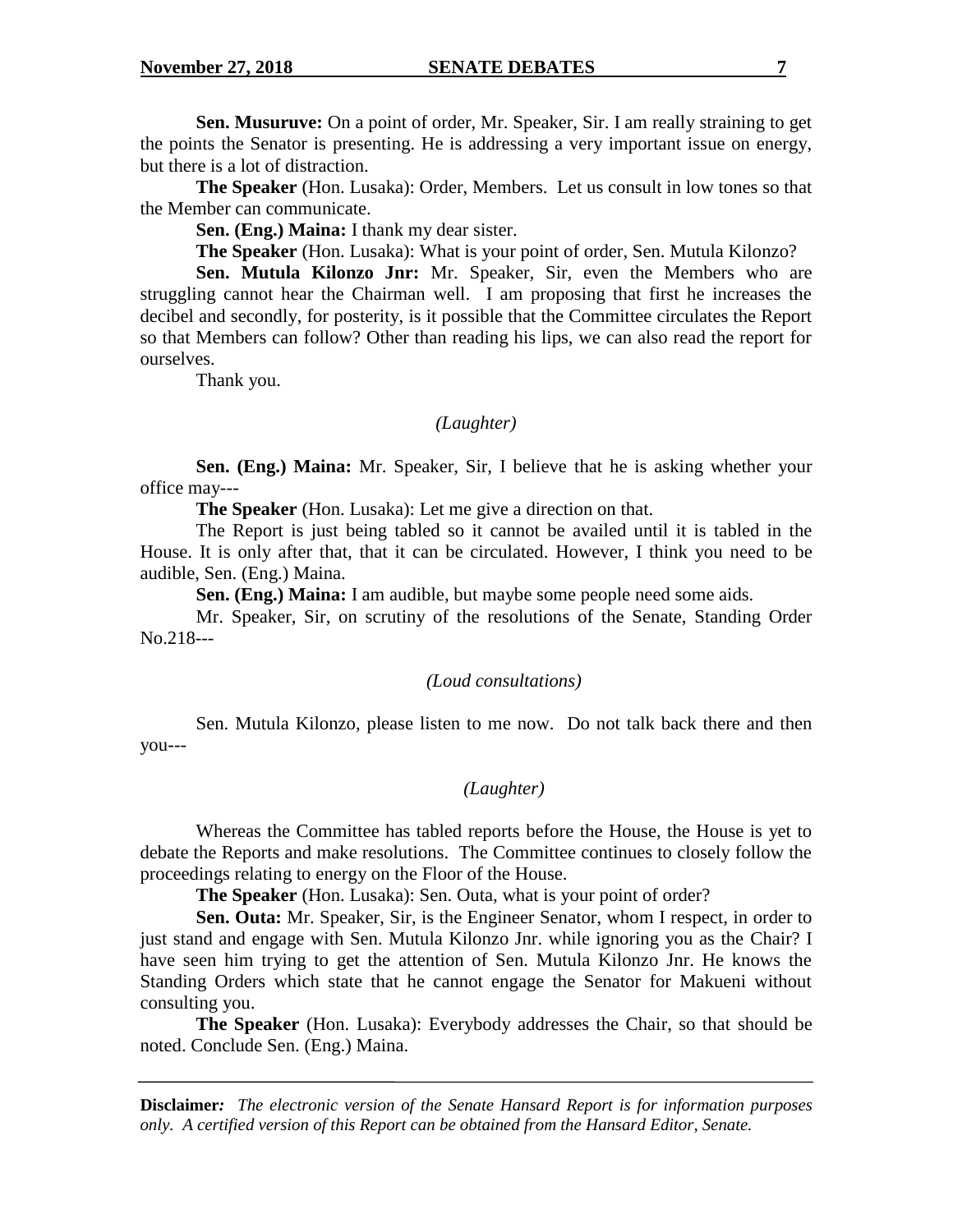**Sen. (Eng.) Maina**: Thank you, Mr. Speaker, Sir. On public participation; the Committee has held 30 sittings so far and all have been open to the public for their attendance. On occasion, it has received interested members of the public attending meetings. Moreover, the Committee has held three sessions with the sole purpose of consulting with the public on various legislations committed---

**Sen. Wetangula**: On a point of order Mr. Speaker, Sir.

**The Speaker** (Hon. Lusaka): What is your point of order Sen. Wetangula?

**Sen. Wetangula**: Mr. Speaker, Sir, I suspect that the Chairperson is reading a very important Statement but he is embroiled in a drawled monologue that does not seem to communicate anything. I have been sitting there quietly straining to hear and understand what he is reading but I cannot. Can he circulate the documents for us to read it on our own?

**The Speaker** (Hon. Lusaka): That is what I ruled Sen. Wetangula. The Report is being Tabled and it will be circulated.

**Sen. (Eng.) Maina**: Thank you, Mr. Speaker, Sir. The Committee has held 30 sittings so far which have been open to the public and it has received interested members of the public attending its meetings. Moreover, the Committee has held three sessions with the sole purpose of consulting the public on various legislations committed to the Committee.

On stakeholder engagements, the Committee has met with the Ministry of Energy. The Committee engaged the stakeholders on  $13<sup>th</sup>$  May, 2018, regarding the plight and the outcry and the measures that were being taken to address the cost of energy. The Ministry of Energy and the Rural Electrification Authority were engaged by the Committee on national primary schools electrification programs on  $\overline{9}^{th}$  September, 2018. The Committee sought to be appraised on the status of the school electrification programme and the progress achieved. It sought to address key challenges affecting the programmes including faulty hardware. Other stakeholder meetings were also conducted in regard to the imposition of the 16 per cent Value Added Tax on petroleum which were held on the  $12<sup>th</sup>$  March, 2018 and  $12<sup>th</sup>$  September, 2018.

The next is the challenges and the recommendations. The key challenges encountered in execution of the mandate of the Committee included media coverage of its activities which has not been sufficient and could be improved through building synergies with the media houses.

Thank you, Mr. Speaker, Sir, and we also thank your secretariat for all the assistance that they have given us. Allow me to add that we are engaged in a fairly technical subject and I would ask that the Members be apprised with the issue of energy. There may be technical terms but they should not be scared to say that they do not understand.

## *(Laughter)*

**Sen. Mutula Kilonzo Jnr.**: Mr. Speaker, Sir, I expected the Chairperson to tell us when he is Tabling the amendments to the Energy and Petroleum Bill as part of the report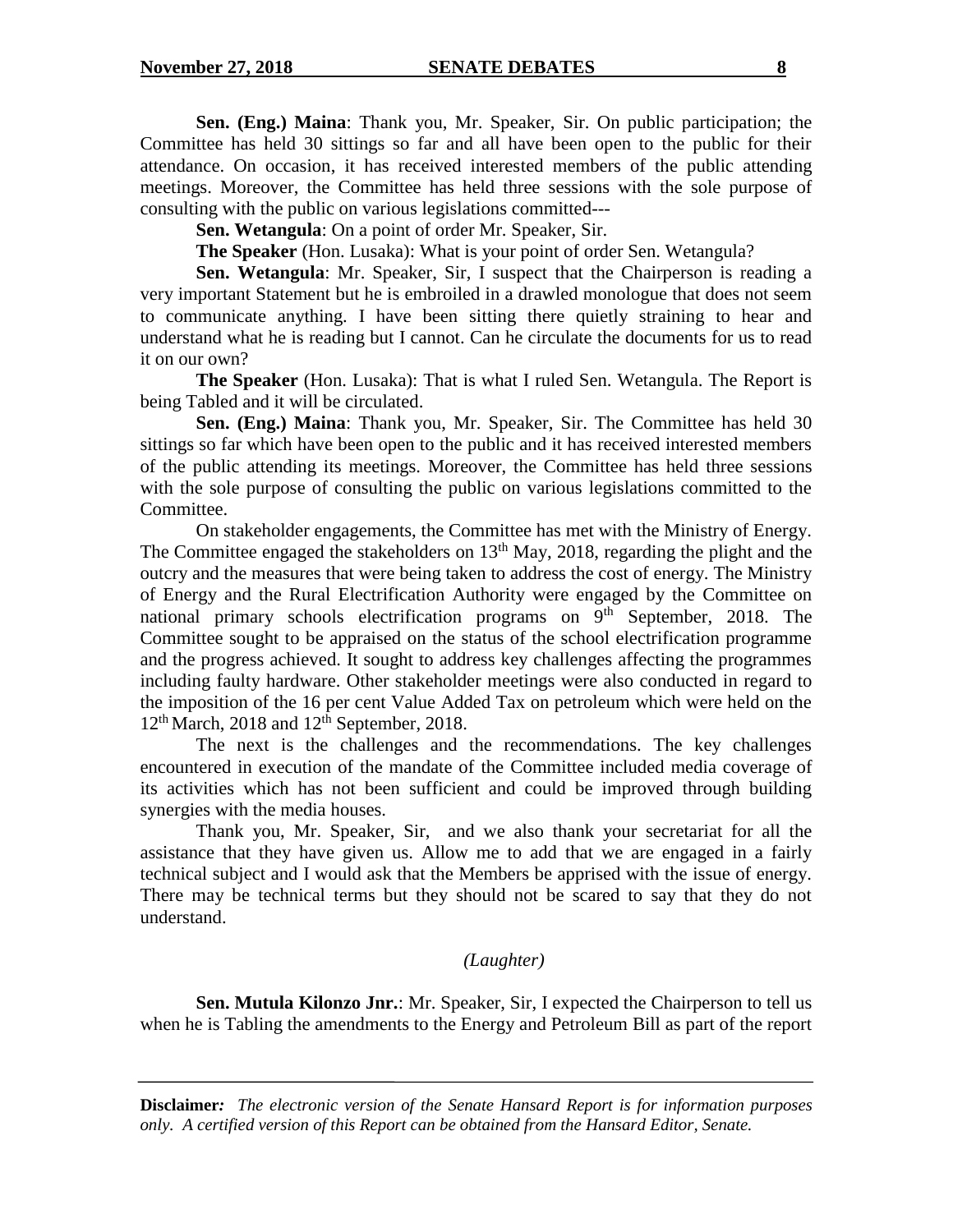of what the Committee has done in the last three months for us to prepare. I hope that is not technical.

**Sen. Cheruiyot**: Mr. Speaker, Sir, I am a Member of this Committee and I confirm what my Chairperson has said. Some of these issues are very technical and that is why people are struggling to understand the things that he is saying.

When the Chairperson was giving the Report, there was commotion and it may have been lost on many Members that he has given a Report which I had earlier alluded to during other businesses of the House. I had talked of the great work that was done by this Committee both in this Session and the Session that lapsed. There was a dispute between Kenya Pipeline Company and a company called Zhakem regarding Line V. If you go to the Hansard, you will realise that by this Committee operationalizing Article 201 and Article 225 of our Constitution, we stopped this parastatal from paying public money because of disputed contractual variation and that is part of what the Chairperson has ably reported.

This is one issue that we are almost bringing to a close in our Committee. When we began looking at the dispute in the last Parliament, the variation was at Kshs10 billion but two weeks ago, the Chairperson of Kenya Pipeline Company appeared before our Committee and assured us that the figure has been varied downwards and it is now about KShs2.3 billion from Kshs10 billion. This means that Kshs7.6 billion was saved courtesy of the work of this Committee. There is a view that the figure can still be reviewed downwards.

**The Speaker** (Hon. Lusaka): Thank you, Sen. Cheruiyot. Let us get a Statement from the Chairperson of the Standing Committee on Information, Communication and Technology.

# ACTIVITIES OF THE COMMITTEE ON INFORMATION AND TECHNOLOGY

**Sen. Moi**: Mr. Speaker, Sir, Standing Order No. 51(1)(b) provides that at least every three months, a Committee Chairperson is expected to make a Statement relating to activities of the Committee. In fulfillment of that provision, I wish to make a Statement in regards to the Standing Committee on Information, Communication and Technology for the period commencing  $9<sup>th</sup>$  August, 2018 to  $9<sup>th</sup>$  November, 2018.

The Senate Standing Committee on Information, Communication and Technology was constituted in December, 2017 during the First Session of the Twelfth Parliament pursuant to the provisions of Senate Standing Order No. 218. The Committee is mandated to consider all matters related to technology, engineering and electronic research, information broadcasting and Information Communications and Technology development. I am fast forwarding.

As outlined in Standing Order 215 (2) the activities of the Committee shall entail the following;-

(1) Bills considered by the Committee;

(2) Statements considered by the Committee;

(3) Petitions considered by the Committee;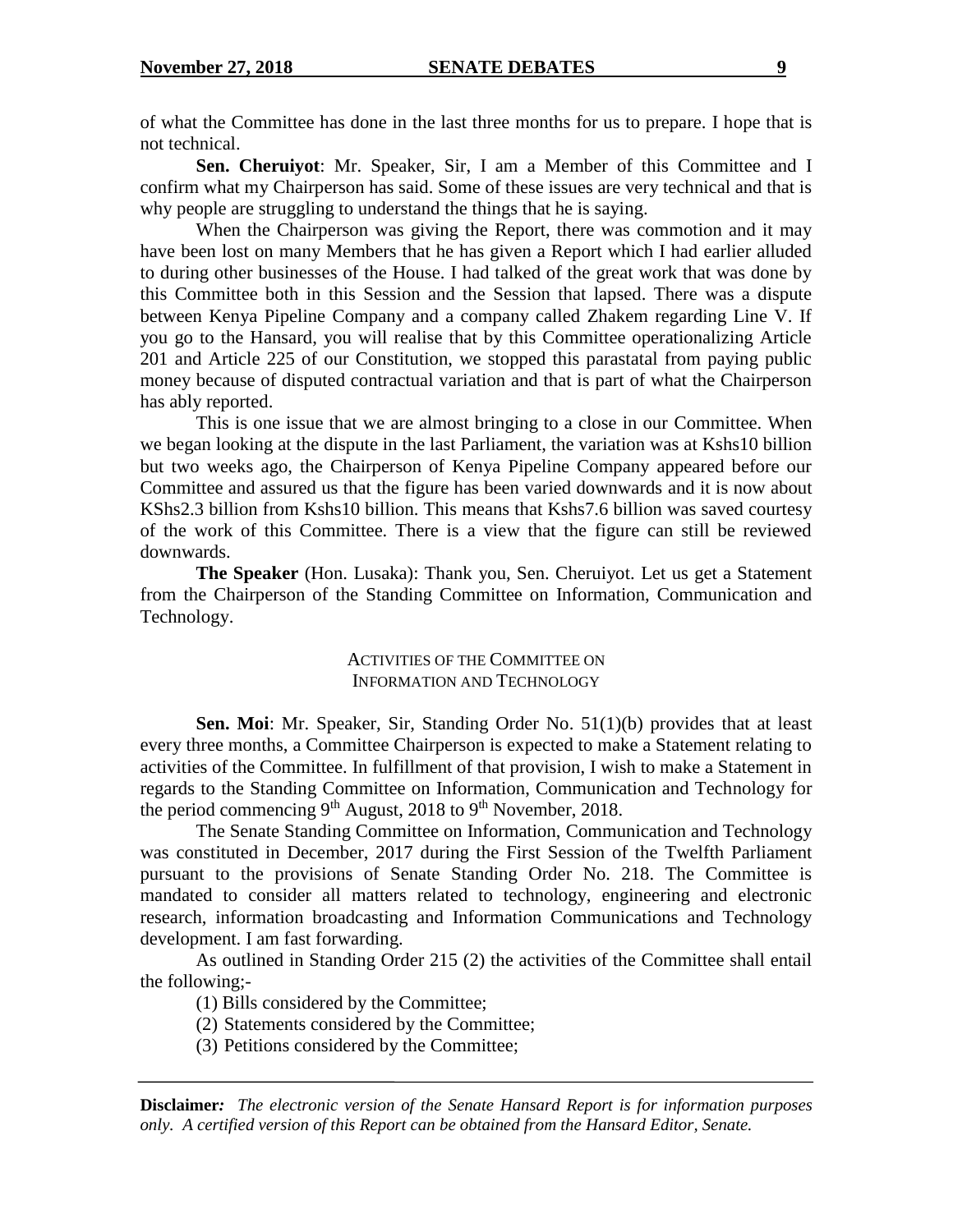(4) Inquiries undertaken by the Committee and progress of any such inquiry;

(5) Any county visits undertaken by the committee and the outcome of such visits; and

(6) The manner and the extent to which the Committee met its public participation obligations in respect of the business of the Committee.

(7) Under Standing Order 218(4), the Committee is expected to scrutinize the resolutions of the Senate and formal undertakings given by the National Executive (including adopted committee reports).

During the period under review the Committee has held a total of 12 sittings and held 1 retreat and engaged with several stakeholders.

On reporting on the activities of the Committee, I wish to provide the details of each activity as follows;-

Regarding the Bills Considered by the Committee; the Committee has considered three Bills during the period under review and has adopted the reports which are ready for Tabling upon the Speaker's approval.

The Committee has also proposed various Committee Stage amendments on the Bills which I shall be moving when the Bills will be up for Committee Stage. The bills mentioned are as follows:-

(i) The County Outdoor Advertising Control Bill, 2018 was read a First Time in the Senate on  $11<sup>th</sup>$  September, 2018 and thereafter stood committed to the Standing Committee on Information Communication and Technology for public participation.

Pursuant to the provisions of Article 118(1) (b) of the Constitution and Standing Order No.134(5) of the Senate Standing Orders, the Senate Standing Committee on Information Communication and Technology invited interested members of the public to submit any representations that they may have on the Bill. The Committee held a public hearing on Thursday  $4<sup>th</sup>$  October, 2018

(ii)The Copyright Amendment Bill was read a First Time on Tuesday,  $12<sup>th</sup>$ September, 2018 and thereafter stood committed to the Standing Committee on Information Communication and Technology pursuant to Standing Order No.134(5), for facilitation of public participation. The Committee held a public hearing on Thursday,  $4<sup>th</sup>$ October 2018 at Red Cross Building. The Committee received both oral and written submissions from stakeholders

(iii)The Data Protection Bill (Senate Bills No. 16 of 2018) was published on  $30<sup>th</sup>$ May, 2018, and read a First Time on 3rd July, 2018 in the Senate. Thereafter, it stood committed to the Standing Committee on Information, Communication and Technology for public participation. The Committee held a public hearing on Wednesday,  $18<sup>th</sup>$  July, 2018 at County Hall, 1<sup>st</sup> Floor Mini Chamber. The Committee received both oral and written submissions from stakeholders. The Committee also held a stakeholder meeting on the Bill at the Sarova Stanley Hotel, Nairobi on Tuesday  $17<sup>th</sup>$  July, 2018.

Mr. Speaker Sir, The Data Protection Bill has taken an inordinately longer time to process due to its scope, technicality and the need to align it with other international best practices. The Committee has, however, finished its consideration and is proposing a raft of amendments during the Committee Stage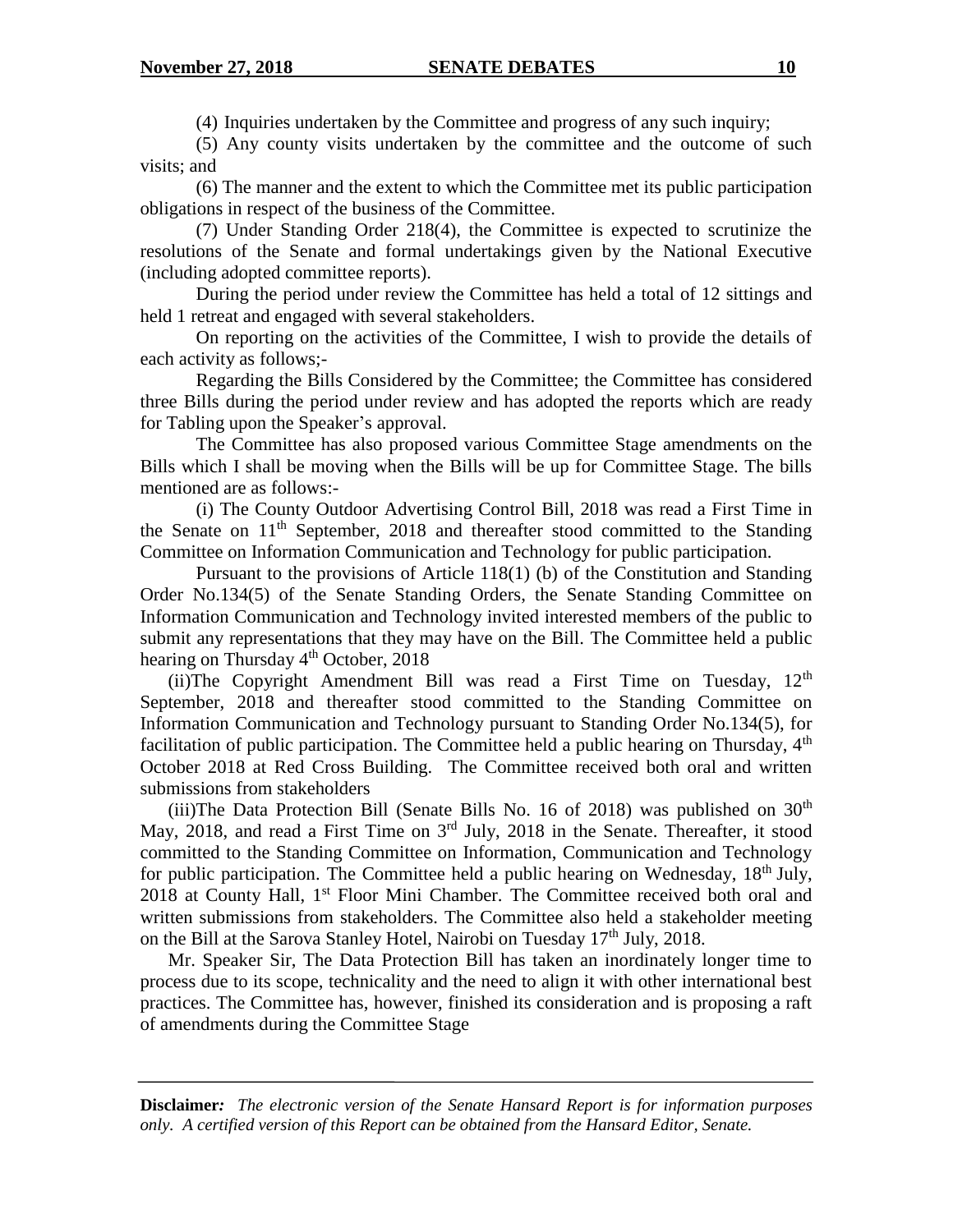Mr. Speaker, Sir, on the inquiries undertaken by the Committee, it has continued to inquire on the level of connectivity in the county with an emphasis on the former marginalized areas. This is pursuant to an undertaking made by the Cabinet Secretary, Ministry of Information Communication and Technology on Tuesday  $6<sup>th</sup>$  March, 2018 where he outlined the Ministry's target to ensure all Kenyans are connected to voice telecommunication by the end of 2018 as presented to the Committee during its sitting.

Mr. Speaker Sir, to this end, the Committee made an oversight visit with the relevant arms of Government to the three wards. These are, Mumoni, Tharaka and Ngomeni wards of Kitui County between 19<sup>th</sup> to 22<sup>nd</sup> August, 2018. The visit has brought to the fore the glaring inequalities in connectivity. A written undertaking to connect these wards has been received from the Communications Authority of Kenya (CA) through the Universal Service Fund (USF).

The Committee has scheduled similar visits in line with this inquiry in the first quarter of 2019.

Mr. Speaker Sir, the Committee on Information, Communication and Technology has undertaken county engagements in line with their work plan. The visits are tailored in clusters where the Committee meets counterpart Committees in the county assemblies.

The objective of the engagements is to provide a platform for engagement with Members of county assembly committees oversighting matters of ICT. Further, the Committee uses the forums to build capacity of the assembly committees in matters of legislation and oversight.

The Committee has held two successful engagements in Embu County where 9 county assemblies were engaged and Kisumu County where 8 county assemblies were engaged. The Committee will continue to engage county assembly counterpart committees from the other regions in 2019.

Mr. Speaker Sir, on public participation, as indicated earlier, the Committee mainly used public hearings, receipt of memoranda and targeted meetings to further and realize its public participation obligations.

My Committee will be exploring and proposing to the Senate to embrace the use of ICT including social media and telephony to better its public participation strategy and be more efficient.

Mr. Speaker Sir, on stakeholder's engagements, the Committee, in exercise of its mandate, has engaged various stakeholders over the period under review. These engagements have been geared towards making the ICT sector more responsive to the 21<sup>st</sup> century challenges and to make devolution more efficient and effective. The engagements also provide a forum to monitor the extent to which the National Government has devolved functions to the counties and any challenges that counties may be facing in executing them.

The main stakeholder met include-

- (1) The Cabinet secretary ICT;
- (2) The Communication Authority of Kenya
- (3) The Kenya Film Classification Board (KFCB);
- (4) The Konza Technopolis Development Authority (KoTDA;
- (5) The Kenya Film Commission;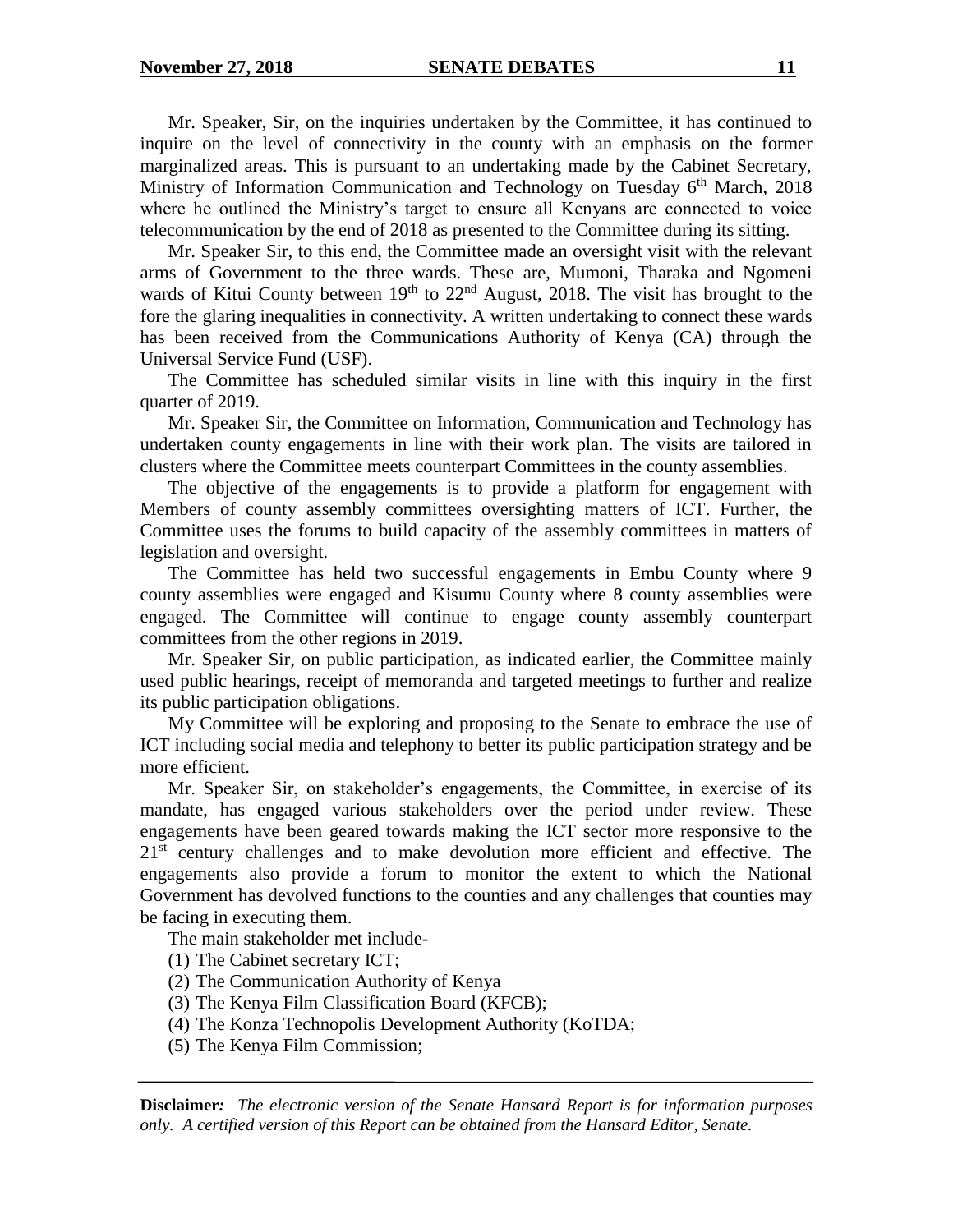(6) The ICT Authority ; and

(7) The Honrary Consul of the Republic of Estonia.

Mr. Speaker Sir, these interactions have led to major resolutions, with a major one being the inclusion of the Committee into the National ICT Committee, which is a forum bringing together high level actors on ICT policy in the country.

I, thank you, Mr. Speaker Sir.

I beg to lay this statement on the table of the Senate.

*(Sen. Moi laid the document on the Table)*

**The Speaker** (Hon. Lusaka): Thank you, Chairperson, Committee on Information Communication and Technology.

Proceed, Chairperson, Standing Committee on Justice and Legal Affairs and Human Rights.

# ACTIVITIES OF THE COMMITTEE ON JUSTICE, LEGAL AFFAIRS AND HUMAN RIGHTS

**Sen. Cherargei:** Thank you, Mr. Speaker, Sir. This is also a fairly technical matter. I hope that my colleagues will bear with me on some of the technical issues that will arise.

Mr. Speaker Sir, Standing Order No.51 (1) (b) provides that at least every three months, a Committee Chairperson is expected to make a statement relating to activities of the Committee.

In fulfillment of that provision, I wish to make a statement in regards to the Standing Committee on Legal Affairs and Human rights for the period commencing 9<sup>th</sup> August, 2018 to 9<sup>th</sup> November, 2018.

#### *(Loud Consultations)*

Mr. Speaker, Sir, can you kindly protect me? This is not a market place.

**The Speaker** (Hon. Lusaka): Hon. Members, let us consult in low tones. Let us be serious.

**Sen. Cherargei:** Mr. Speaker, Sir, I think Sen. (Dr.) Kabaka is too much excited.

Mr. Speaker Sir, the Senate Standing Committee on Justice and Legal Affairs and Human Rights was constituted in December, 2017 during the First Session of the Twelfth Parliament pursuant to the provisions of Senate standing Order No.218. The Committee is mandated to consider all matters relating to constitutional affairs, the organisation and administration of law and justice, selection, promotion of principles of leadership ethics and integrity, agreements, treaties and conventions, implementation of the provisions of the Constitution on human rights*.*

Mr. Speaker Sir, as outlined in Standing Order No. 215 (2), the activities of the Committee entail the following-

- (1) Bills considered by the Committee;
- (2) Statements considered by the Committee;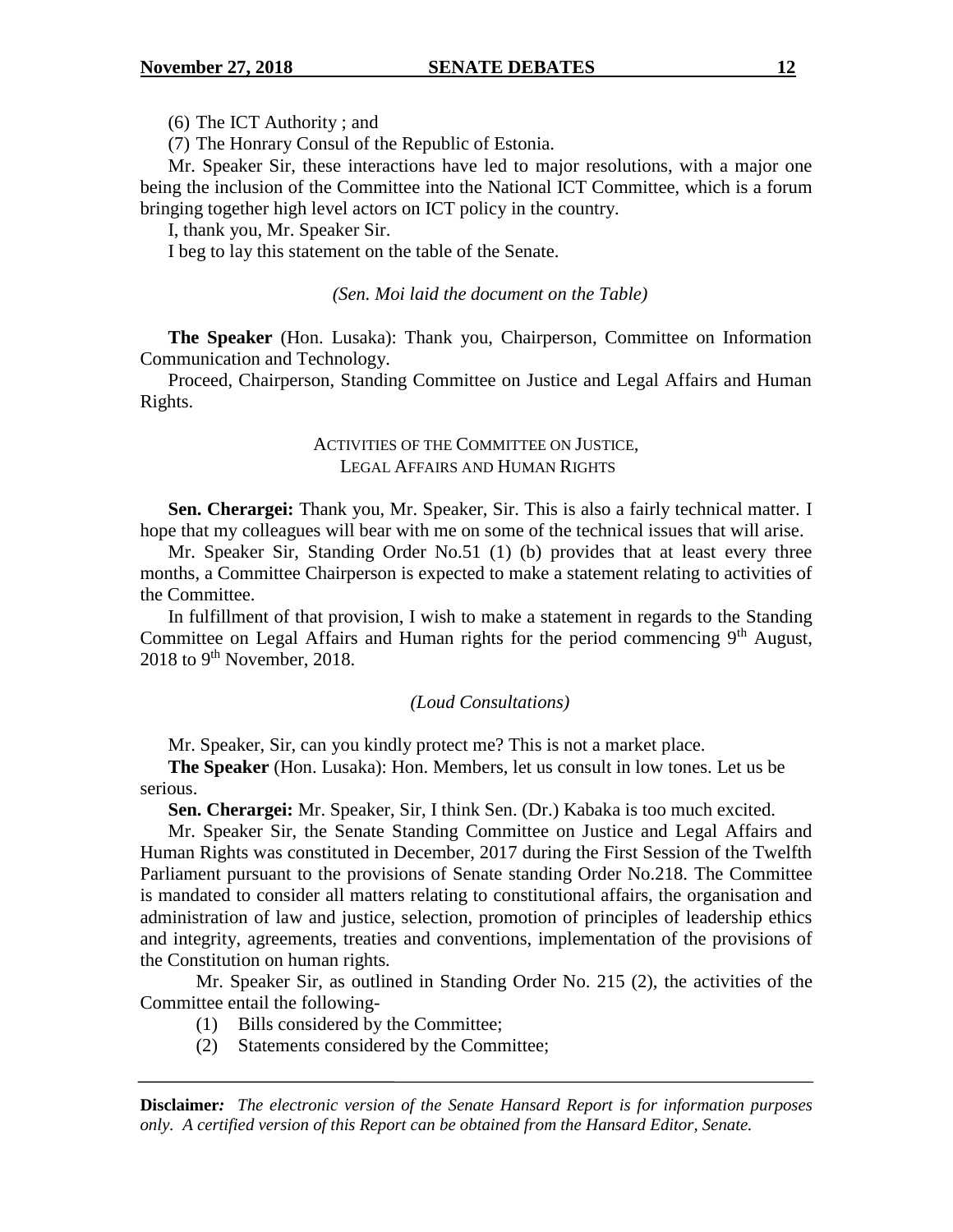- (3) Petitions considered by the Committee;
- (4) Inquiries undertaken by the Committee and progress of any such inquiry;
- (5) Any county visits undertake by the Committee and the outcome of such visits; and
- (6) The manner and the extent to which the Committee met its public participation obligations in respect of the business of the Committee;
- (7) Under Standing Order No. 218 (4), the Committee is expected to scrutinize the resolutions of the Senate and formal undertakings given by the national Executive including adopted Committee reports.

Mr. Speaker Sir, on reporting on the activities of the Committee, I wish to provide the details of each activity as provided below-

|  | <b>BILL</b> (S) |  |
|--|-----------------|--|
|--|-----------------|--|

| NO <sub>1</sub> | <b>TITLE</b>      | <b>DATE</b><br><b>TO</b><br><b>REFERRED</b> | <b>ACTION TAKEN</b><br><b>BY</b><br><b>THE</b> | <b>STATUS</b>     | <b>REMARKS</b>         |
|-----------------|-------------------|---------------------------------------------|------------------------------------------------|-------------------|------------------------|
|                 |                   | <b>THE</b>                                  | <b>COMMITTEE</b>                               |                   |                        |
|                 |                   | <b>COMMITTEE</b>                            |                                                |                   |                        |
|                 | Impeachme         | $3rd$ July, 2018                            | Public hearing held                            | In<br>progress.   | Lack of quorum due     |
|                 | nt                |                                             | on $31st$ July, 2018.                          | Committee<br>is   | to Members being       |
|                 | Procedure         |                                             |                                                | currently         | engaged<br>in<br>other |
|                 | Bill (Senate      |                                             |                                                | considering       | Committees or other    |
|                 | Bills No. 15      |                                             |                                                | submissions<br>by | official duties has    |
|                 | of 2018)          |                                             |                                                | the public        | delayed conclusion     |
|                 | County            | 13 <sup>th</sup><br>September,              | Public hearing held                            | In<br>progress.   | and<br>tabling<br>of   |
|                 | Statutory         | 2018                                        | 17 <sup>th</sup><br>October.<br>on             | Committee<br>is   | of<br>these<br>reports |
|                 | Instruments       |                                             | 2018                                           | currently         | Bills.                 |
|                 | Bill (Senate      |                                             |                                                | considering       |                        |
|                 | Bills No. 21      |                                             |                                                | submissions<br>by |                        |
|                 | of 2018)          |                                             |                                                | the public        |                        |
|                 | Petition<br>to    | 13 <sup>th</sup><br>September,              | Public hearing held                            | In<br>progress.   |                        |
|                 | County            | 2018                                        | on $17th$<br>October,                          | Committee<br>is   |                        |
|                 | Assemblies        |                                             | 2018                                           | currently         |                        |
|                 | (Procedure)       |                                             |                                                | considering       |                        |
|                 | Bill (Senate      |                                             |                                                | submissions<br>by |                        |
|                 | Bills No. 22      |                                             |                                                | the public        |                        |
|                 | of 2018)          |                                             |                                                |                   |                        |
|                 | Treaty            | 13 <sup>th</sup><br>September,              | Public hearing held                            | In<br>progress.   |                        |
|                 | Making and        | 2018                                        | 17 <sup>th</sup><br>October,<br>on             | Committee<br>is   |                        |
|                 | Ratification      |                                             | 2018                                           | currently         |                        |
|                 | (Amendmen         |                                             |                                                | considering       |                        |
|                 | <b>Bill</b><br>t) |                                             |                                                | submissions<br>by |                        |
|                 | (Senate)          |                                             |                                                | the public        |                        |
|                 | Bills No. 23      |                                             |                                                |                   |                        |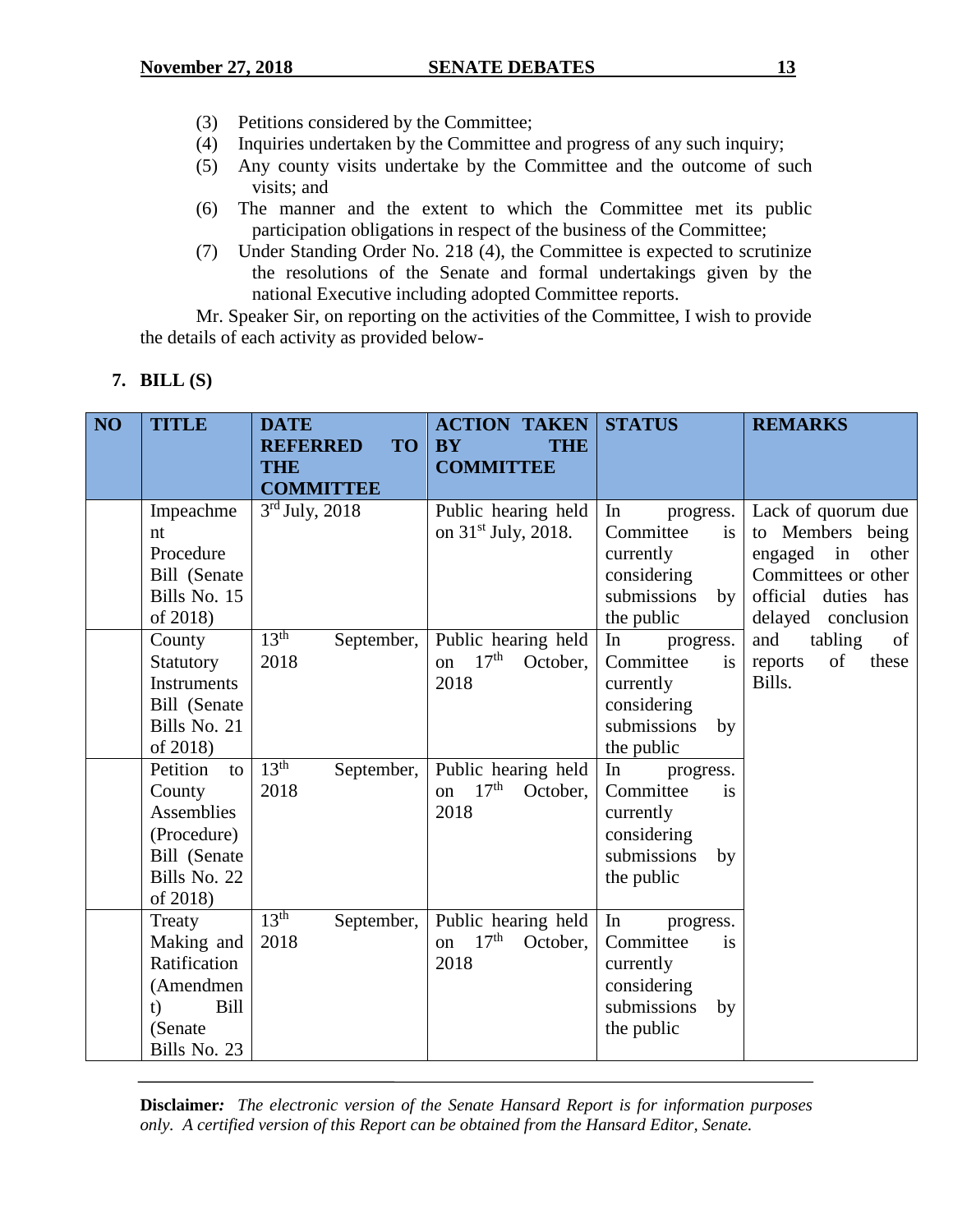| of 2018)           |                  |            |                          |          |                    |           |
|--------------------|------------------|------------|--------------------------|----------|--------------------|-----------|
| Statutory          | 13 <sup>th</sup> | September, | Public hearing held   In |          | progress.          |           |
| <b>Instruments</b> | 2018             |            | on $17th$                | October, | Committee          | <i>is</i> |
| (Amendmen          |                  |            | 2018                     |          | currently          |           |
| Bill<br>t)         |                  |            |                          |          | considering        |           |
| (Senate)           |                  |            |                          |          | submissions        | by        |
| Bills No. 24       |                  |            |                          |          | the public         |           |
| 0f 2018)           |                  |            |                          |          |                    |           |
| Preservation       | 25 <sup>th</sup> | September, | Public hearing held      |          | $\ln$<br>progress. |           |
| of Human           | 2018             |            | on $11th$                | October, | Committee          | <i>is</i> |
| Dignity and        |                  |            | 2018                     |          | currently          |           |
| Enforcemen         |                  |            |                          |          | considering        |           |
| of                 |                  |            |                          |          | submissions        | by        |
| Economic           |                  |            |                          |          | the public         |           |
| and Social         |                  |            |                          |          |                    |           |
| Rights Bill        |                  |            |                          |          |                    |           |
| (Senate)           |                  |            |                          |          |                    |           |
| Bills No. 27       |                  |            |                          |          |                    |           |
| of 2018)           |                  |            |                          |          |                    |           |

# **8. LEGISLATIVE PROPOSAL(S)**

| NO | <b>TITLE</b>                                                    | <b>DATE</b><br><b>REFERRED</b><br><b>THE</b><br><b>TO</b><br><b>COMMITTEE</b> | <b>ACTION</b><br><b>TAKEN</b><br><b>BY</b><br><b>THE</b><br><b>COMMITTEE</b>                                                                                                                                                                                         | <b>STATUS</b> | <b>REMARKS</b>                                                                                                                                                                       |
|----|-----------------------------------------------------------------|-------------------------------------------------------------------------------|----------------------------------------------------------------------------------------------------------------------------------------------------------------------------------------------------------------------------------------------------------------------|---------------|--------------------------------------------------------------------------------------------------------------------------------------------------------------------------------------|
|    | Constitution<br>Kenya<br>of<br>(Amendmen<br>Bill,<br>t)<br>2018 |                                                                               | Committee<br>The<br>held a meeting<br>with the sponsor<br>of the Bill, Sen.<br>Aaron Cheruiyot,<br>MP.<br>The Committee<br>approved the Bill<br>to be published<br>with<br><b>but</b><br>reservations<br>that<br>the Senate<br>was<br>meant to protect<br>devolution | Done          | The<br>Committee<br>delayed in processing<br>Bill as<br>this<br>the<br>sponsor of the Bill<br>had requested<br>the<br>Committee to shelve<br>the Bill until<br>an<br>opportune time. |

| <b>Disclaimer:</b> The electronic version of the Senate Hansard Report is for information purposes |  |  |  |  |
|----------------------------------------------------------------------------------------------------|--|--|--|--|
| only. A certified version of this Report can be obtained from the Hansard Editor, Senate.          |  |  |  |  |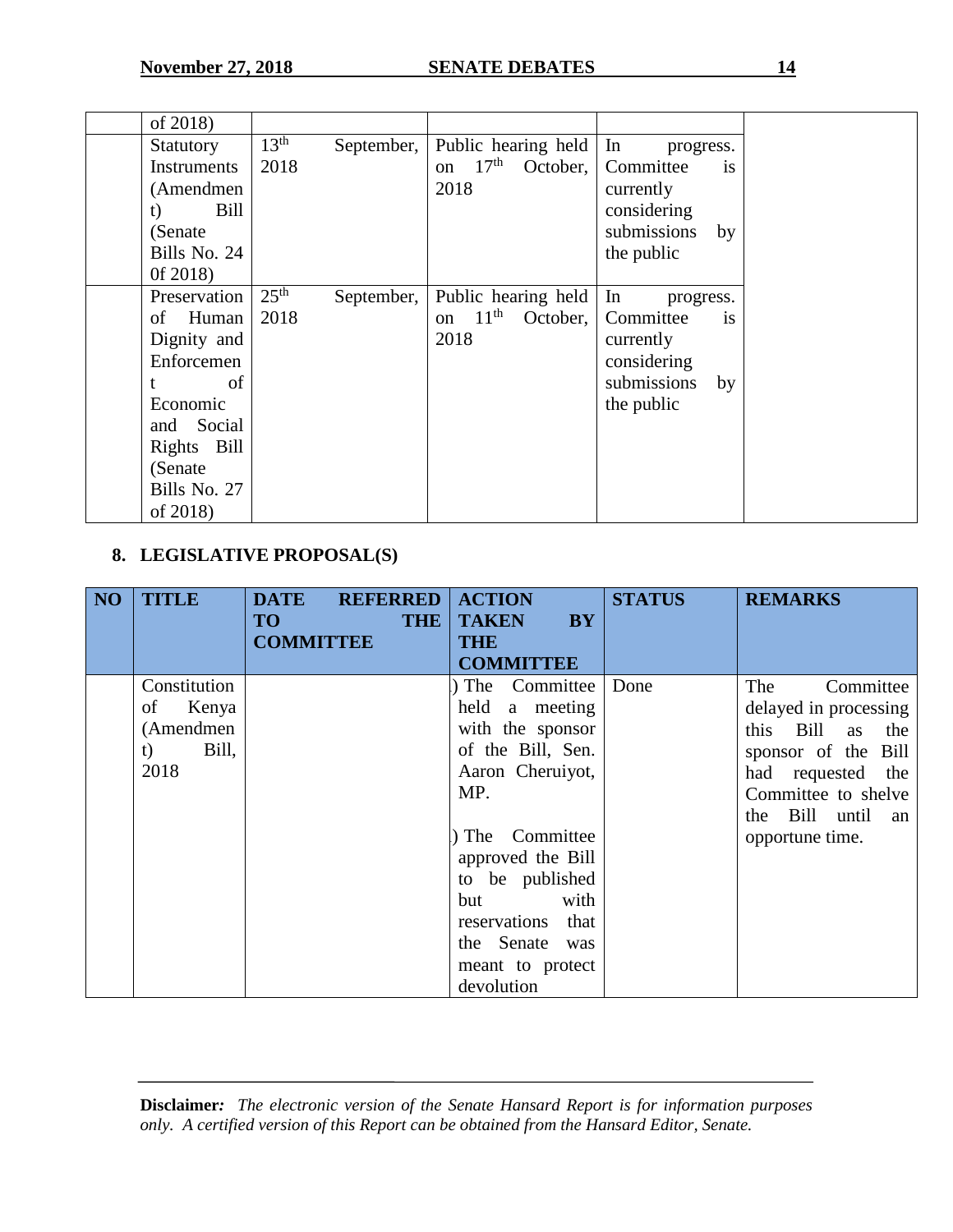The Sponsor of the Bill wants Nairobi City County to be given extra county status or be made a metropolis. I know that there was a spat between the Governor and him, but that will not deter the work of the Committee.

# **3. STATEMENTS**

*(Sen. (Dr.) Kabaka gestured at Sen. Cherargei)*

We have none and, therefore, we --- I do not know what is agitating Sen. (Dr.) Kabaka. He is making funny gestures as I proceed. I know that there are many presidential candidates.

**The Speaker** (Hon. Lusaka): Sen. Cherargei, concentrate on your presentation.

**Sen. Cherargei:** Mr. Speaker, Sir, he is distracting me by making funny---

**The Speaker** (Hon. Lusaka): The Speaker is here to watch anybody who is making funny moves. Concentrate on your ---

**Sen. Cherargei**: Mr. Speaker, Sir, I am directly opposite him. He should stop making such gestures. There are many presidential candidates.

# *(Loud consultations)*

| NO <sub>1</sub> | <b>TITLE</b>  | <b>DATE</b><br><b>REFERRED</b> | <b>ACTION</b><br><b>TAKEN BY</b> | <b>STATUS</b> | <b>REMARKS</b>                               |
|-----------------|---------------|--------------------------------|----------------------------------|---------------|----------------------------------------------|
|                 |               | <b>TO THE</b>                  | <b>THE</b>                       |               |                                              |
|                 |               | <b>COMMITTEE</b>               | <b>COMMITTEE</b>                 |               |                                              |
|                 | Petition by   | $31st$ May, 2018               | The Committees                   | In progress   | The Petition was referred to the             |
|                 | residents of  |                                | have met with                    |               | Senate Standing Committee on                 |
|                 | Bomet and     |                                | the Petitioners to               |               | Justice Legal Affairs and Human              |
|                 | Kericho       |                                | discuss<br>the                   |               | Rights and the Senate Standing               |
|                 | Counties on   |                                | issues raised in                 |               | <b>Committee on Lands Environment</b>        |
|                 | the status of |                                | the Petition.                    |               | and Natural Resources.                       |
|                 | land owned    |                                |                                  |               |                                              |
|                 | by            |                                |                                  |               | The Committees intends to invite             |
|                 | multinational |                                |                                  |               | the respondents, who are the                 |
|                 | s in Kericho  |                                |                                  |               | multinationals, on 4 <sup>th</sup> December, |
|                 | and Bomet     |                                |                                  |               | 2018.                                        |
|                 | Counties      |                                |                                  |               |                                              |

# **4. PETITIONS**

The Petition was referred to us jointly with the Committee on Lands, Environment and Natural Resources, whose Chairperson is in the here. I think we will be done by  $4<sup>th</sup>$ December.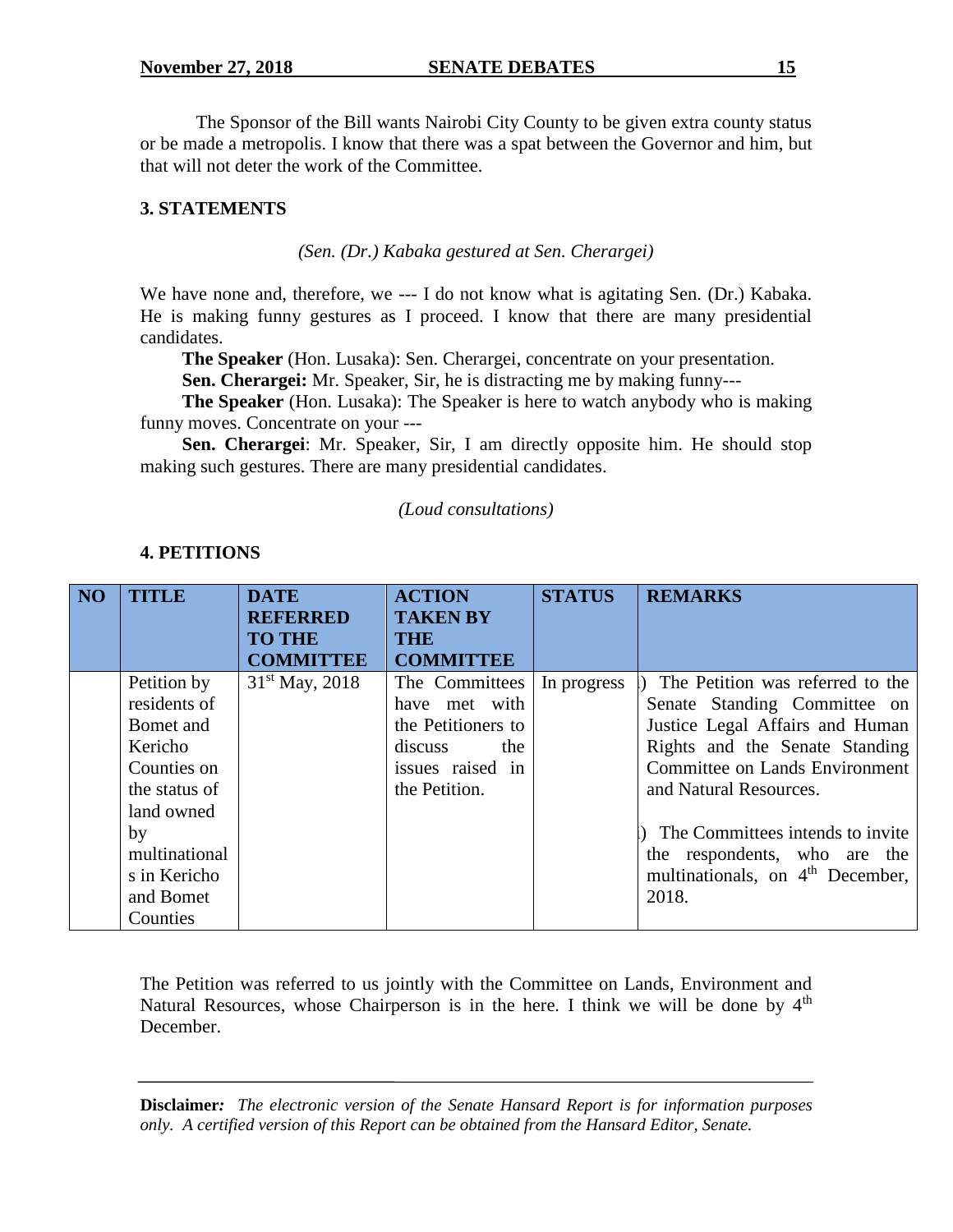# **5. INQUIRIES**

|  | <b>NO   TITLE</b>                          | DATE REFERRED   ACTION TAKEN   STATUS   REMARKS |                                 |                 |
|--|--------------------------------------------|-------------------------------------------------|---------------------------------|-----------------|
|  |                                            | <b>THE</b><br>TO                                | <b>BY</b><br><b>THE</b>         |                 |
|  |                                            | <b>COMMITTEE</b>                                | COMMITTEE                       |                 |
|  | Inquiry into the human $\vert N/A \rangle$ |                                                 | The Committee In                | Draft<br>report |
|  | rights condition in the                    |                                                 | visited the Eldoret   progress. | for<br>ready    |
|  | Eldoret G.K. Prison                        |                                                 | G.K. Prison and                 | consideration   |
|  | and Remand.                                |                                                 | Remand on $27th$                | the<br>bv       |
|  |                                            |                                                 | September, 2018                 | Committee       |

# **6. COUNTY VISITS**

We have not undertaken any county visits up to this time.

# **7. MOTION**

| NO | <b>TITLE</b>                                                                                                                                                                                          | <b>DATE</b><br><b>REFERRED</b><br><b>TO THE</b><br><b>COMMITTE</b><br>E |      | <b>ACTION TAKEN</b><br><b>BY THE</b><br><b>COMMITTEE</b>                                                                                                                                                                                                                                                                                                                                                                                                                            | <b>STATUS</b>  | <b>REMARKS</b>                                                                                                                                                     |
|----|-------------------------------------------------------------------------------------------------------------------------------------------------------------------------------------------------------|-------------------------------------------------------------------------|------|-------------------------------------------------------------------------------------------------------------------------------------------------------------------------------------------------------------------------------------------------------------------------------------------------------------------------------------------------------------------------------------------------------------------------------------------------------------------------------------|----------------|--------------------------------------------------------------------------------------------------------------------------------------------------------------------|
|    | Motion on the<br>Review of the<br><b>Relevant Policy</b><br>and Legislative<br>Framework on<br>the Fight against<br>Corruption by<br>Sen. (Dr.) Isaac<br>Mwaura, Member<br>of Parliament<br>$(MPs)$ . | 31 <sup>st</sup><br>2018                                                | May, | Thus<br>far<br>the<br>Committee has met<br>with the following<br>stakeholders: Ethics<br>and<br>Anti-<br>Corruption<br>Commission, Office<br>of the Director of<br>Public Prosecution,<br>Revenue<br>Kenya<br>Authority,<br>Independent<br>and<br>Electoral<br><b>Boundaries</b><br>Commission, Kenya<br>Institute of Supplies<br>Management,<br><b>ICPAK</b><br>and<br>the<br>multi-agency team<br>anti-corruption<br><sub>on</sub><br>chaired<br>the<br>by<br>General<br>Attorney | In<br>progress | The Committee is<br>scheduled to hold the<br>final meeting with the<br>Multi-Agency Team on<br>anti-corruption on<br>Thursday, 29 <sup>th</sup><br>November, 2018. |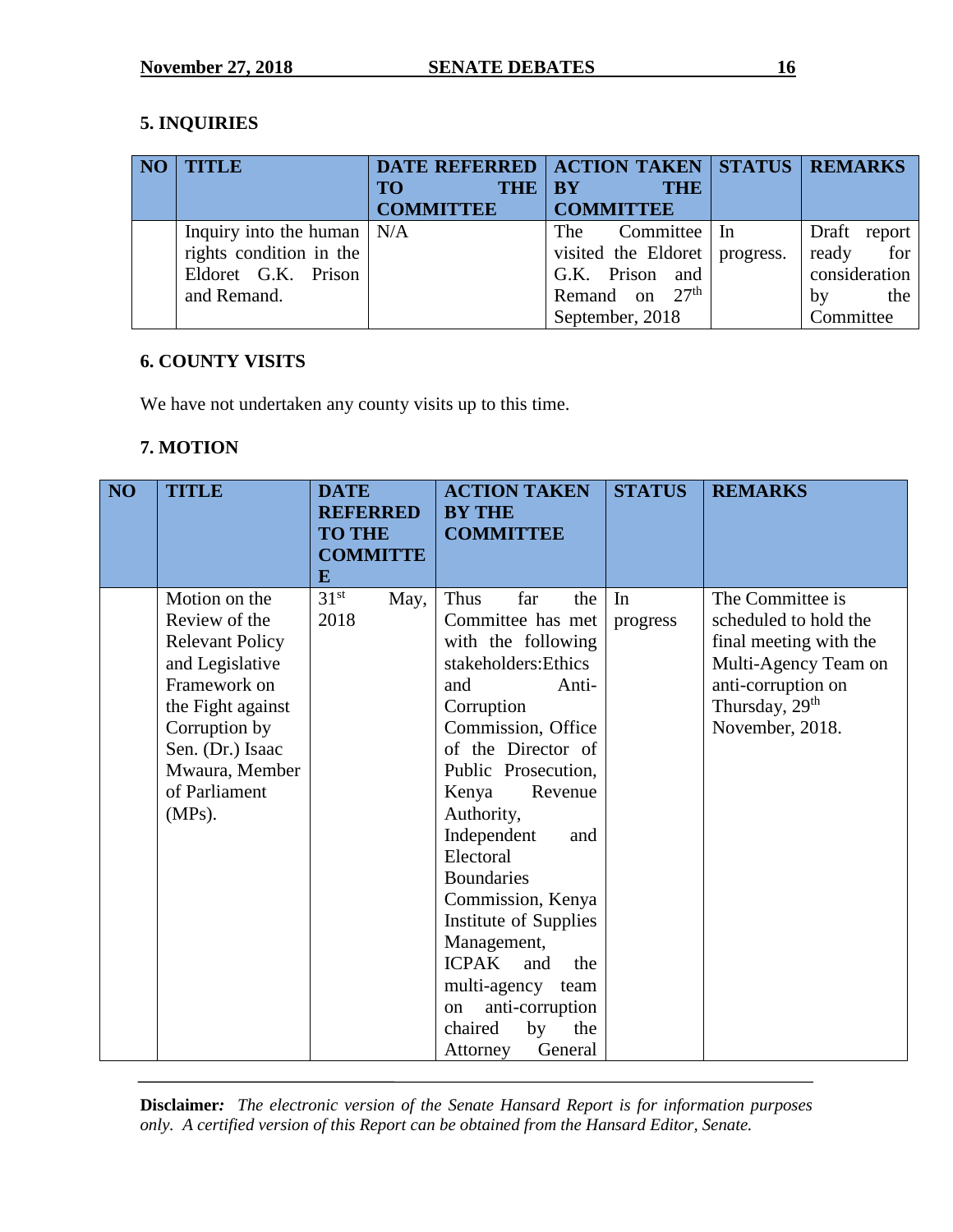| constituted<br>and       |  |
|--------------------------|--|
| organizations such       |  |
| as Asset Recovery        |  |
| Agency, Central          |  |
| Bank of Kenya,           |  |
| Financial Reporting      |  |
| Center and the           |  |
| <b>National Treasury</b> |  |

# **9. CHALLENGES AND RECOMMENDATIONS**

The Committee faced the following challenges-

(1) The Committee was unable to transact most of its business due to lack of quorum.

Recommendations:

(a) re-consider the issue of membership in Committees such that one Member should belong to only one committee; or alternatively,

(b) develop a schedule to avoid the issue of Committees with similar membership holding meetings on the same days and at the same time.

(2) Limited media publicity on Committee business.

We have made the following recommendations-

(1) Make use of readily available resources such as live broadcasts or Plenary to create publicity on the Bills before the Committee and broadcast dates on public hearings for efficiency.

(2) Establish a subscription option on the Parliament website for legislative business before the House to allow for dissemination of such information immediately it is introduced in the House, thus providing ample time for the public to prepare and make submissions to relevant Committees and cure the issue of short timelines on notices for public participation.

(3) Prepare legislative impact assessments  $-$  I think this is very important  $-$  on Bills before Committees and circulate widely using readily available channels to the public to enable them to understand how the Bill will impact on them and hence, make their submissions from an informed point of view.

(4) Make use of social and broadcast media to enhance dialogue and awareness on Bills before Committees, to enable the public to make submissions from an informed point of view.

(5) Recruit more media officers to provide the requisite support to the Committees.

Finally, as a Committee, we are working very hard to ensure that we deliver on these issues, going forward. I agree that we need to supply and ensure that we proceed. I urge my colleagues that this is not a rally where we do campaigns for any positions.

I beg to lay the Statement.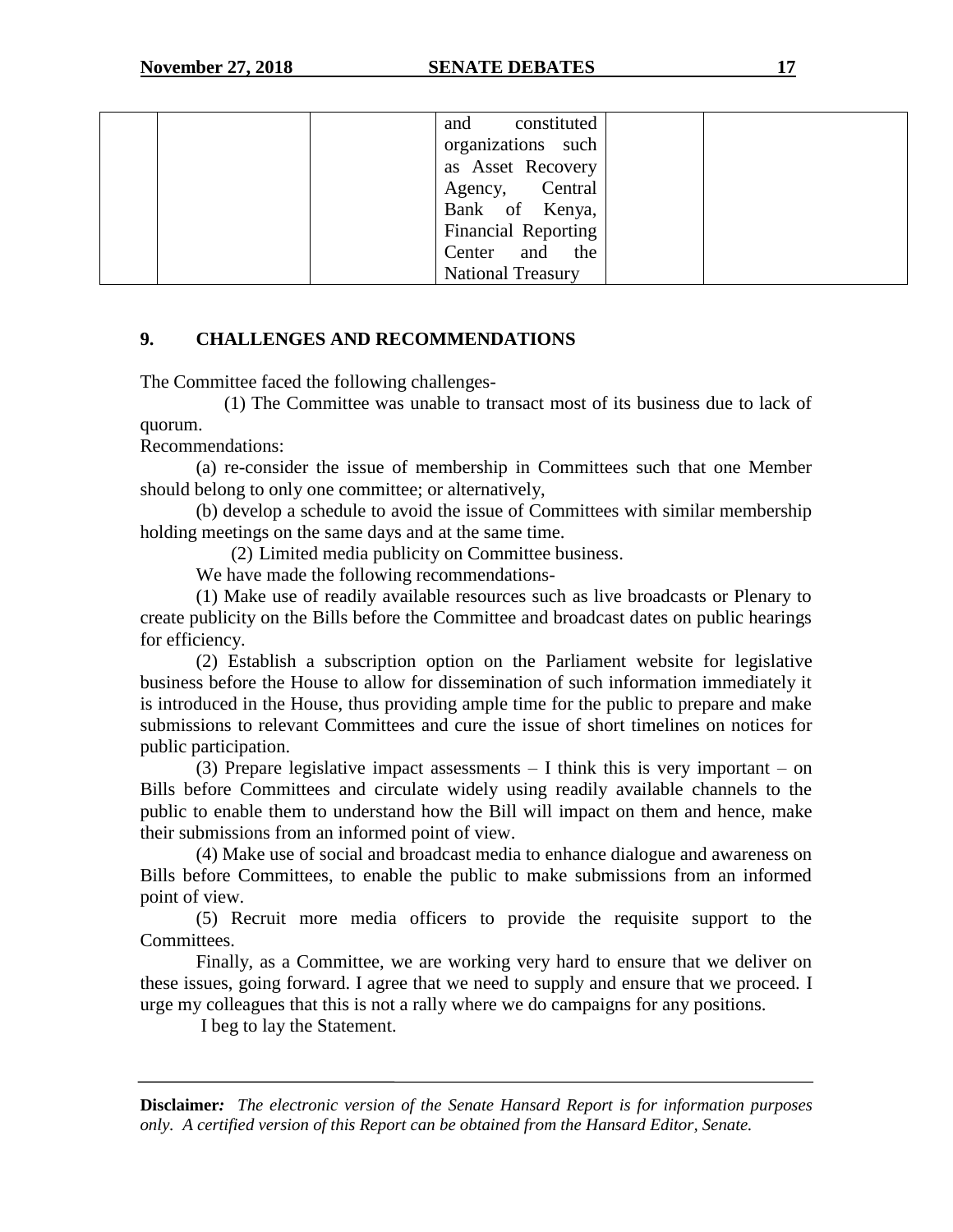#### *(Sen. Cherargei laid the document on the Table)*

**Sen. Sakaja**: On a point of order, Mr. Speaker, Sir. The good Senator for Nandi County has repeatedly alluded to elections. Could he kindly inform the House - because we are not aware and he is the Chairperson of the Committee on Justice and Legal Affairs – whether there is something that has happened to our Constitution that then sets us up for an election? This is the fourth time that he is mentioning it. Why is he so preoccupied with an election that we are not aware about? Is he in order? We are worried.

**Sen. Cherargei**: Mr. Speaker, Sir, one of the mandates of the Committee on Justice, Legal Affairs and Human Rights is issues of elections. A referendum might be coming. There is the 'election' on the Gender Bill and many other forms of elections that we might have. This is a House of union and, therefore, we should desist from making campaign promises and rallies in the House. There is no vacancy in the Office of the President; I can assure you.

#### *(Loud consultations)*

**The Speaker** (Hon. Lusaka): Order, Members! Sen. Cherargei, you are out of order.

Yes, Senate Minority Leader.

**The Senate Minority Leader** (Sen. Orengo): Mr. Speaker, Sir, I am in the Committee on Justice, Legal Affairs and Human Rights and the Report that was given by the Chairperson was on behalf of that particular Committee. The penultimate remarks that were made were not part of the Report of that Committee. Am I in order to call upon the Chairperson of that Committee, which I belong, to withdraw, and those comments be expunged from the record of the House?

**The Speaker** (Hon. Lusaka): Chairperson, can you withdraw and let us have what was not in the Report expunged?

**Sen. Cherargei**: Mr. Speaker, Sir, as much as my memory serves me right, I have not alluded to anything that is not in the Report. People have been distracted and were discussing other issues animatedly. Therefore, they have not gotten my position. I did not allude to anything that is not within the Report. I think my good friend and Senior Counsel, whom I hold in high regard, will agree with me that the Report I have presented is the position of the Committee.

**The Speaker** (Hon. Lusaka): Chairperson of the Committee on Justice, Legal Affairs and Human Rights, I will ask for the HANSARD report, and if it is proved that what you said was not in the Report, you will have to live with the consequences. Alternative, withdraw to make the matter easy for you.

**Sen. Cherargei**: Mr. Speaker, Sir, to make some people sleep well, I withdraw.

#### *(Laughter)*

**The Senate Majority Leader** (Sen. Murkomen): On a point of order, Mr. Speaker, Sir. Under which Standing Order is Sen. Cherargei quoting a withdrawal that will make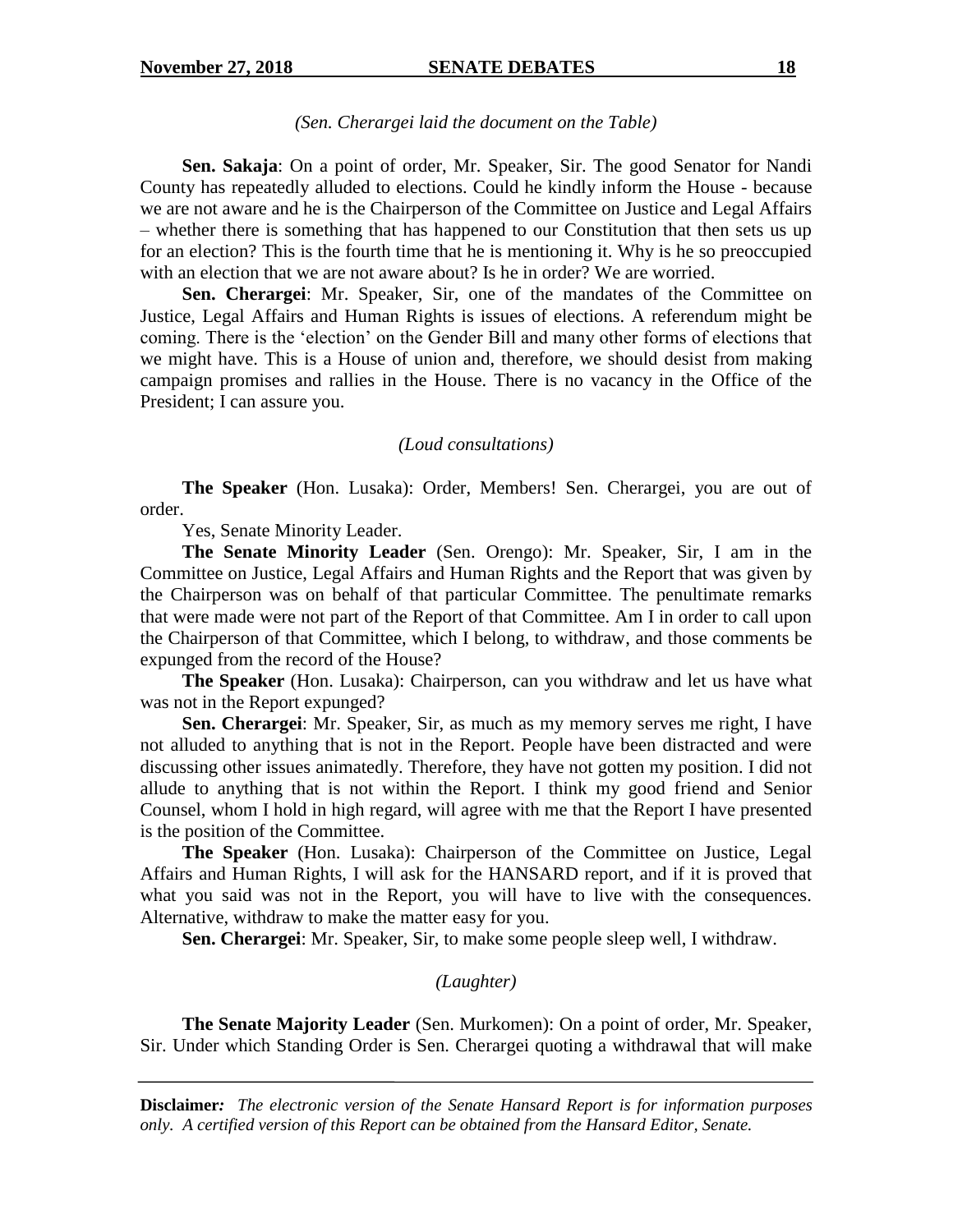people sleep? The Standing Orders say that you justify what you said or withdraw and apologise; not withdraw and sleep.

**The Speaker** (Hon. Lusaka): I think he has withdrawn, and since this is his first time in the House, I will let him off the hook. I would have taken offence if it was somebody doing his second term.

Next Statement.

Sen. Cheruiyot, proceed.

#### ACTIVITIES OF THE AD-HOC COMMITTEE ON TEA

**Sen. Cheruiyot**: Mr. Speaker, Sir, I want to give an update on the activities that have been undertaken by the *Ad Hoc* Committee on Tea.

This Committee was formed after a Motion that I moved in this House a few five months ago. We, as a team of Senators from tea growing counties pooled together our intellectual resources. At that particular time, we felt that the best thing for us to do was to establish an *ad hoc* Committee to look into the challenges facing this sector.

Mr. Speaker, Sir, we, as a Committee, visited seven counties. We had very interactive sessions with farmers drawn from all walks of life. We also listened to the multinationals.

*[The Speaker (Hon. Lusaka) left the Chair]*

#### *[The Deputy Speaker (Sen. (Prof.) Kindiki) in the Chair]*

In each of those sessions, whether it was in Kisii, Kericho, Bomet, Murang'a or Nyeri counties, we could tell our tea farmers are a worried lot. For a long time, tea was considered to be the green gold of this Republic. Many of its farmers were well-to-do people. They could easily feed their children and pay school fees for them without much struggle. However, this sector has been neglected for a long period of time. Currently, our farmers are extremely desperate.

Even we, as their leaders, were unable to answer some of the questions they asked us. We asked them to share with us their proposals which they thought would revive this sector. In our considered view, we, as a Committee, strongly believe we will be able to streamline the challenges bedeviling this sector.

Mr. Deputy Speaker, Sir, we held a total of 14 sittings. We also had other sittings outside the precincts of this Parliament, listening to farmers.

Some of our key highlights are: We now have a Bill which should be coming up for First Reading this week or in the course of next week. With the formation of the Agriculture and Food Authority (AFA), we need to repeal the Tea Act and amalgamate it with all the other crops, including tobacco which is not very useful. They can be taken care of by a directorate in the Ministry of Agriculture.

One of the questions the farmers kept on asking us was how comes tea despite being the leading foreign exchange earner in our country is taken care of by a small directorate in the Ministry of Agriculture. They could not understand why tourism sector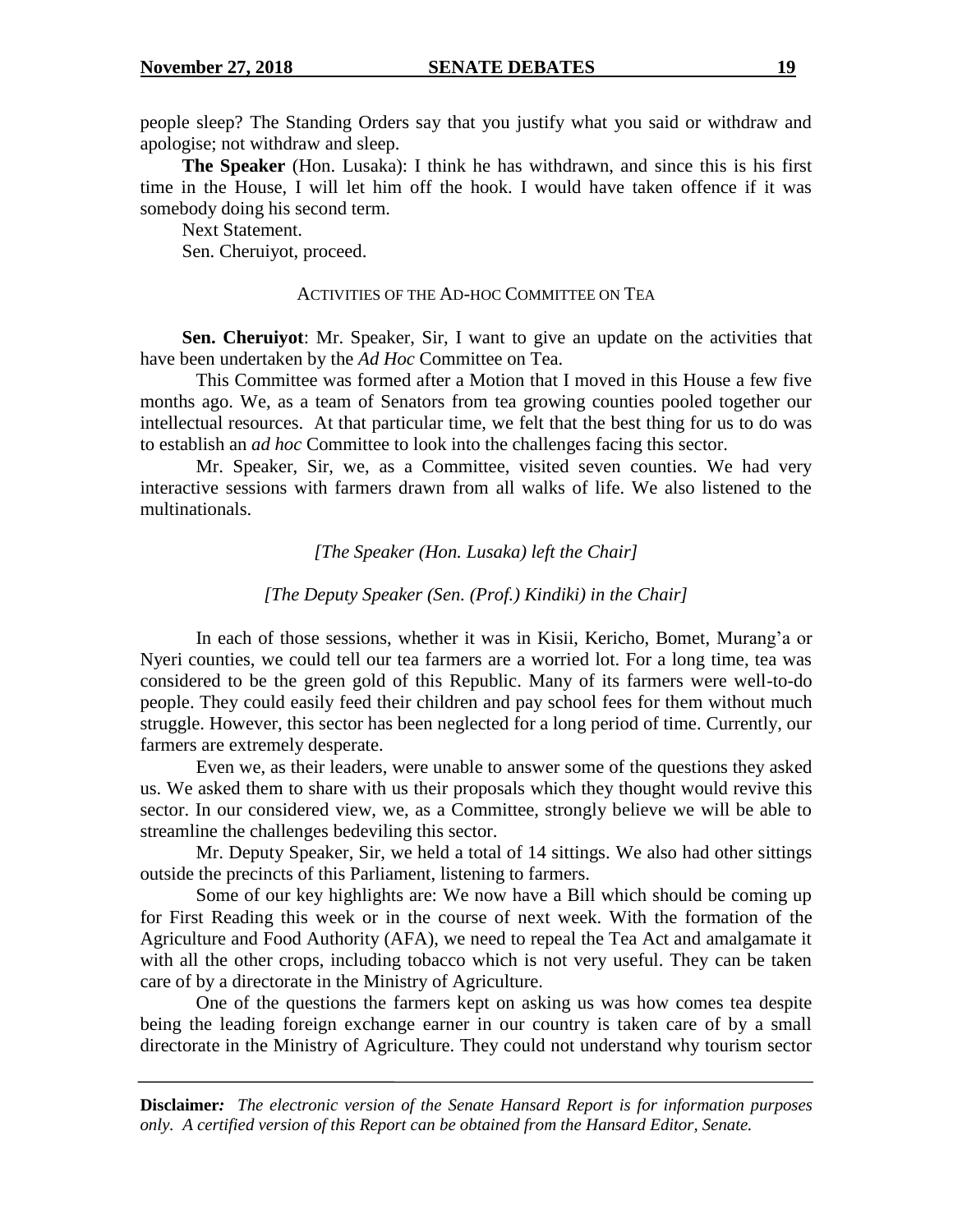which is struggling has a full-fledged Ministry dedicated to it. In each of our embassies abroad, we keep on seeing representatives of the Ministry of Tourism purporting to promote tourism.

Mr. Deputy Speaker, Sir, the Bill proposes to devolve tea from the rest of the crops. We are also proposing a strong regulator that will be put in place. We will have people nominated by residents and citizens of those tea growing counties by the Council of Governors (CoG). The Cabinet Secretary (CS) will also propose one or two names to that Committee.

We also have legislative proposals that are being processed by the Committee to regulate the entire sector.

There were also petitions that were brought to support some of the claims that were being made by farmers. For example, they were asking us about land injustices where people were moved out of their home settlements to create room for the multinational companies. We, as a Committee, felt that we could address some of the issues legislatively. We, therefore, gave them a proposal to consider filing their petitions though this House. A few minutes ago, you heard the Chairperson of the Senate Committee on Justice, Legal Affairs and Human Rights speaking to that Petition.

Mr. Deputy Speaker, Sir, as I said, the Committee engaged other stakeholders apart from the farmers. We engaged the CS for Agriculture and he agreed with us that it was Parliament that amalgamated all the crop directorates into AFA. So, it is within our mandate as Parliament to separate them if we feel that it is the way to go. That is what we, as a Committee, have done.

We were able to listen to the Kenya Tea Development Agency (KTDA), the Tea Research Institute, the Competitions Authority, the Kenya Tea Growers Association, the East African Tea Trade Association who do the tea brokerage services in Mombasa and the Attorney General of Kenya. The Attorney General promised to come back to us.

One of the key challenges that people have never been able to unravel is that KTDA was set up thorough a Cabinet memo. As we all know, we cannot amend a Cabinet memo on the Floor of the House. Despite farmers having contributed through their sweat and blood for all the wealth that KTDA has, when they want to find recourse in the system, they are brought to the fact that they are now managed under the Companies Act just like Safaricom Kenya Limited, East African Breweries Limited, among others. Unfortunate, many of the tea farmers are not literate enough to understand the operations of a company. It is, therefore, easy for someone to take advantage of their ignorance and misuse their investments.

Mr. Deputy Speaker, Sir, in conclusion, the Committee thanks the offices of the Speaker and that of the Clerk for the cooperation and support they accorded us. With their support, we were able to come up with this Report.

We request that The Tea Bill be properly tabled before the House so that the process of public participation commences earnestly.

I beg to table the document.

*(Sen. Cheruiyot laid the document on the Table)*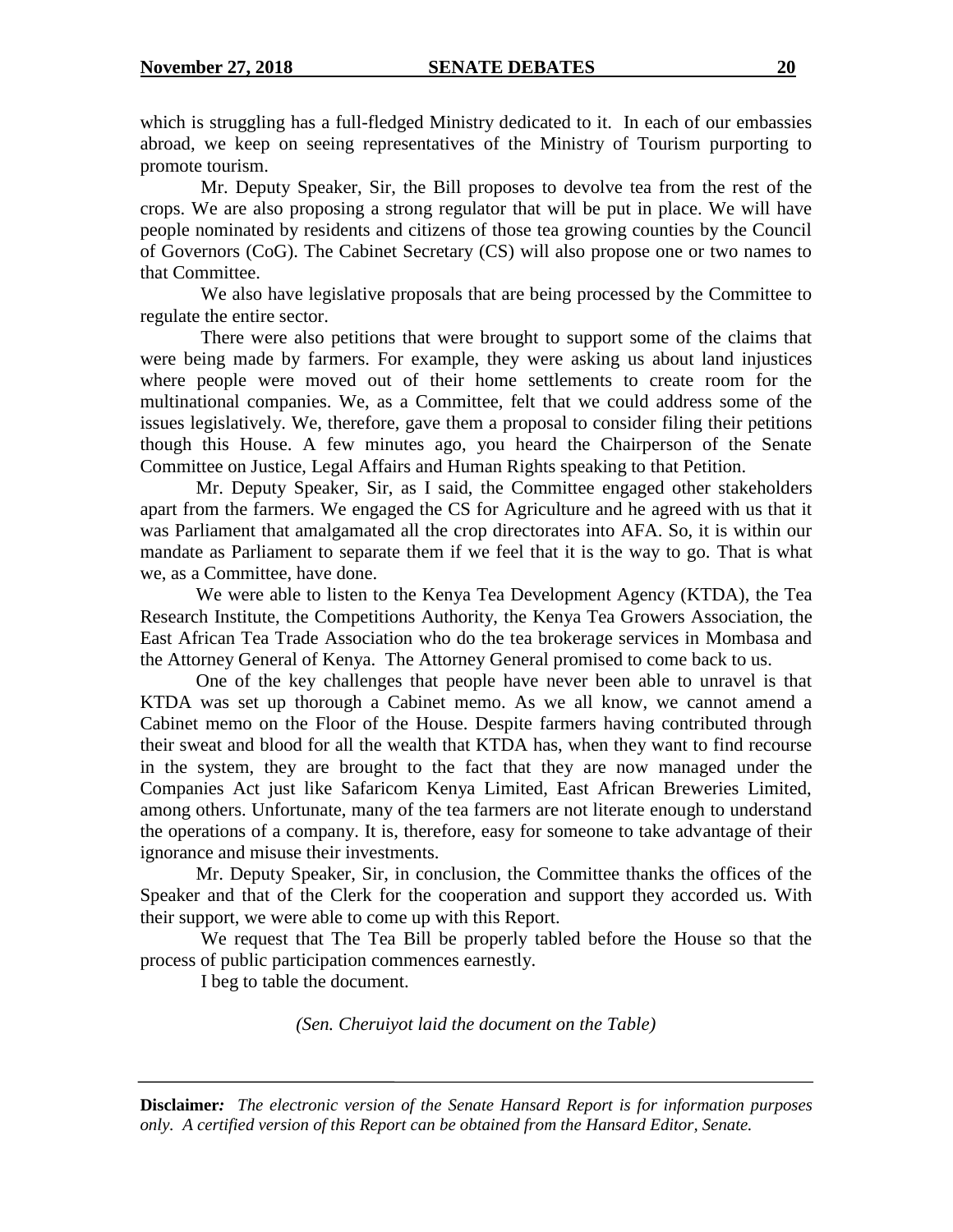**The Deputy Speaker** (Sen. (Prof.) Kindiki): Thank you, Sen. Cheruiyot. I see no request or observations. That brings us to the end of that item.

## **COMMUNICATION FROM CHAIR**

# IMPLEMENTATION OF UNIVERSAL HEALTH CARE IN COUNTIES

Hon. Senators, before we exit the Statements Hour, last week I gave some directions to the Senate Majority Leader to work together with the Chairperson, the Senate Committee on Health. At the end of my ruling, I did say that they are supposed to have listened to the CS for health today. We invited the Senators of the country because of the nature of the matter which was canvassed here that gave rise to that ruling. At the end of my ruling, I also said that once they have listened to the CS, I will require that the Senate Majority Leader and the Chairperson Committee on Health jointly inform me on what has transpired so that I can give further directions.

Hon. Senators, as you are aware, this matter came by way of a Statement under Standing Order No. 48(1) from the Senator of Isiolo County. However, there was a lot of interest from other Senators from all over the country.

There is nothing in the Standing Orders demanding as a prerequisite the actions we are taking. On the other hand, there are rules permitting the kind of procedure we are approaching. It is discretionally. To my mind, this is a matter that should not just lie with the Committee. This is because the Standing Order says the Committee may file or table a report. It is, therefore, discretionally. I will exercise that discretion in the interest of the country.

Therefore, without further ado, I will give the Senate Majority Leader not more than three minutes to inform the House on the action taken in compliance with that ruling so that I can give further directions and then we move on to the next order.

Hon. Senators, before we listen to the Senate Majority Leader, the next item requires voting. It is a matter that I had ruled that it concerns counties and, therefore, we need numbers. As we listen to the Senate Majority Leader, please do not leave. Thereafter, we will go to Order No.8 and conduct the vote.

# IMPLEMENTATION OF UNIVERSAL HEALTH CARE IN COUNTIES

**The Majority Leader** (Sen. Murkomen): Mr. Deputy Speaker, Sir, this morning, we held a meeting in this Chamber and many Hon. Senators attended. I want to appreciate their contribution and commitment to this process. It occurred to us that the---.

# *(Loud Consultations)*

**The Deputy Speaker** (Sen. (Prof.) Kindiki): Order, Sen. Omanga! Order Sen. (Dr.) Lagat and Sen. Moi. Order, Sen. Omanga, take your seat.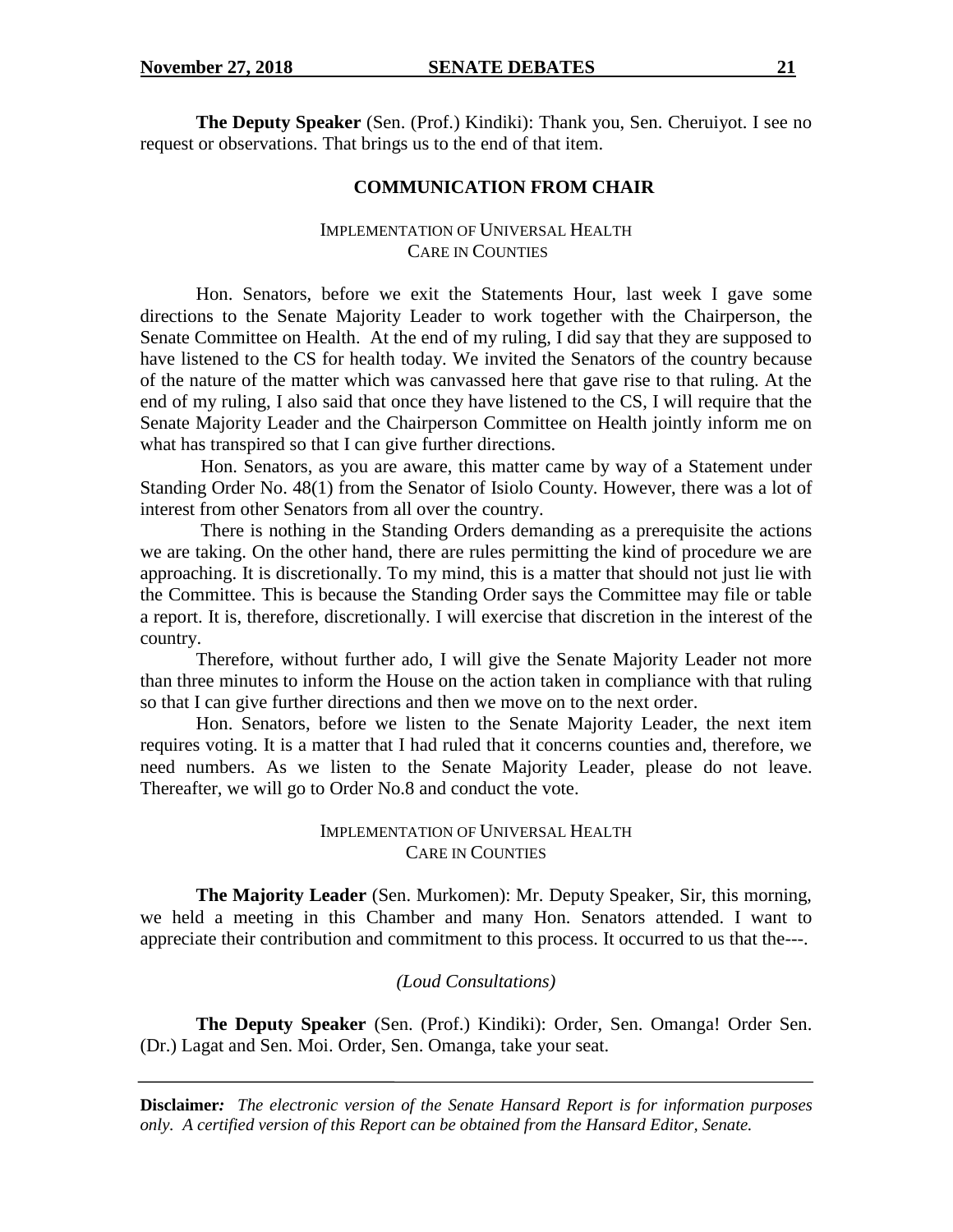**The Senate Majority Leader** (Sen. Murkomen): Mr. Deputy Speaker, Sir, did you say order Sen. Omanga Gideon Moi? You have combined the two names---.

*(Laughter)*

**The Deputy Speaker** (Sen. (Prof.) Kindiki): Order Sen. Murkomen. Are you on a point of order or are you doing what you were directed to do by the Chair?

**The Senate Majority Leader** (Sen. Murkomen): Mr. Deputy Speaker, Sir, I was just informing the Chair that you could have combined the name Sen. Omanga and Sen. Gideon Moi in one sentence. It is important to draw the right distinction.

**Sen. Moi**: On a point of order.

**The Deputy Speaker** (Sen. (Prof.) Kindiki): Sen. Moi, are you complaining?

**Sen. Omanga**: On a point of order, Mr. Deputy Speaker, Sir.

**The Deputy Speaker** (Sen. (Prof.) Kindiki): What is it? Sen. Moi will speak first and then Sen. Omanga.

**Sen. Moi:** Mr. Deputy Speaker, Sir, I wanted some clarification. I was talking to the professor here, who is a pastor---.

**The Deputy Speaker** (Sen. (Prof.) Kindiki): Order! Is that a Senator you are referring to?

**Sen. Moi:** Mr. Deputy Speaker, Sir, yes, it is---.

**The Deputy Speaker** (Sen. (Prof.) Kindiki): This is because you have said professor and pastor---.

**Sen. Moi:** Mr. Deputy Speaker, Sir, yes, he is a Senator first, but a jack of all trades. He and I heard---.

**The Deputy Speaker** (Sen. (Prof.) Kindiki): A master of some?

**Sen. Moi:** Mr. Deputy Speaker, Sir, I also think the Senate Majority leader heard it too. You said Senator *Kukumanga.* I do not know who that Senator is. I am not aware. Could you enlighten us please?

# *(Laughter)*

**The Deputy Speaker** (Sen. (Prof.) Kindiki): Order! Order! Order! Order Sen. Moi! Sen. Omanga.

**Sen. Omanga**: Mr. Deputy Speaker, Sir, I want you to make it clear, because being an Adventist and the head of Dorcas; the women union in the Seventh Day Adventist, it would hurt my---.

**The Deputy Speaker** (Sen. (Prof.) Kindiki): Being a Senator too.

**Sen. Omanga:** Mr. Deputy Speaker, Sir, yes, but I start first with God before the Senate. It is good to make it clear because I also heard *kuku* something and Sen. Moi was sitting next to me. You have to make it clear because my congregation is watching.

*(Laughter)*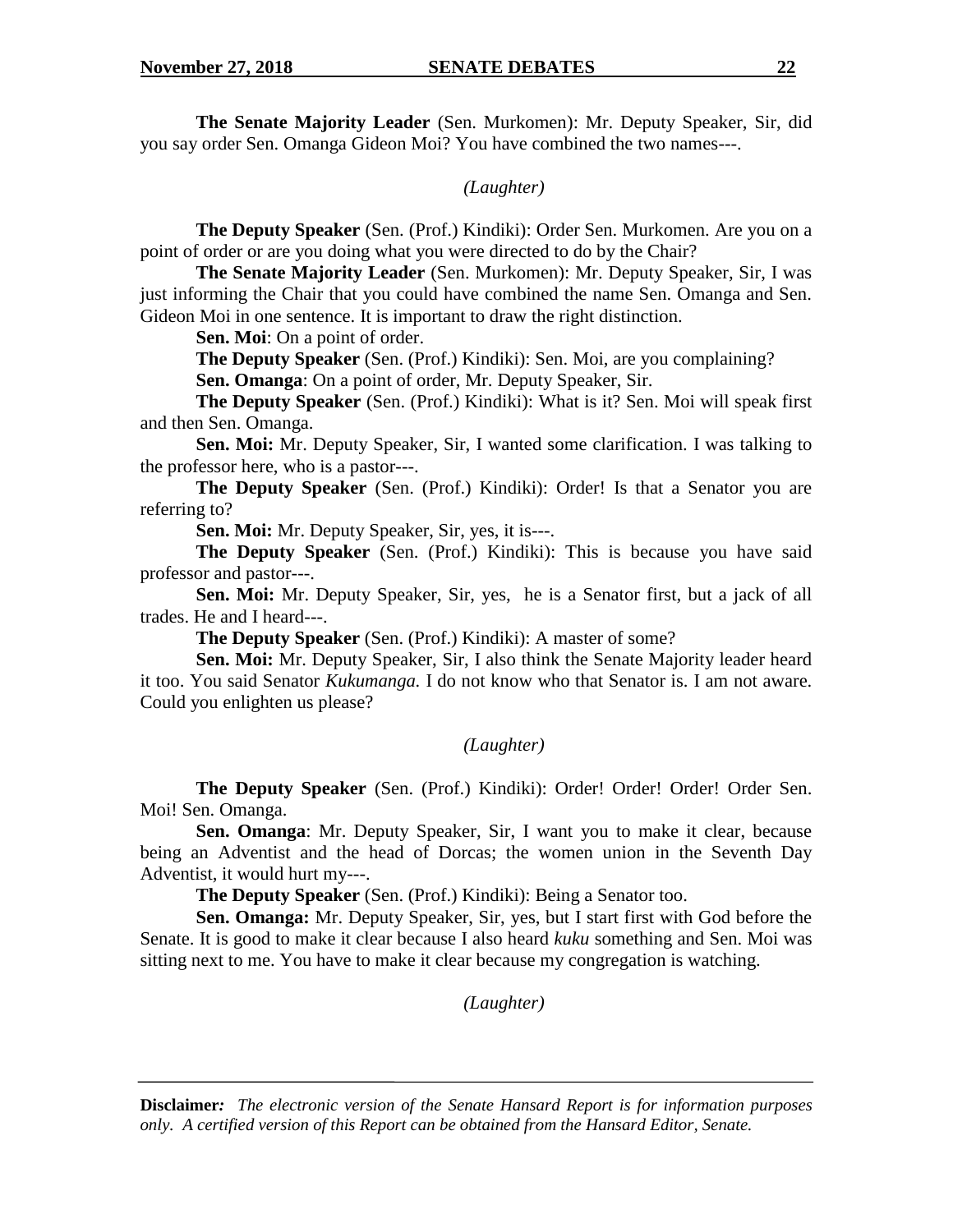**The Senate Minority Leader** (Sen. Orengo): Mr. Deputy Speaker, Sir, on a point of order.

**The Deputy Speaker** (Sen. (Prof.) Kindiki): What is it Senate Minority Leader?

**The Senate Minority Leader** (Sen. Orengo): Mr. Deputy Speaker, Sir, there is a general rule that when there is a debate or a contribution in the House, the rest of the House should listen in silence. I heard what was going on; what you and the Senate Majority Leader were saying. How that word turned to *"kukumanga"* worries me, because I do not know what Sen. Moi and Sen. Omanga were talking about.

### *(Laughter)*

We can check the HANSARD tomorrow, whether what the Deputy Speaker and the Senate Majority Leader said was anywhere near that word. However, I am worried that the word must have occurred in their conversations.

### *(Laughter)*

**Sen. Wetangula**: Mr. Deputy Speaker, Sir, on a point of order.

**The Deputy Speaker** (Sen. (Prof.) Kindiki): Order. What is it Sen. Wetangula?

**Sen. Wetangula**: Mr. Deputy Speaker, Sir, I have the advantage of sitting very close to the Chair. I heard the Chair say, "order Sen. Moi" and in quick succession say, "order Sen. Omanga." What appears is that the context of what they were discussing has overridden them and unlawfully found its way to the Floor and mischievously being made to appear as if the Deputy Speaker is the culprit.

**Sen. Olekina**: Mr. Deputy Speaker, Sir, hypothetically, suppose you said *kukumanga*, what exactly is it? I know that we have people from the Kamba community in this House and the pomegranate fruit is *kukumanga* in Swahili. What is the big deal then?

**The Deputy Speaker** (Sen. (Prof.) Kindiki): Very well Senators. Order Senators. **Sen. Faki**: Mr. Deputy Speaker, Sir, on a point of order.

**The Deputy Speaker** (Sen. (Prof.) Kindiki): That is overruled. Sen. Moi and Sen. Omanga and your collaborator, Sen. (Dr.) Lagat, the activity you were all engaged in is contrary to the standing orders. You are lucky that I called you to order and left it at that. However, you now want to complicate matters by introducing things that are nowhere found within the language that is spoken in this Chamber. This lays credence to perhaps, what some of the other Senators have said, that it could be true, as a hypothesis, in discussing an unhealthy and inappropriate discussion which we do not have time nor interest to engage in.

You are better advised to let that matter lie as it is. Next time, I will make more devastating orders instead of just calling you to order.

**The Senate Majority Leader** (Sen. Murkomen): Mr. Deputy Speaker, Sir, I must confess that together with Sen. Faki, over the weekend somewhere in Turkey, we enjoyed the pomegranate fruit, also referred to as *kukumanga* in Swahili. Perhaps, that is why Sen. Faki was excited---.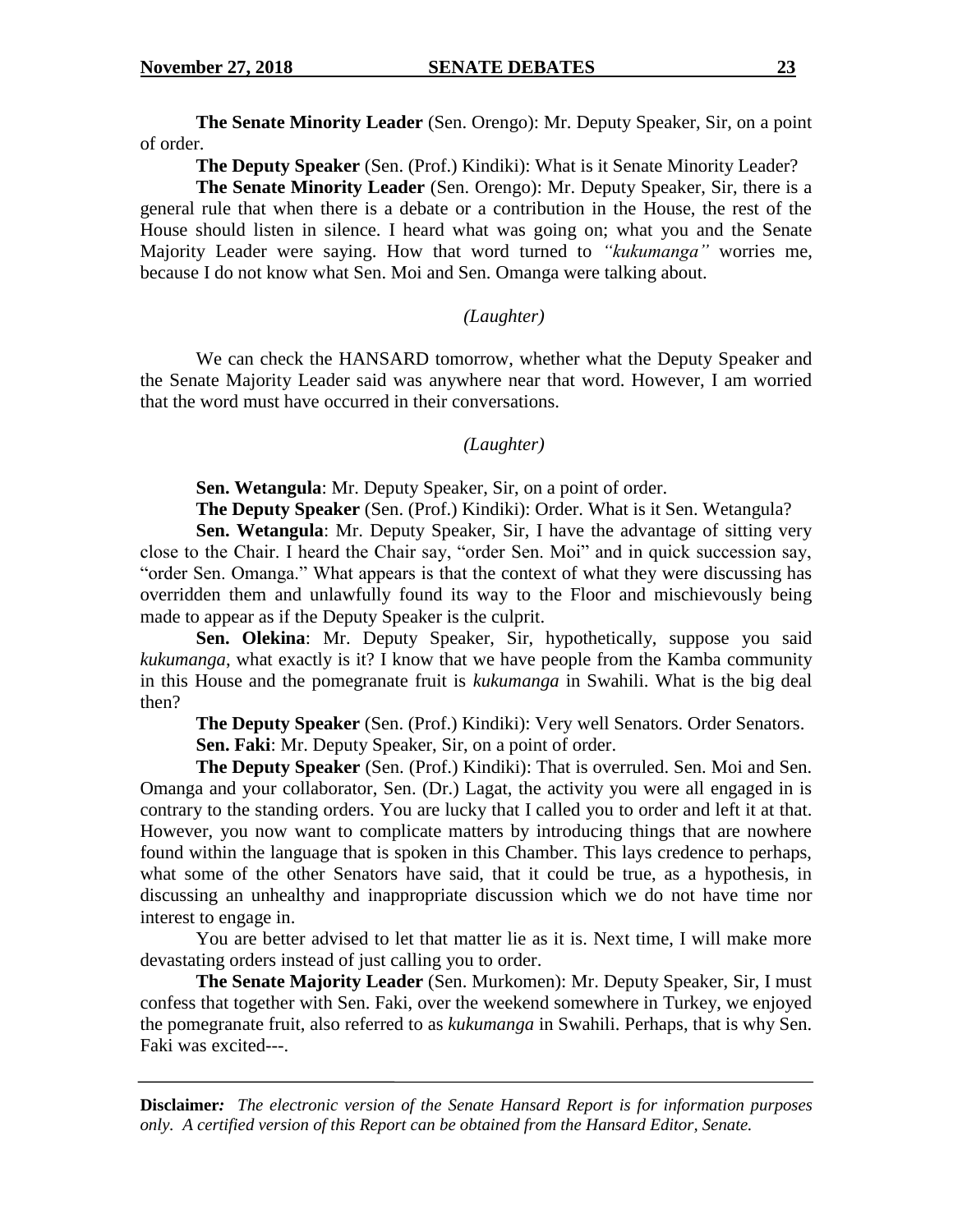## *(Laughter)*

**The Deputy Speaker** (Sen. (Prof.) Kindiki): Senate Majority Leader, stick to what you were directed to do. Hon. Senators, we have important business to transact.

**The Senate Majority Leader** (Sen. Murkomen): Mr. Deputy Speaker, Sir, I want to report to this House that we held the meeting with the CS and the Principal Secretary of the Ministry of Health and other staff. We had very elaborate discussions that lasted about three to four hours. I must confess they were fruitful because we stumbled upon information that is useful to us.

However, we did not conclude the conversation because there was a litany of documents that were missing. Besides this, the documents that were given to the Senate require further scrutiny in as far as their authenticity is concerned.

All this business forced us to do one important thing. We did not engage in the discussion of universal healthcare which is supposed to be launched. We allowed that to be carried out via the Committee on Health which will work with the Cabinet Secretary of Health. They will create time to discuss the universal healthcare.

Meanwhile, we focused on the health equipment and their procurement which needs to be further interrogated and completed so that a report can be formally put before this House.

Mr. Deputy Speaker, Sir, since the issue of universal healthcare is not controversial yet - it is just about involvement of the Senate - our proposal was that the Committee can proceed with dealing with it. However, when it comes to the equipment, we should proceed as we did. I know you want this issue to be dispensed with in good time. However, I seek your indulgence that good time is allocated to this important issue. Next week, most Senators will be engaged in other business of the Senate that will engage almost more than half of the House.

Therefore, my request is that although this may take a little bit more time, this issue be interrogated to its final conclusion, so that we avoid the suspicions and if there are any anomalies, we deal with them. Whereas the National Treasury, for example, has been deducting money from counties for the last three years, it is apparent that those deductions were done despite the fact that not all counties have received their medical equipment. This includes my county that received the equipment recently.

Mr. Deputy Speaker, Sir, there are very many glaring questions. For example, should those counties that have paid way before continue paying for machinery that they did not have and whose worth has not been quantified? The Cabinet Secretary has promised to supply us with more information that will show what was supplied and at what cost. This issue is so important for the Senate, but it is also extremely important for the country, so that we can have a closure.

Mr. Deputy Speaker, Sir, we discovered that what is called an agreement between the national Government and county governments is not an agreement but a Memorandum of Understanding (MOU) that is not even witnessed. We know the standing of an MOU *vis a vis* what can be a binding agreement on behalf of counties; the legal structure that deals with these kinds of MOUs, including the Intergovernmental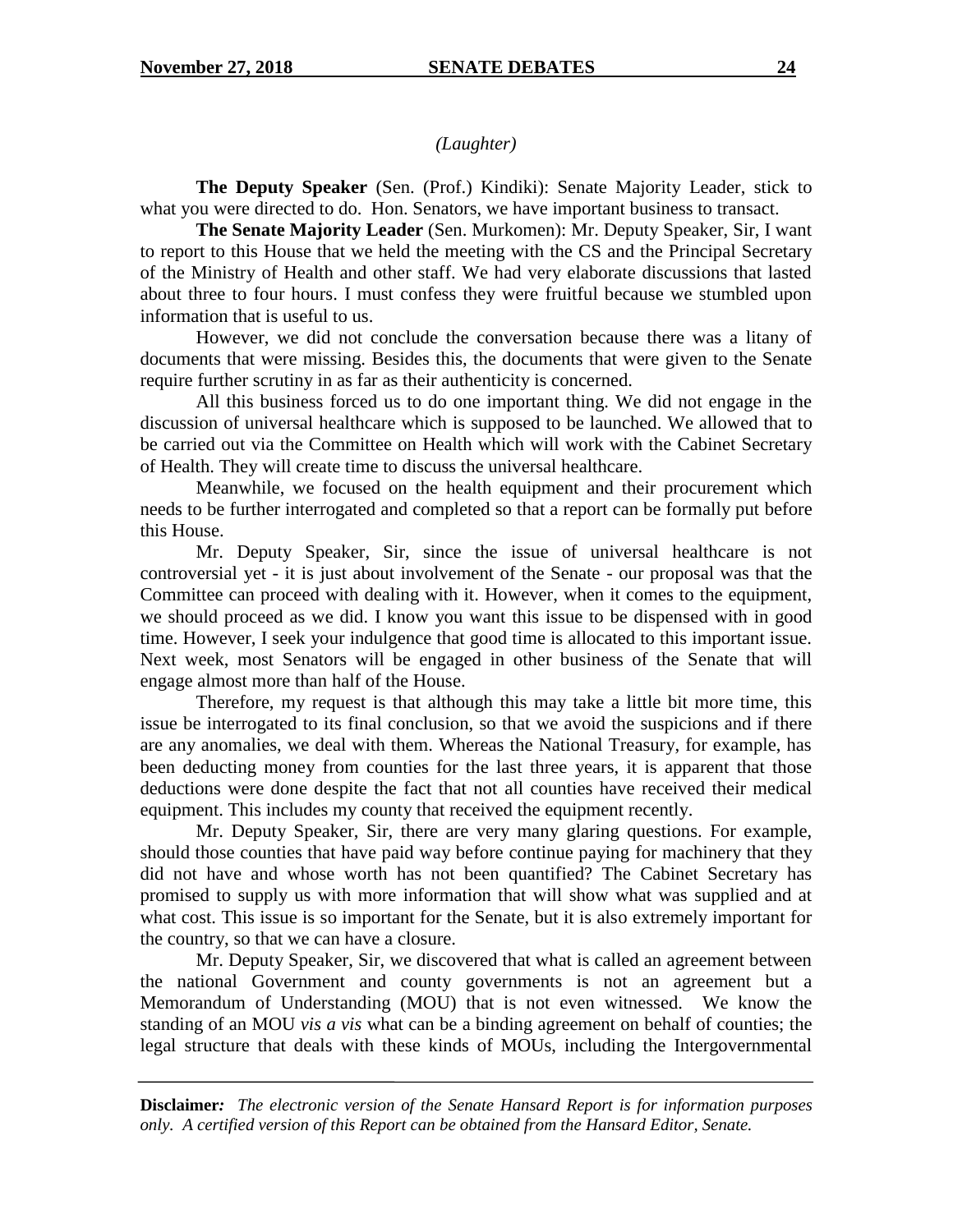Relations Act, which was not followed. We do not even know under what law the main contractor was engaged. Was it the Public Private Partnership (PPP) and was it followed? What are the State obligations and so forth?

Mr. Deputy Speaker, Sir, we are still scrutinizing the main contract, where some and others have not been witnessed. It is not even initialized on every page; it does not have the seal of the company and the Government. All these things are important and we are still grappling with the methodology with which we will apply to bring all these things to conclusion.

I beg for your indulgence that we take a slightly longer time to scrutinize these issues, even if it means completing it around January, so that we can table a report to the House once we come back from the recess.

Thank you.

**Sen. Mutula Kilonzo Jnr.:** On a point of order, Mr. Deputy Speaker, Sir.

**The Deputy Speaker** (Sen. (Prof.) Kindiki): Thank you, Majority Leader. What is it Sen. Mutula Kilonzo Jnr.?

**Sen. Mutula Kilonzo Jnr.:** Thank you, Mr. Deputy Speaker, Sir. I thought before you give directions, I will ask you, very kindly and politely, that you allow may be two or three of us to give a little more insight into this matter, so that when you give directions you have the benefit of all the information.

First, I suggest that you order a team, through the Clerk, to scrutinize the contracts. Some contracts were signed in 2017, yet payments were being done in 2015.

Secondly, is on the issue of some of the MOUs that Sen. Murkomen has mentioned. The County of Bomet, for example, did not sign. So, on what basis therefore, were the deductions done?

Lastly, it appears to us that the Ministry of Health and the officials who were seated here this morning, are not clearly aware of the initial agreements and the deductions that were made of Kshs3.8 billion to Kshs9.4 billion annually. Therefore, I suggest that other than the Ministry of Health, you order that the Council Of Governors (CoG) be at the next meeting, together with the National Treasury, so that we understand the basis upon which counties like Trans Nzoia, where the Chairman of the Committee on Health comes from, no equipment has been delivered yet they have been deducted so much money just like the rest of the counties.

Lastly, it also appears that there are 21 hospitals that have been included---

**The Deputy Speaker** (Sen. (Prof.) Kindiki): Be brief Sen. Mutula Kilonzo Jnr.

**Sen. Mutula Kilonzo Jnr.:** It is the last one, Mr. Deputy Speaker, Sir. A variation of Kshs9.4 billion is in respect of 21 hospitals that 47 counties are bearing the brunt of that variation. So, the National Treasury must come here, together with those variations, so that we can interrogate this matter in detail. However, I want to say that Sen. Kipchumba Murkomen, the Majority Leader conducted this meeting the way we expect a majority leader to do.

Thank you.

*(Applause)*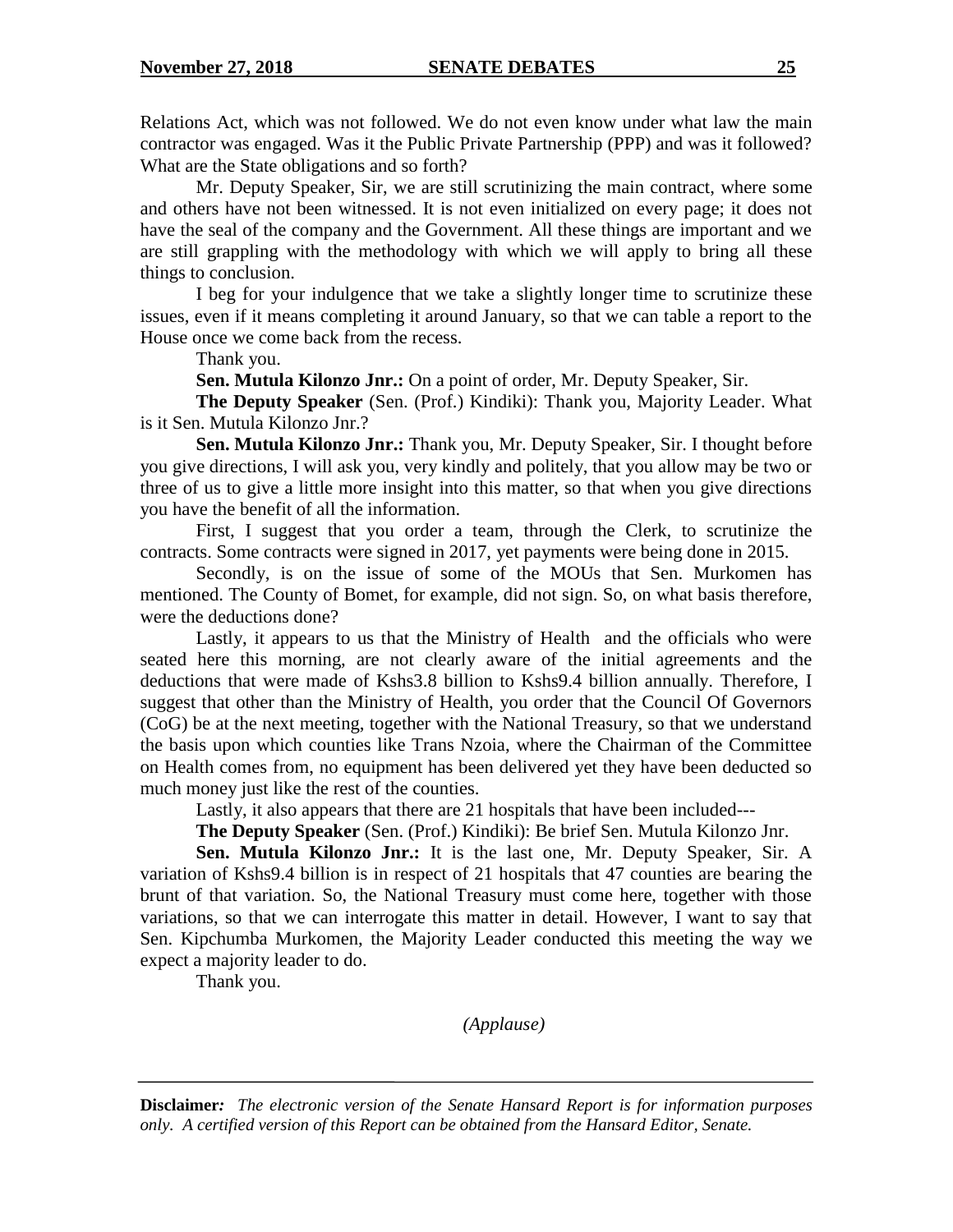**Sen. Cheruiyot**: I am not sure about that---

*(Laughter)*

 **The Deputy Speaker** (Sen. (Prof.) Kindiki): Order, Sen. Cheruiyot. Sen. Ochillo-Ayacko, proceed.

**Sen. Ochillo-Ayacko:** Thank you, Mr. Deputy Speaker, Sir. In addition to what Sen. Mutula Kilonzo Jnr. has just said, it is also very important to verify if the county assemblies were involved. Was it just the executive committing resources or the assemblies were involved?

**The Deputy Speaker** (Sen. (Prof.) Kindiki): Very well, Senator. Sen. Moses Wetangula, proceed. Try to be as brief as possible.

**Sen. Wetangula:** I also want to thank Sen. Murkomen for chairing the meeting well and all Senators for the enormous enthusiasm that they rightly showed.

Mr. Deputy Speaker, Sir, given the enormity of this matter, the interest that is it has generated and the fact that we all want to come and prosecute our county interests; I would urge the Chairperson that we probably have a smaller committee of the House. We know the challenges the Committee on Health has faced and that is not the direction to go. However, we should have a committee put together, that can analyze these documents very carefully and bring reasoned reports that can then be the basis of our debate.

Secondly and lastly, on the point that Mutula Kilonzo Jnr. has said, I looked at the documents at a glance, a county like the one the Speaker in the Chair represents has only one institution listed. However, we are lumped together and are being taxed Kshs200 million per annum with some counties that have got about five institutions. Others have about four institutions. Nobody has taken into account the interests of equity that must guide the running of public affairs in this country. So, we need a thorough look at this, including but not limited to the possibility of getting the Auditor-General to give us analysts to go through these documents to assist this House.

**The Deputy Speaker** (Sen. (Prof.) Kindiki): I am afraid Senators that we cannot listen to everyone---

**The Senate Minority Leader** (Sen. Orengo): Just one point, Mr. Deputy Speaker, Sir.

**The Deputy Speaker** (Sen. (Prof.) Kindiki): Yes, Leader of Minority.

**The Senate Minority Leader** (Sen. Orengo): Mr. Deputy Speaker, Sir, maybe this is repetition, but I also must say that the Leader of the Majority did a good job this morning.

In terms of the issues that arise out of the proceedings we had this morning, I think the Chair, together with the small committee, should sit with a technical committee from the Clerk's office to bring out the issues because even looking at the documentation, I was very worried that a document that is binding the Kenyan Government or the county governments on the face of it, was not a proper document that can be admissible before anybody.

At the back of the Constitution normally there is what we call the public seal. That public seal serves a purpose. All these documents, even on account of the counties,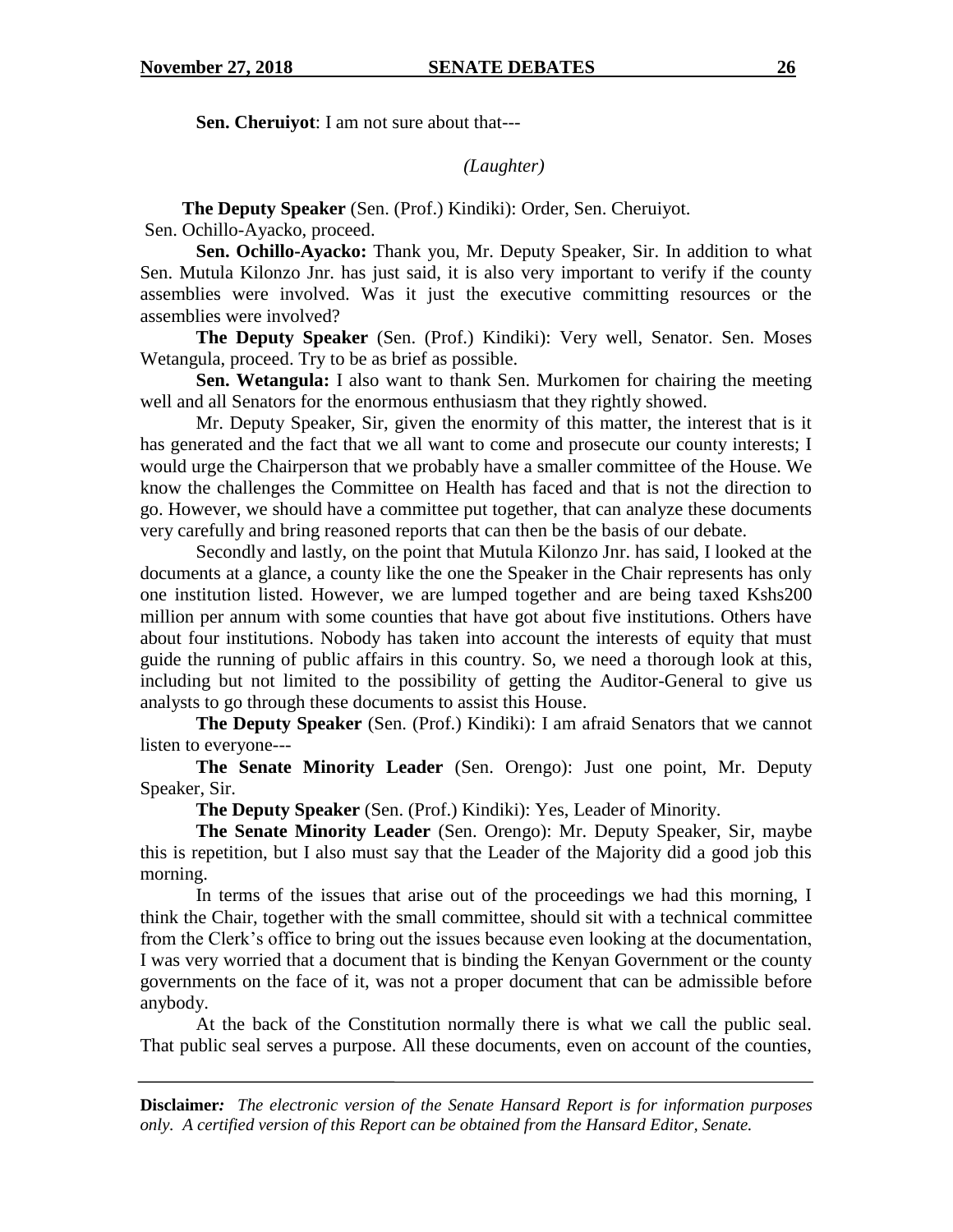there are no seals or rubberstamps from the counties. So, even a legal analysis will bring a lot of issues. We probably can give the Government a way of structuring negotiations up to the point where you have a binding agreement, when having these documents that are called MOUs.

Lastly, a batch of documents was tabled. I want to plead with you, because of what we had this morning, that those documents should be kept under lock and key until the Chairman calls for it. Otherwise, those documents will change because they were scanned and not original documents. For that matter, the Senate should go by the documents that were produced and not those that are brought later.

Thank you, Mr. Deputy Speaker, Sir.

**The Deputy Speaker** (Sen. (Prof) Kindiki): Order, Senators. I am afraid that I have to cut short the interventions because of time, we have to balance the interests of so many competing items in the Order Paper every day, and it is not an easy job. I seek your indulgence for those who have not been able to contribute.

I want to take this opportunity to equally thank the Senate Majority Leader and all the Senators for availing yourselves to the interactive meeting with the Cabinet Secretary. The Statement that gave rise to this activity was under Standing Order No.48(1). If you look at Standing Order No.48(1), (2) and (3) (a) and (b), the Speaker has the discretion of referring the Statement to a Committee, which I did, even in an amplified way. The other discretion is of the Committee. Once the Committee has interacted with the relevant Senators, including the Senator who asked the question, the Cabinet Secretary or any other person, it is must not table a report; it is discretionary.

I have listened to the very persuasive arguments that have been made about the enormity of this matter, and more so, because it involves the application and use of public funds across the country. Again, it involves devolution, which we all accept, as a House, and individual leaders, is at the cornerstone of the survival of our country going forward, in terms of checking excesses of decentralization, *et cetera*. So, any resources that are being clawed back from counties must provide value for money because the people at the grassroots require these amounts of money to the last shilling.

Having said that, I have noted the request by the Senate Majority Leader about timelines, and the House is in session next week until Thursday, as per our Calendar. If there are other activities of social or other nature, you, your Whip and your counterparts on the other side of the House, must work out a way of making sure that the business of the House is transacted and is not distracted by other activities. They could be important but, of course, the proceedings of the House take precedence over any other activity that we do here.

I am almost persuaded by the remarks of the Senate Minority Leader and Sen. Wetangula on the need for more time, but I am afraid that we are working within the Standing Orders. More so, we are working within the need for interim or short-term and long-term solutions to the people of Kenya. As has been humbly argued, we may not have enough time to exhaustively deal with the myriad issues that have arisen from this meeting.

It may also be recalled that I did say, during my remarks in my ruling last week, that once the Senate interacts with the Cabinet Secretary, I will require the Report that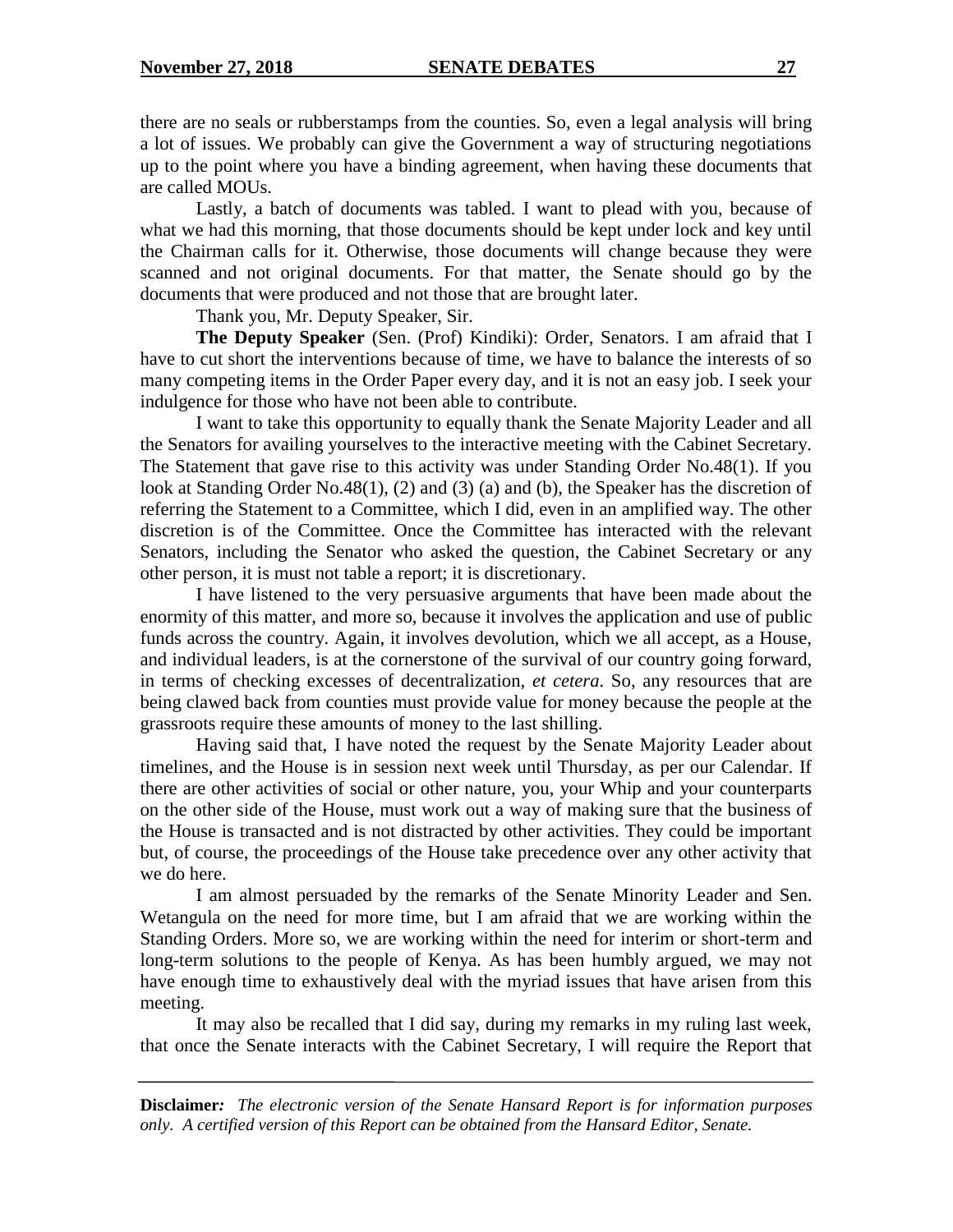had been submitted by the Senate Majority Leader, after which I will give further directions. So, in the context of what I have said, and considering that the House will proceed on Christmas recess on Thursday next week, there is need for the people of this country to get some immediate interim answers.

I, therefore, direct as follows: One, that the Chairperson of the Committee on Health, on behalf of the House, working together with the Chairperson of the Committee on Devolution and Intergovernmental Relations and the Chairperson of the Committee on Justice, Legal Affairs and Human Rights, because we have been informed that there are legal issues arising about the relationship between the national Government and county governments---

Those three Chairpersons under the coordination of the Senate Majority Leader will again engage further with the Ministry in terms of whether there is further information that you require. At the same time, they will engage with the representatives of the Council of Governors of the Republic of Kenya as well as representatives of the County Assemblies Forum (CAF) and other stakeholders as they may determine. After such engagement, whether physical or through correspondence because of the shortage of time now, I will require that an interim report be tabled in this House on Wednesday,  $5<sup>th</sup>$ December, 2018, at 2.30 p.m.

# *(Applause)*

That interim report shall contain interim recommendations on how this Senate can further engage on the issue, because nothing prevents the Senate from engaging on the matter thereafter. However, we cannot hold the answers that Kenyans want to hear from us by saying that we need a lot of time, and until we finish everything, we will say nothing.

We must provide some answers next week on Wednesday, at 2.30pm, and I expect that to be done. There are other ways, including any Senator bringing a substantive Motion for further action, in as different variety. The varieties are there, including formation of an *ad-hoc* Committee *et cetera*, where the Senate can engage on this matter going forward.

It is so ordered. Thank you.

We will now go to Order No.8. Please, remember what we said about numbers; we need the threshold.

#### **MOTION**

# ADOPTION OF CPAIC REPORT ON INQUIRY INTO POSSIBLE LOSS OF FUNDS THROUGH ACQUISITION OF LAND BY THE NLC

THAT, this House adopts the Report of the Sessional Committee on County Public Accounts and Investments on the inquiry into possible loss of funds through the acquisition of Land LR.No.7879/4 (part) by the National Land Commission, for use by two public schools (Ruaraka High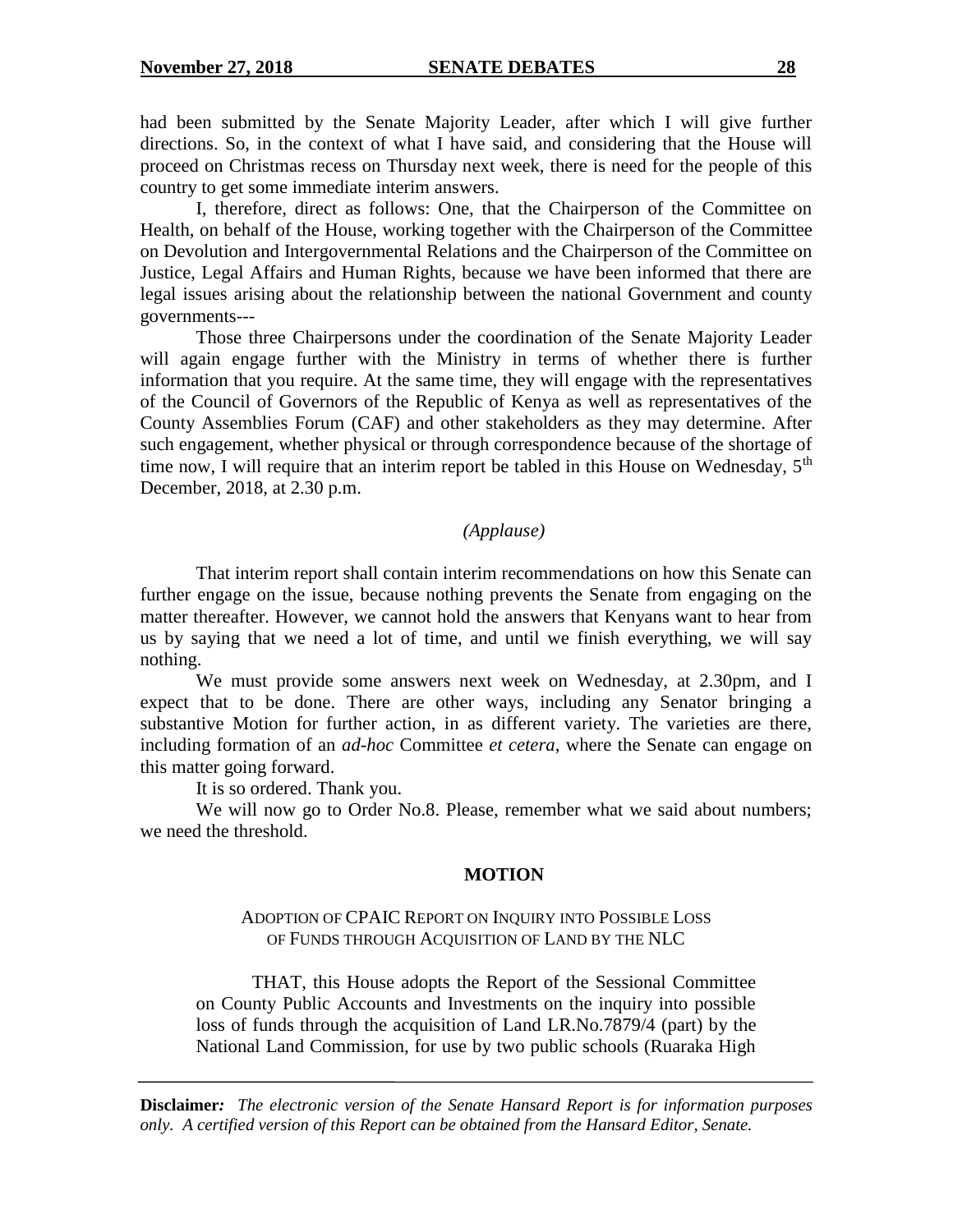School and Drive-In Primary School), Nairobi City County, laid on the Table of the House on Wednesday, 8th August, 2018.

*(Sen. M. Kajwang' on 15.11.2018)*

*(Resumption of Debate interrupted on 15.11.2018)*

**The Deputy Speaker** (Sen. (Prof. Kindiki): What is it, Sen. M. Kajwang'?

**Sen. M. Kajwang'**: Mr. Speaker, Sir, I rise pursuant to Standing Order 81(1) that talks about the manner in which votes are taken in the House. That Standing Order 81 (1) says:

"Unless the Speaker, for the convenience of the Senate otherwise directs, voting on any Division in the Senate shall be by electronic voting."

Mr. Deputy Speaker, Sir, I want to beg your indulgence, for the convenience of the CPAIC that brought this Report to the House, that of the Mover and Seconder of this Motion, the people of Kenya and those who are tired of the corruption and impunity in this Republic, that you rule that on this particular Motion, voting be manual. Let the delegations be called one by one, so that each delegation shall pronounce itself on the particular matter.

Mr. Speaker, Sir, I do not dispute your ruling in the last sitting where you ruled that this is a matter affecting counties. All I beg is that for the convenience of the House, we do a manual vote---

**The Deputy Speaker** (Sen. (Prof.) Kindiki): What is the convenience?

**Sen. M. Kajwang'**: Mr. Deputy Speaker Sir, probably, you might want to seek the views of the Members.

**The Deputy Speaker** (Sen. (Prof.) Kindiki): Order! Sen. M. Kajwang', do not seek assistance. I would want to understand why you are inviting the Chair to look at the application of this Standing Order. For that to happen, you have to convince me "what convenience" you are talking about.

**Sen. M. Kajwang'**: Mr. Deputy Speaker, Sir, thank you for giving me that opportunity. This is a Report and a Motion that has generated a lot of public interest. In that last sitting when we discussed this matter, you presided over a discussion on the Report of the Powers and Privileges Committee.

This Report has faced various roadblocks. The best way to make sure and to assure the nation, that hon. Senators acted in the best interest of the public is to have an open and transparent vote where delegations are called upon to vote, so that Kenyans know where their stand on this particular matter.

**The Deputy Speaker** (Sen. (Prof.) Kindiki): Order! Sen. M. Kajwang', this is not the first time for this House to vote on a sensitive or controversial matter.

Secondly, there is the reason why voting is electronic and largely secret. What you are seeking for, is the exemption. I am not convinced with the explanation you are giving and the line of argument you are approaching---

*(Sen. Olekina consulted loudly)*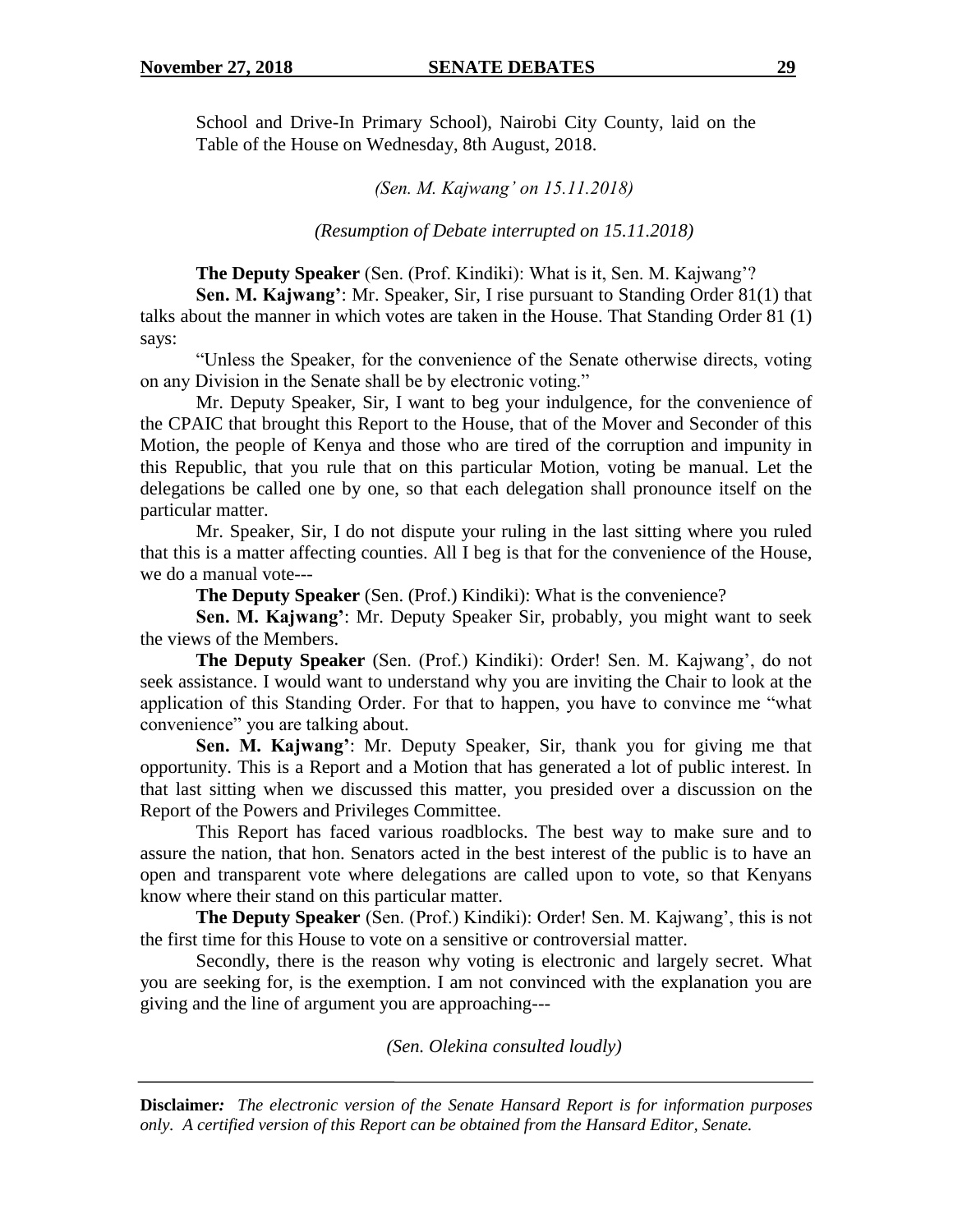Order, Sen. Olekina! How can you interrupt the Chair? Interrupt your colleagues.

When you have an important point to canvass, you need a lot of composure because you need to make sure that your point is heard. However, making it even for the arbiter to appear as if he is part of the game, then you lose it.

Sen. M. Kajwang', I want to hear you a little more about the convenience. This is because from the way you are talking, you are bringing out the need to make the public see how Senators will vote. To me, this works against your argument because that amounts to intimidating them to declare how they are voting. So, think about it. I can hear two other comments, and then I make a ruling and we proceed.

Sen. M. Kajwang', do you want to add a few other comments?

**Sen. M. Kajwang'**: Mr. Deputy Speaker, Sir, not a comment, but just a point of order. The Chair has attempted to take a fairly defensive position. I am not accusatory or implying any improper motive on anybody. The Standing Order says "for the convenience of the Senate." I feel as the Senator for Homa Bay County and the leader of that delegation, as a Chair of the CPAIC and as the Mover of this Motion, that for my convenience, I would have preferred and loved to do an open vote.

**The Deputy Speaker** (Sen. (Prof.) Kindiki): Order, hon. Senator! We will not spend much more time on this. The electronic voting is available to the public. It can tell you how a Senator voted. So, the debate on this matter either pro or against is over. It is time to vote. Can we proceed accordingly?

I, therefore, direct---

**The Senate Minority Leader** (Sen. Orengo): On a point of order, Mr. Deputy Speaker, Sir.

**The Senate Deputy Speaker** (Sen. (Prof.) Kindiki): Is it different?

**The Senate Minority Leader** (Sen. Orengo): Yes.

**The Deputy Speaker** (Sen. (Prof.) Kindiki): Okay, Sen. Orengo.

**The Senate Minority Leader** (Sen. Orengo): Mr. Deputy Speaker, Sir, it is you who made a ruling that this matter concerns counties. If a matter concerns counties, it goes to the core of the business of the Senate.

Mr. Deputy Speaker, Sir, Order No.8 is a matter on which the Senate has spent considerable public resources. This matter was committed to a Committee on the realization that it was a matter that the Senate through an *ad hoc* Committee needed to look into and report back to the House. If need be, a vote be taken on it.

In accordance with the Standing Order Nos.82 and 83 that talks about Division, your discretion in terms of Division and ringing of the division bell is that, that bell should be rang for five minutes. I am pleading with you because the Executive, the Office of the Director of Public Prosecution (DPP), the Director of Criminal Investigations (DCI), and the Ethics and Anti-Corruption Commission (EACC) have absolved themselves on matters corruption. This is an opportunity for the Senate to show whether they are fighting impunity in terms of corruption or not.

**The Deputy Speaker** (Sen. (Prof.) Kindiki): Order, Sen. Orengo!

**The Senate Minority Leader** (Sen. Orengo): Mr. Deputy Speaker, Sir, please, allow me to say---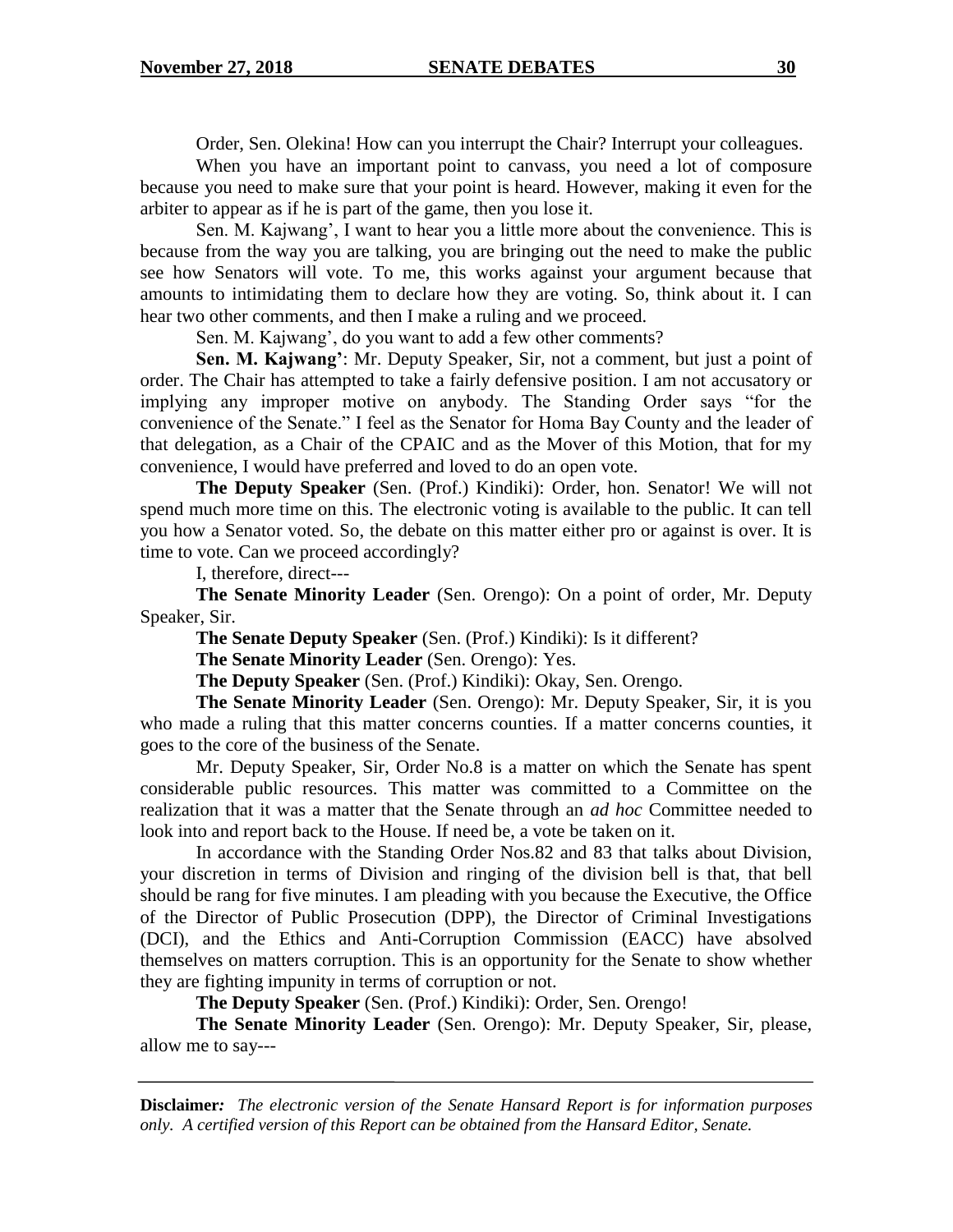**The Deputy Speaker** (Sen. (Prof.) Kindiki): I am not interrupting you, but I hope that you are not imputing that this House---

**The Senate Minority Leader** (Sen. Orengo): Mr. Deputy Speaker, Sir, I have not said anything. I am just talking generally. Why this fear?

**The Deputy Speaker** (Sen. (Prof.) Kindiki): Order, Sen. Orengo!

**The Senate Minority Leader** (Sen. Orengo): Mr. Deputy Speaker, Sir, I normally do not insist on making a point in this House. However, this one, I will make without fear of contradiction ---

**The Deputy Speaker** (Sen. (Prof.) Kindiki): Yes, you will make it.

**The Senate Minority Leader** (Sen. Orengo): Mr. Deputy Speaker, Sir, you must hear me out, you cannot hear me in---

**The Deputy Speaker** (Sen. (Prof.) Kindiki): Yes, but you must also take directives of the Chair. You cannot be heard that way. You are a very senior lawyer. Please, resume your seat.

Sen. Orengo, you are not just a senior lawyer, but you are also a senior Member of this House by virtue of the office you occupy. From where I sit, that is why it is not up to me to know who you are gesturing at on the other side or whatever, it is not my business. When I sit here, because sometimes, I sit elsewhere, my business is to uplift the dignity of this House. That is my work. Therefore, anything that tries to institutionally suggest---

### *(Sen. Murkomen consulted loudly)*

**The Deputy Speaker** (Sen. (Prof.) Kindiki): Order, Senate Leader of Majority! Your office also does not allow you to do what you are doing. You should be the last person to be called to order.

### *(Laughter)*

Hon. Senators, I was explaining to Senior Counsel, Sen. Orengo, Senator for Siaya County, that while I sit here, my business is to ensure that the dignity of this House is always respected. Therefore, I was just cautioning you. You are free to contribute to the debate, but do not throw mud at this institution, otherwise, impair our dignity in the eyes of the public. However, you can say whatever comment you want to say.

**The Senate Minority Leader** (Sen. Orengo): Mr. Deputy Speaker, Sir, I did not throw mud. I am not trying to cast aspersions. I know what the rules say. I promised to live by them when I took the oath. It is not just the dignity of the institution, but the dignity of every single Member of the Senate. If there was anything to bring on anybody who is a Member of this House, the rules are so clear on how to do it.

Mr. Speaker, Sir, this is an opportunity for us to express ourselves like other institutions that have expressed themselves on the war on corruption. This issue arose because the House was convinced that this was an incident of corruption. That is why the word 'fraud' appears in the Motion. So that nobody thinks that the voting was rushed, I was going to request that the Division Bell be rung for 10 minutes instead of 5 minutes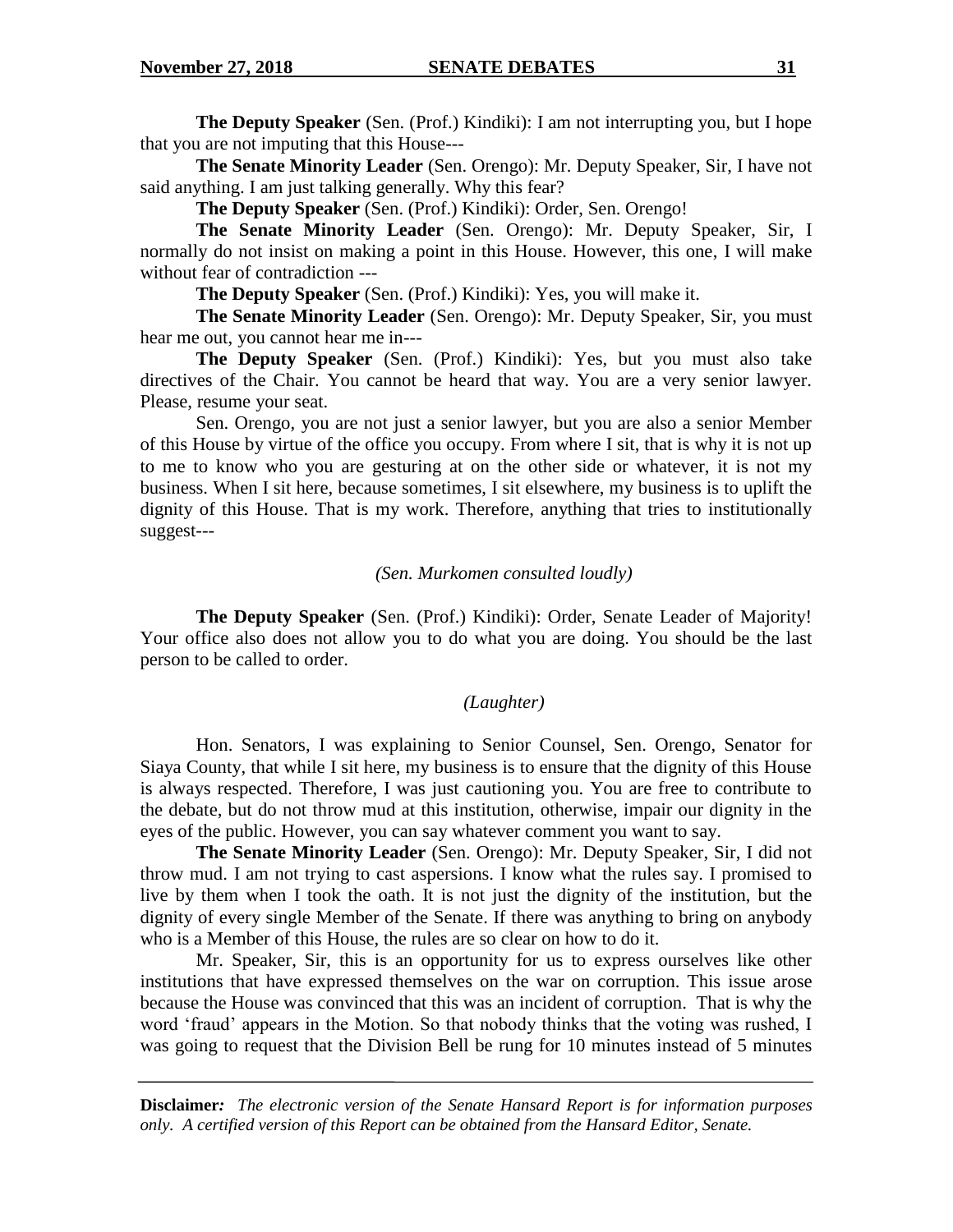and you have the discretion. In the meantime, Kenyans will see for themselves who was here and those who were not here in those 10 minutes.

In fact, there have been instances where, when there are no numbers, we give a little time for people to come in and now I am asking for your discretion. Give us a little more time to find out where other Members have gone.

**The Deputy Speaker** (Sen. (Prof) Kindiki): Thank you, the Senate Leader of Minority!

The **Senate Minority Leader (**Sen. Orengo**):** The Senate Leader of Majority seems to know where they have gone.

#### *(Laughter)*

**The Deputy Speaker** (Sen. (Prof) Kindiki): Order. I will not allow any further points of order on this matter.

Sen. Orengo, I wish you had started with your last point. Under Standing Order No.81, the Speaker has discretion to allow the ringing of the Bell for a period of more than 5 minutes.

I am convinced that beyond peradventure that this is an important matter. This Senate has been seized of this matter for a long time. There is a time the Senate was not looking very good in the eyes of the public. So, we have come a long way.

So, let us find a dignified end to this process. I see no harm in granting that request. The only trigger that can enable the Speaker to direct for extra time is after the 5 minutes have lapsed, then after that, if there will be need, I will direct for extra time. Therefore, without much further ado---

#### *(Loud consultations)*

#### *(Sen. M. Kajwang' stood up in his place)*

**The Deputy Speaker** (Sen. (Prof) Kindiki): Order, Senators. Order Sen. M. Kajwang'. Resume your seat, Sen. M. Kajwang'. Standing up does not give you the Floor. You cannot stand up *suo motu* and expect to get the Floor. I am encouraging this so that we have a way of listening to each other and running the House in a proper way.

Hon. Senators, the requests I have for this screen is full. So, I have to do what I must do and that is to direct that the Division Bell be rung for 5 minutes and, thereafter if the Senate Leader of Minority is not satisfied with the outcome, I will order that it be rung for another 5 minutes.

It is so ordered.

#### *(The Division Bell was rung)*

**The Deputy Speaker** (Sen. (Prof.) Kindiki): Order, Senators! The Senate Leader of Minority, would you want the bell to be rung for another five minutes?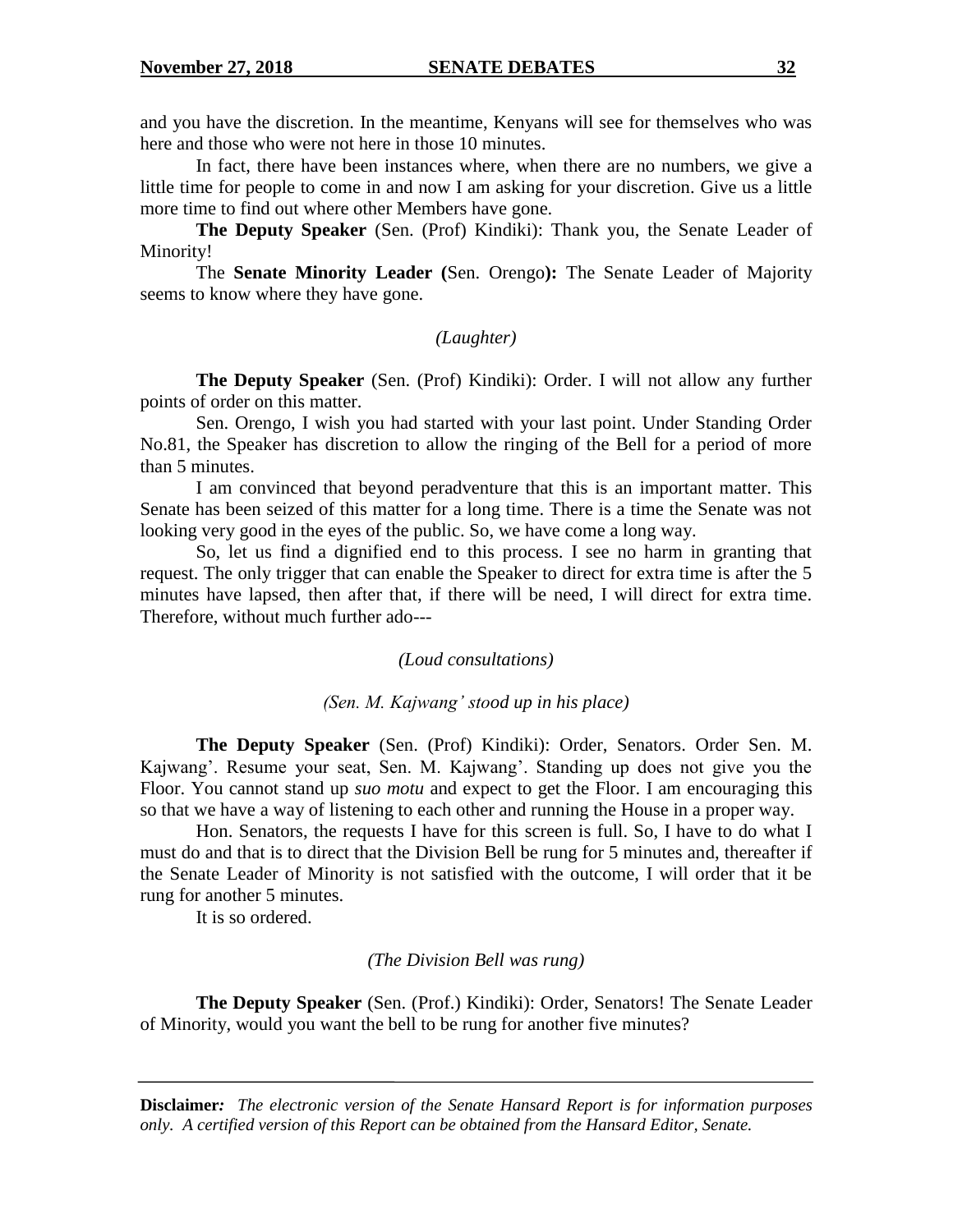**The Senate Minority Leader** (Sen. Orengo): Yes, another five minutes, Mr. Deputy Speaker, Sir.

**The Deputy Speaker** (Sen. (Prof.) Kindiki): Order, Senators! I direct that the Bell be rung for another five minutes.

*(The Division Bell was rung)*

**The Deputy Speaker** (Sen. (Prof.) Kindiki): Order, Senators, take your seats.

*(Loud consultations)*

I now direct the doors be locked and the bars drawn.

*(The doors were locked and the bars drawn)*

#### **DIVISION**

#### ELECTRONIC VOTING

*(Question, that the House adopts the Report of the Sessional Committee on CPAIC on the inquiry into possible loss of funds through acquisition of LR No.7879 (4) (part) by the National Land Commission, for use by two public schools (Ruaraka High School and Drive-In Primary School), Nairobi City County, laid on the Table of the House on Wednesday 8th August, 2018, put and the Senate proceeded to vote by County Delegations)*

**AYES**: Sen. Boy, Kwale County; Sen. (Prof) Ekal, Turkana County; Sen. Faki, Mombasa County; Sen. (Dr.) Kabaka, Machakos County; Sen. M. Kajwang', Homa Bay County; Sen. Khaniri, Vihiga County; Sen. Mutula Kilonzo Jnr., Makueni County; Sen. Mwaruma, Taita Taveta County; Sen. Ochillo-Ayacko, Migori County; Sen. Olekina, Narok County; Sen. Orengo, Siaya County; Sen. Outa, Kisumu County; Sen. Sakaja, Nairobi City County; Sen. Shiyonga, Kakamega County and Sen. Wambua, Kitui County.

**NOES**: Sen. Cherargei, Nandi County; Sen. Kihika, Nakuru County; Sen. Moi, Baringo County and Sen. Murkomen, Elgeyo Marakwet County.

**The Deputy Speaker** (Sen. (Prof.) Kindiki): Hon. Senators, the results of the Division are as follows:-

**AYES**: 15 **NOES**: 4

**ABSETENTIONS**: 0

Therefore, pursuant to Article 123 of the Constitution and Standing Order No.  $78(2)(c)$ , the question is lost.

*(Question negatived by 15 votes to 4)*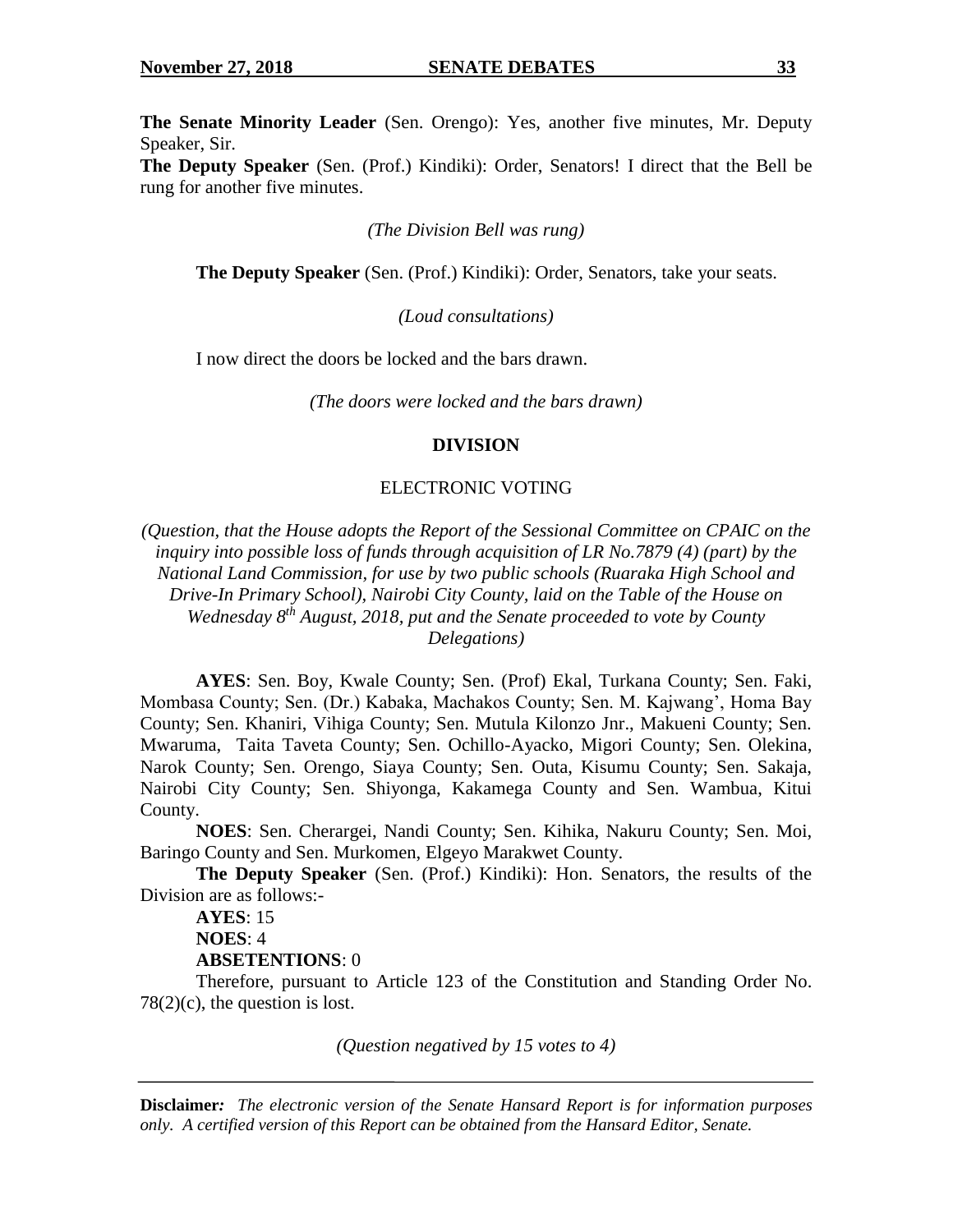Order, Senators. I now direct that the doors be opened and the bars withdrawn.

*(The doors were opened and the bars drawn)*

Next Order.

# **BILLS**

# *Second Reading*

# THE TREATY MAKING AND RATIFICATION (AMENDMENT) BILL (SENATE BILLS NO.23 OF 2018)

*(Sen. Dullo on 21.11.2018)*

*(Resumption of debate interrupted on 21.11.2018)*

**The Deputy Speaker** (Sen. (Prof.) Kindiki): Sen. Dullo is not present. The Bill is deferred.

Sorry, Senators. The item on Order No. 9 was for resumption of debate so any Senator who had not contributed can contribute. I see a request from Sen. Cherargei and Sen. Olekina who have left. Therefore, the Mover should reply. The Mover is also not here. When the Mover engages the Chair, a time for division will be set.

*(Bill deferred)*

*Second Reading*

THE LOCAL CONTENT BILL (SENATE BILLS NO.10 OF 2018)

**Sen. Moi**: Thank you, Mr. Deputy Speaker, Sir. I beg to move that the Local Content Bill (Senate Bills No.10 of 2018) be read a Second Time.

The Local Content Bill (Senate Bills No.10 of 2018) was drawn up by the Senate Committee on Energy to make sure that Kenya fully reaps all the benefits of oil and other natural resources. It was inspired by my Committee at that particular time; 2014, in the First Senate where I was a Member.

The importance of this Bill to Kenya is enormous. In this Local Content Bill (Senate Bills No.10 of 2018), we propose to legislate minimum standards for local content development because these issues are not addressed holistically in the existing law. There has been piecemeal consideration given to later themes in various unconnected pieces of legislation, all of which adopt a large revenue-based model.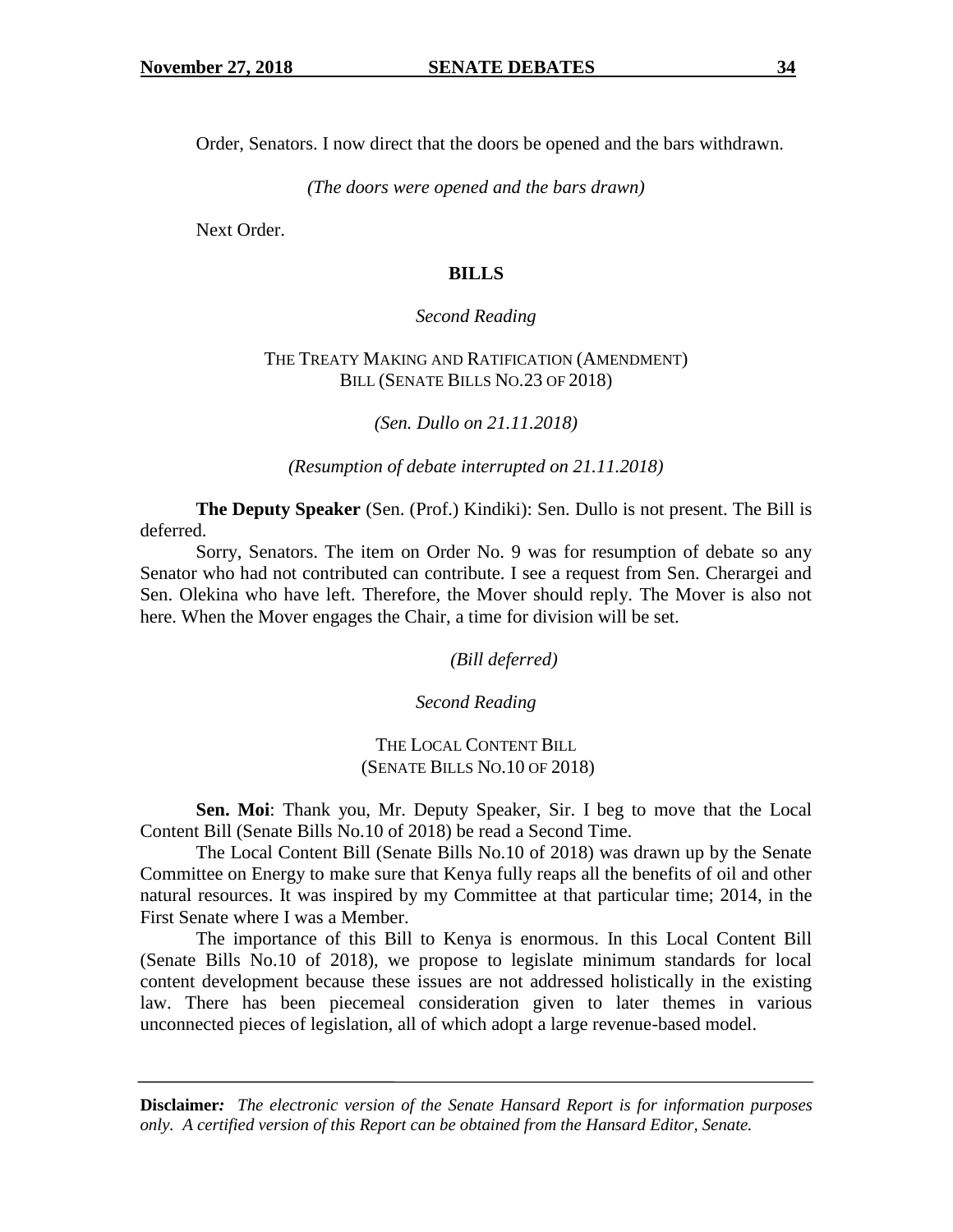The local content in reality, policy and laws have transformed countries around the world. I would like to give three examples of the countries which have adopted the local content in their legislative agenda and made it into Bills. We will start with Nigeria. The first image that comes to mind when we think of Nigeria and oil resources is Niger Delta and the conflict that has dismembered communities there. However, there is a beautiful story told by local content development there. Before 2010, Nigeria like Kenya, did not have a local content policy at all. In spite of being the world's eighth largest oil exporter, it did not have a Local Content Bill. They had been exploited left, right and centre.

Oil in Nigeria account for upwards of 40 per cent of its Gross Domestic Product (GDP) and records at least USD1billion in investment annually. Before 2010, over 90 per cent of the investment imports were imported into Nigeria and there were no local Nigerian companies in the supply value chain. In 2010, Nigeria passed the Nigerian Local Content Bill, which required local forums to participate in the extractive industry value chain. Immediately the Bill was passed, there was massive impact. Before then, Chinese tanks flew Nigerian flags to meet the requirements of the new regulation but slowly, Nigerian local companies came in to the industry and we saw this for ourselves when we were introduced to the businessmen.

Today, Nigerians have super oil tankers thanks to the Local Content Bill which compelled that they had to have a Nigerian content in their logistics.

The Nigerian Local Content law has achieved phenomenal success. It has enhanced domestic participation and facilitated growth of a globally competitive domestic industry and auxiliary.

We went to Brazil and saw what happened there. As it happened in Nigeria, their uptake was slow and initially, there was cosmetic compliance. However, progressively, international oil firms were required to invest in domestic capacity building and technology transfer. Brazilian firms slowly but surely began to produce and supply small items such as pipes. However, through the gradual attainment of experience, they moved to the more sophisticated products of oil well drilling beds.

As at 2016, just 13 years following the adoption of the local content policy, Brazil is one of the world's leading producers and suppliers of sophisticated oil well drilling beds that used to come from Texas, Saudi Arabia to South Korea, the Asian tigers which we are all familiar with. However, they too adopted the Local Content Bill and have championed the developments of their industries.

Mr. Deputy Speaker, Sir, so, what does this Bill seek to do for Kenya? The Local Content Bill identifies a national interest. It does this by doing the following main things;

(i) It requires a minimum percentage value of goods and services to be provided from Kenyan sources, that is local procurement.

(ii) It also requires for the service sector in the oil and gas value chain to be dominated progressively by Kenyan players.

(iii) It requires international companies to pursue policies that ensures employment of Kenyans in the oil and gas sector and requires for this purpose that these companies establish training institutions for skills and knowledge transfer.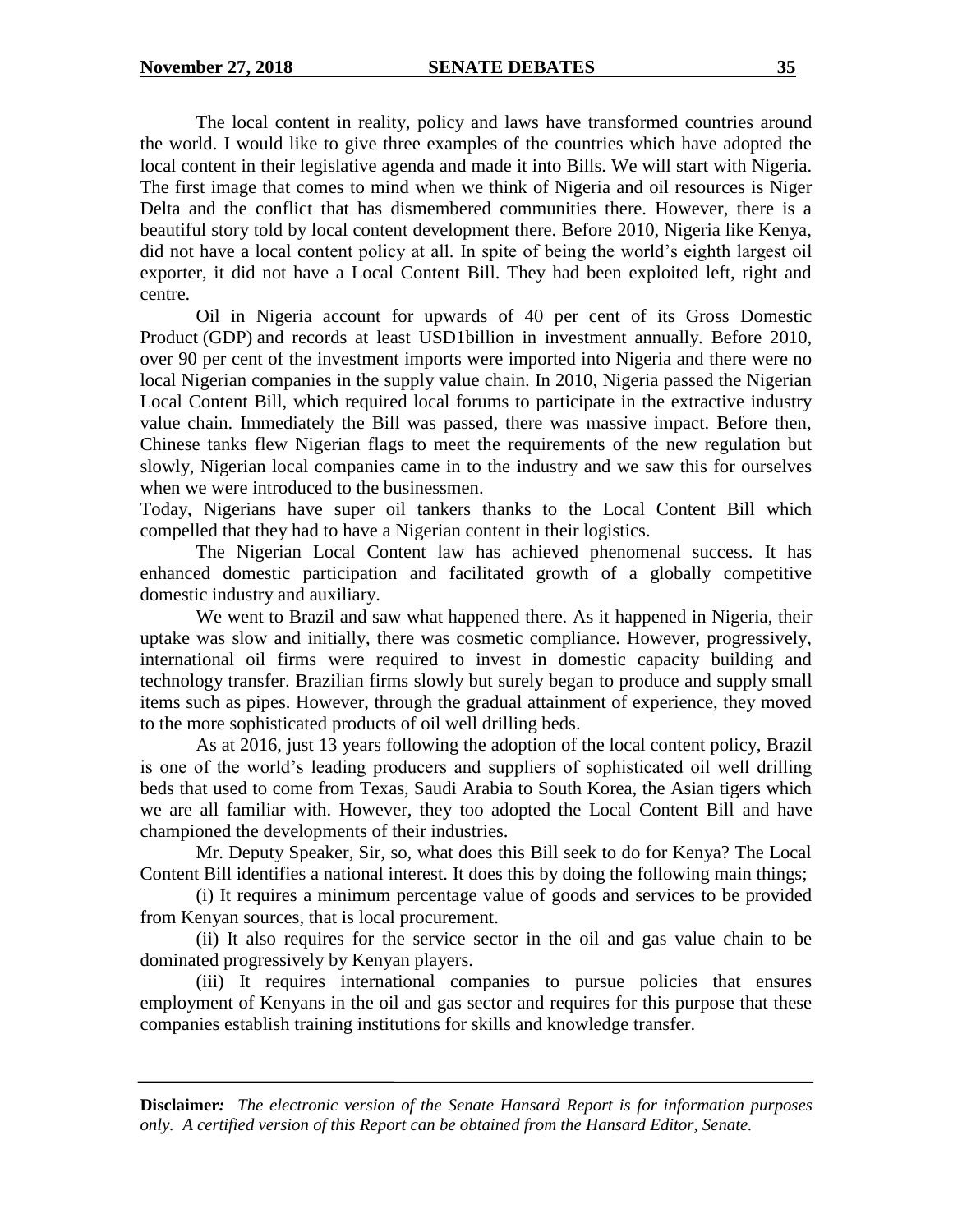Mr. Deputy Speaker, Sir, I am happy about this Bill because of the fact that they will be compelled to pay a percentage of funds to our local universities to set up oil and gas teaching faculties.

(iv) It promotes local manufacture of imports consumed within the local oil and gas industry, It requires investment companies to partner with local companies in transferring manufacturing capability to local companies. In addition, it requires international companies to offer wider shareholding to locals in such companies for knowledge transfer.

To achieve these aspirations, the Bill establishes necessary institutions to monitor its implementation. It also prescribes rules of engagement for all parties. It also requires all investment companies in the oil and gas sector in Kenya to adopt annual local content plans which shall be monitored and sanctioned upon non-compliance on annual basis. Continuous monitoring is at the center of the success of this proposed legislation.

For these reasons, I personally view local development as more than just a policy. I see it as capacity enhancement for local actors at different levels of society to make meaningful engagements in extracting industry activities with a view to broadening local value chain.

Mr. Deputy Speaker, Sir, as I summarize, the purpose of this Bill at the end of the day is that we want to see how Kenyans will get value and benefit from their natural resources. We want Kenyans to have a lick of the spoon. We want Kenyans from the whole value chain to benefit from the natural resources starting from the cooking industry, the logistics or transport industry, the lawyers, bankers, engineers, which I am sure you will be interested in. We do not trust companies that promise to help Kenyans. We are legislating to compel them for it to be a must because these resources belong to Kenyans.

Mr. Deputy Speaker, Sir, I am convinced today as I was in 2016 that this is a transformative piece of legislation. This Bill is bound up by the very essence of our aspirations as a people. Therefore, through it, we will have the opportunity to actualize our constitutional aspirations of prospering our people through the judicial expectations on natural resources. I am persuaded that it shall bring prosperity to the entire nation and our people. For this reason, I have zero hesitation in stating unequivocally that this is a very good Bill.

With this Bill, Kenya will have gifted herself a versatile tool that will equip her well to hasten to the globalization gravy train in the oil and gas sector where we will have domestic private sector that is not only resilient but globally competitive with strong domestic industries.

Through this Bill, we seek to make a bold statement that we shall no longer, as a people, wait for goodwill of the global investment companies. We shall from now on take charge of the tools of trade, improve our capacity and engage on equal terms with the fiercely national outlook. Let us gift ourselves and our future generations the keys to sustainable development.

At this juncture, I would like to thank all those who were involved in the development of this Bill. I thank the Committee of the last Senate, some who are with us and those who are presently in the Committee on Energy. I thank the legal clerks who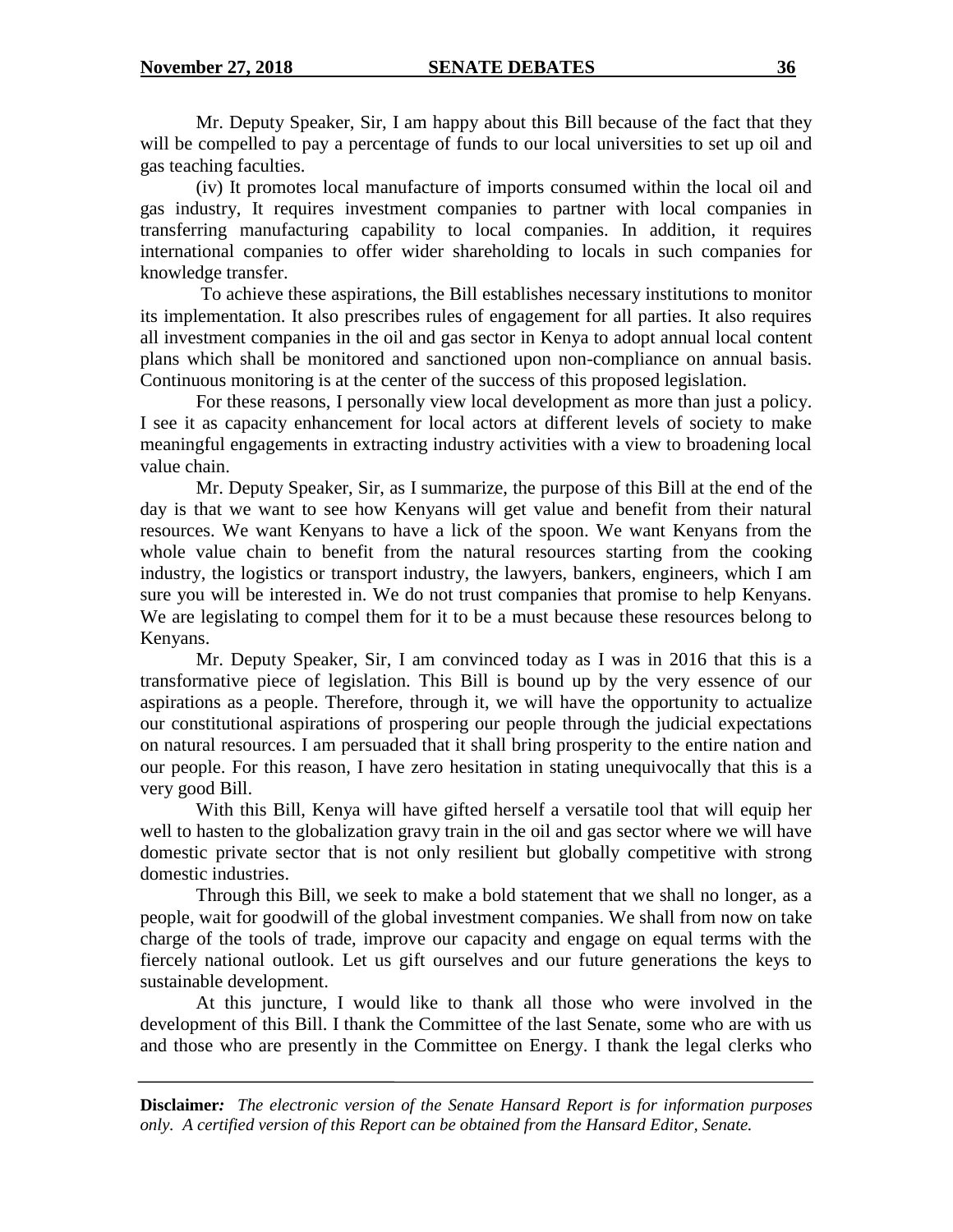assisted us. I also thank those who contributed to make this Bill what it is. Let us be a more equitable, prosperous and united Republic through enacting progressive and futuristic piece of legislations for the benefit of our current and future leaders.

I now call upon the distinguished Senator for Kitui to second.

**The Deputy Speaker** (Sen. (Prof.) Kindiki): Sen. Moi, first, you need to move. Therefore, you must conclude by saying 'I beg to move'.

**Sen. Moi**: Mr. Deputy Speaker, Sir, I beg to move. I thought you knew.

*(Laughter)*

**The Deputy Speaker** (Sen. (Prof.) Kindiki): Order, Sen. Moi.

**Sen. Moi**: Mr. Deputy Speaker, Sir, I beg to move.

**The Deputy Speaker** (Sen. (Prof.) Kindiki): Very Well. Thank you, Sen. Moi. Proceed, Sen. Wambua.

**Sen. Wambua:** Thank you, Mr. Deputy Speaker, Sir. From the outset, I stand to second this important Bill and thank the Senator for Baringo for moving it. I believe that, as he said, it is a progressive piece of legislation.

In support of this Bill, I want to begin by saying that Article 96 of our Constitution is very explicit that the Senate represents counties and serves to protect the interests of those counties and their governments.

Mr. Deputy Speaker, Sir, one of the most refreshing provisions of this Bill is that it is very explicit that the interests of counties and county governments are taken care of in as far as the extractive industry is concerned. This Bill creates a platform or a framework through which the benefits from exploration of natural resources are able to trickle back to the communities where those resources are found.

I want to go to Part II of the Bill which defines the roles of both the national Government and county governments in the extractive industry. As both levels of Government define their roles under this Bill, there will be more clarity especially on the part of the operators or extractors of these resources on where exactly they should go and for what.

I come from a county that has a wealth of natural deposits including coal, iron ore and manganese. One of the biggest challenges that we face as a county is the lack of clarity as to where the extractors should go for what licences. It is not clear whether they should to the national Government or county government, and what roles each of the level of governments should play to facilitate the exploitation of these resources. This Bill puts that matter to rest. The roles and duties of especially county governments are clearly stated in this Bill.

Mr. Deputy Speaker, Sir, another important aspect of this Bill is that it puts in place a platform on which communities can negotiate for benefit sharing agreements. I will keep making reference to my county. Another challenge that we have been facing in the extraction of resources in my county is what percentage of that benefit from the extraction of the resource should go to the community, the national Government and the promoters of the projects. This Bill creates a platform where the negotiations for benefits sharing agreements could be ironed out without conflict of interests.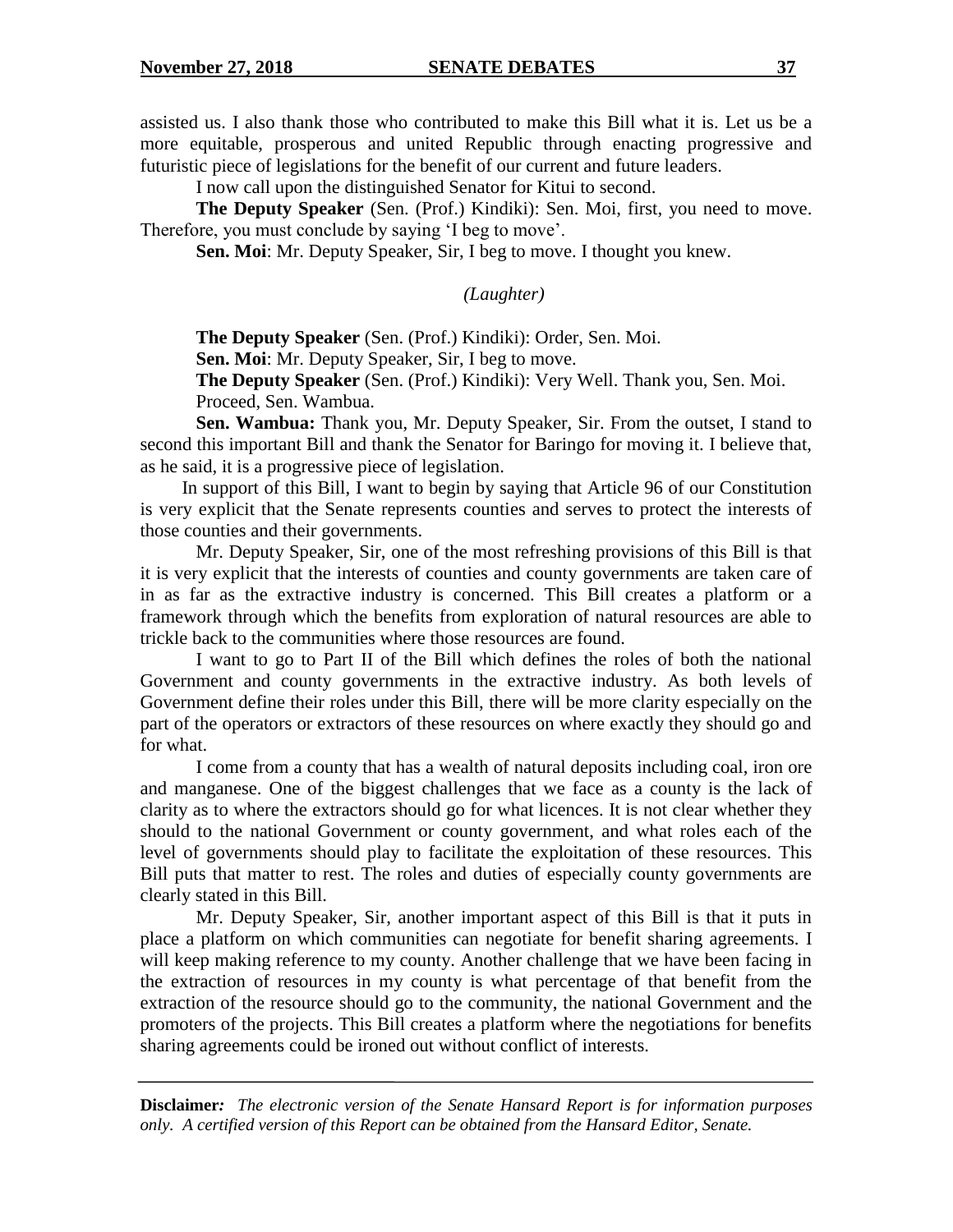The Bill creates opportunities for locals to take full advantage of opportunities along the extractive value chain. While moving this Bill, the Mover has made reference to the Nigerian local content law. This law has continued to build local capacity and capabilities for both personnel and companies in Nigeria to continue to play a leading role in the exploitation of their natural resources. According to the Nigerian local content law, the provisions are very clear that there are exclusive considerations for indigenous companies when it comes to exploitation of natural gas and petroleum.

Mr. Deputy Speaker, Sir, Clause 8 of the Bill obligates county governments to play a facilitative role in the development of capabilities and capacities of local contractors and companies.

The other challenge being faced by counties is that instead of the county governments facilitating companies to exploit resources for the benefit of local communities, they have been putting roadblocks and insisting on so many levies. This Bill puts paid to those discussions and obligates counties on what their duties and roles are in the extractive industry. It also makes it mandatory for county governments to implement strategies to enable local participation.

Mr. Deputy Speaker, Sir, Clause 30 of the Bill makes it mandatory for foreign companies that win contracts to get involved in the transfer of technology to local persons and companies. The Bill obligates the Cabinet Secretary (CS) in this sector to ensure that the envisaged transfer of technology is not whimsical or a decision that he or she makes. It is a decision that must be penned and signed through contracts, agreements and concessions.

Under Clause 25 of the Bill, the operators are also required to develop local skills by entering into alliances and some contracts with local firms in order to build local capacity. This is a Bill whose time has come; one that this country needs as we move towards industrialisation, so that the industry is properly regulated with proper laws and legislation.

I take this opportunity to thank the Senator for Baringo County for being very consistent on this Bill. If you listened to him, he started on this Bill in 2016 and has not given up on it. I urge my colleagues to support this Bill. They may propose whatever amendments they want, but let us pass this Bill in the best interest of this country and for future generations.

Mr. Deputy Speaker, Sir, I beg to second.

# *(Question proposed)*

**Sen. Farhiya:** Mr. Deputy Speaker, Sir, thank you for allowing me to contribute to this very important Bill. I also express my gratitude to Sen. Moi for bringing it to this House.

Many countries have developed from locally generated resources. When we allow investors from outside this country to take over all the contracts pertaining to extraction of minerals, exploration of oil, among other industries, we will be creating a room for them to make a lot of profit and then expatriate it to their counties. Let us assume that every year they make a 10 per cent profit from their investments, in ten years' time, they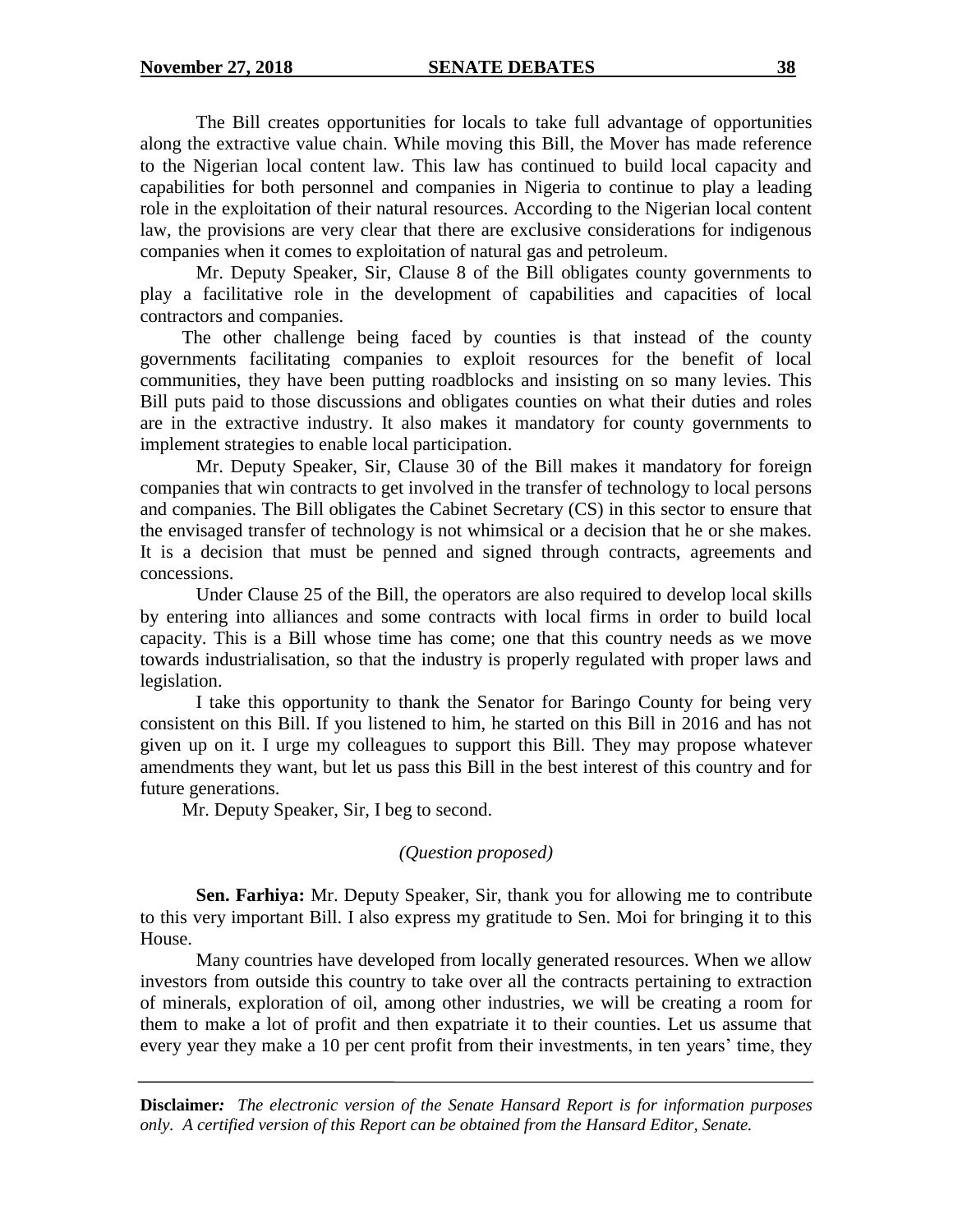would have made more than 100 per cent of their original investment. If they continue operating within the country, then every other subsequent year, they will continue making profits at the expense of Kenyans. That means we will be aiding them to create job opportunities for their people in their countries.

This Bill is long overdue. Let me give an example of our refinery. Right now, we area extracting oil from Turkana County. Instead of us refining it here, we are exporting it all to another country to be refined. How can we talk about industrialisation of our country if we cannot refine our oil? Before we talk about industrialization, we should start by setting up oil refinery in this country. It can also be useful to our neighbour country, Uganda, which has also discovered some oil deposits. Kenya needs to refine her own crude oil without exporting it. This will be cheaper for us not only refining the crude oil in another country, but we will save a lot in terms of shipment of it and other costs associated with refining.

Mr. Deputy Speaker, Sir, this Bill obligates the Government to ensure there are strategies for preference to be given to locally owned and controlled finance enterprises. It advocates for maximum local value addition of our resources. Currently, we have the Youth Enterprise Fund, Uwezo Fund, among others. We need to support these enterprises and ensure that they benefit our people. Why can we not support our local youth to access to resources that are necessary to ensure that Kenyans benefit from locally generated resources?

Mr. Deputy Speaker, Sir, we also have the Export Processing Zones (EPZs). They generate a lot of income from this country. When their grace period of paying taxes lapses, they move to another country and reap the maximum profits. That means, every time the economy of Africa is being drained and exploited by the foreign investors. Our policymakers need to come up with policies that will protect Kenyans from being exploited by these investors.

As we do that, Kenyans need to be vigilant of this vice called corruption. We need an enabling environment for locals to thrive. That can only happen if we say no to corruption in this country.

Mr. Deputy Speaker, Sir, I gave an example of crude oil from Turkana County. We, as Kenyans, how are we prepared to ensure that we have right skills to drill and refine it? As much as we import some skills, how are we handling skills transfer? We are talking about youths who are about 60 to 70 per cent of the population of this country. How are we empowering them to do the right thing? How are we building our students capacity in schools in terms of identifying the right profession from the beginning so that they focus on the right skills that will help them in future?

All of us want to do white collar jobs. Some youths are busy looking for jobs for themselves. There are few people who sit in an office and wait for other people to generate business for them to execute it. If the other person commonly known as *mtu wa mkono* who generates the business is not there, what will happen to the accountant, human resource officer and the procurement officer who to sits in office? Since all our training now is geared to towards white collar jobs, how will companies generate business even to create local business? In my view, capacity building for our people is key for industrialisation.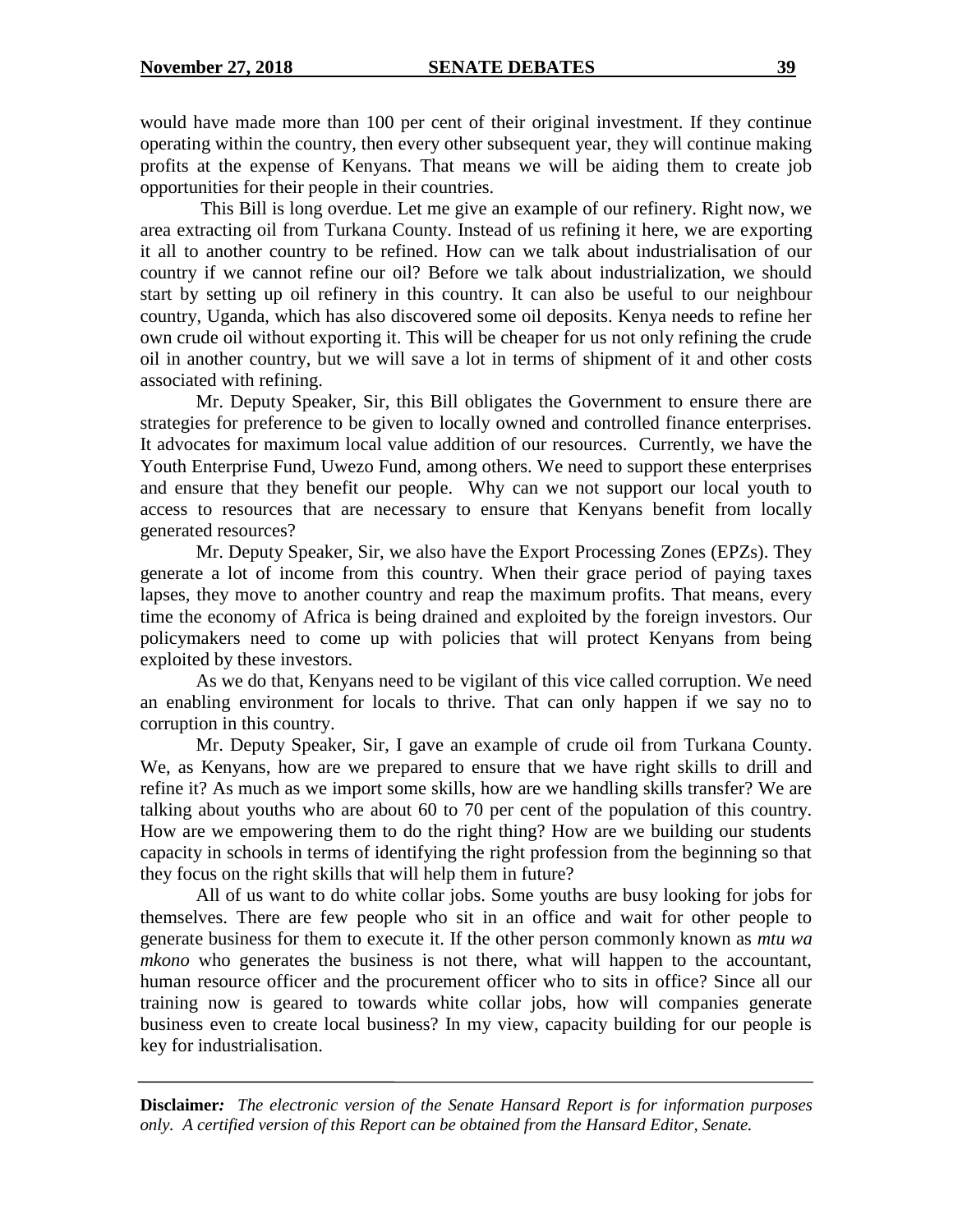It is likely we might discover other oil deposits in Wajir County because it is also in the same kind of environment with Turkana County. We have also discovered coal deposits in Kitui County, among other resources. We need to encourage the youth from tertiary institutions to universities. This would ensure that people have skills to take advantage instead of importing skills. How well prepared are we and what mechanisms have we put in place to make sure our youth acquired the required skills? We need those skills to ensure that Kenyans benefit abundantly from local resources.

Apart from having those skills in Kenya, we also need to share them with the rest of Africa so that all Africans benefit from their resources because as a continent, we have been exploited for a long time. Let us think big so that at least even if we are not up there, we can be somewhere in between so that we develop together as we move forward.

As I said, this is an extremely important Bill for this country. Therefore, we should all of us support it.

**The Deputy Speaker** (Sen. (Prof.) Kindiki): Proceed Sen. (Prof.) Ongeri.

**Sen. (Prof.) Ongeri:** Thank you, Mr. Deputy Speaker, Sir. I rise to congratulate the Mover of this Bill, Sen. Moi, for having carefully thought through one of the most important pieces of legislation that we need to introduce into our country in terms of how we handle both the natural resources available in our country. The natural resources could be in the air like the wind energy or on the surface like the water. Today, we are having the blue ocean and other benefits that accrue from that level or whether they are underground natural resources that need to be exploited.

One of the biggest headaches I have experienced over a period of time and for many years is that when you want to explore or invest in industrial products, the local content or people are nowhere to be seen. How do you enrich the country, its people and the population if you cannot create a local content aspect of the Bill that will enforce the constitutional framework that was laid out; so that every Kenyan shall enjoy the prosperity of this nation? How are they going to enjoy that prosperity if they are not allowed to add value through their own content? In a nutshell, this is one of the most important Bills that we need to pass through in this House as fast as we can.

I see it in many dimensions; the first dimension is that very few Kenyans have a direct input in most of the industries that have been set up in this country. The net effect is that when the profits are being declared, there is a complete evacuation of all the profits outside the country and, therefore, the country does not stand to benefit in any way or manner. I argue so because I know that if industries are set up in this country, they need manpower which must be completely and properly skilled.

I once had the pleasure of working as a Minister in former President Moi's Government, and I was given the task of setting up a skills programme for this nation through technical training and applied technology. This was meant to help Kenyans acquire certain skills at various levels so that they could participate in any industrial venture that comes into this country. Firstly, we secured employment for those who were skilled and secondly, we empowered our institutions that offer training opportunities – particularly universities, technical training institutes and other such institutions – to provide enabling capacities to enable Kenyans to excel in every sector. Therefore, whether it is in marine, industrial, agricultural, social, the sciences or whatever sector you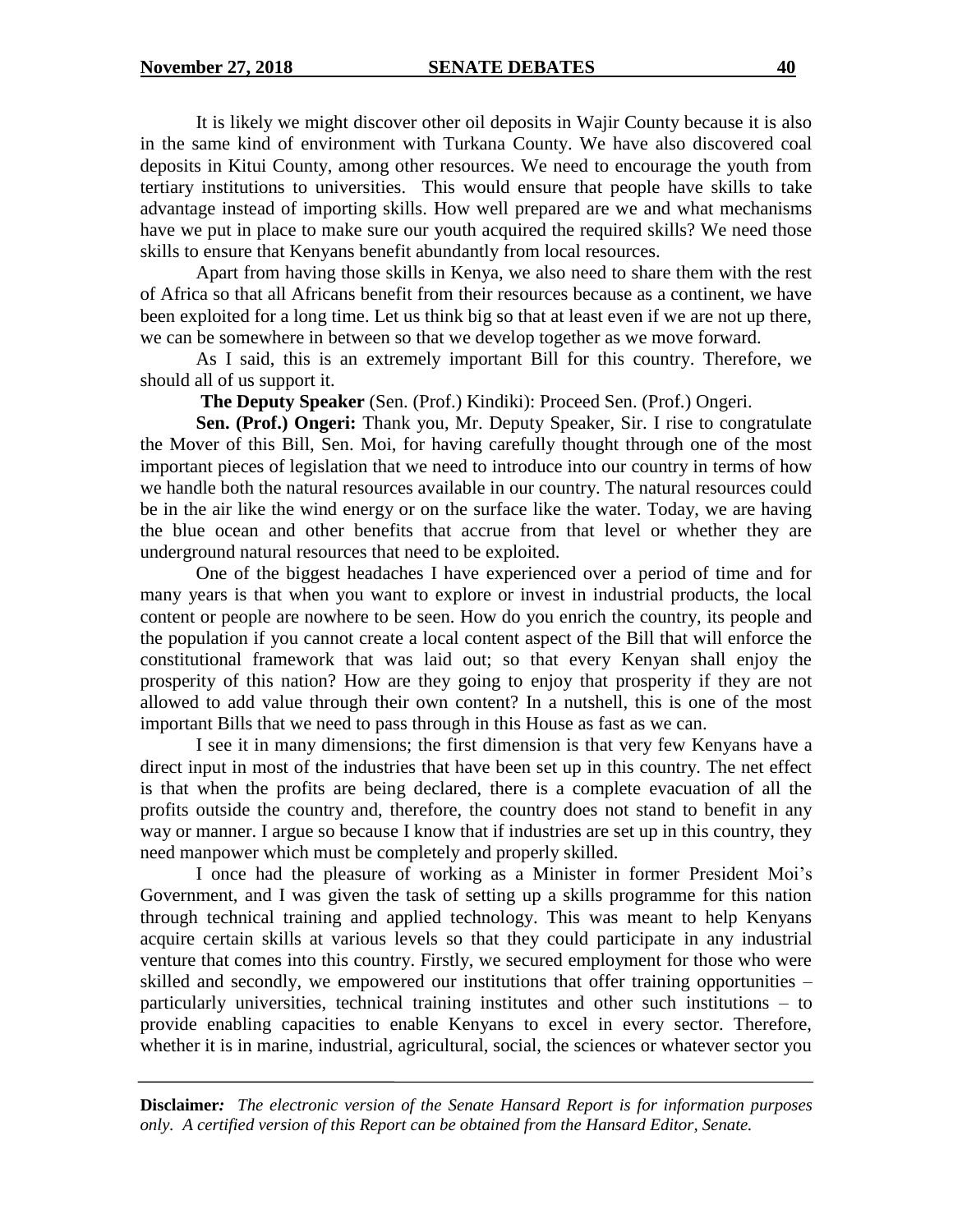are thinking about, Kenyans have the capacity to put in their stamp so that they can earn out of their sweat and skills.

The first important element that this Bill brings out is the content of training, but we must now gear our universities and our Technical and Vocational Education Training (TVET) colleges to train manpower which is relevant to the industrial needs of this country. There must be public participation between our public universities and private universities with the industry in Kenya so as to mould a curriculum that is serviceable for both sides. There is the question of developing a curriculum which is essential and important for delivering this capacity. That is a gain through this Bill.

The second gain is that when it comes to elaboration through the skills, there is the element of innovation. In any country, money lies in innovations and Intellectual Property Rights (IPRs). Today, China is harassing the rest of the world because they have put their resources and energies in ensuring that the people who are skilled come up with multiple innovations that can churn out various products that are competitive worldwide, therefore, creating immense wealth for the Chinese Government. Equally, Kenya can borrow that example; that once we have developed our manpower base and we have bequeathed them with the skills that are necessary and essential for the development of that industry, they will excel in a much better way than has been the case.

Therefore, this Bill requires Kenyans to be in charge of their destiny. It does not matter whether it is a foreign investment company, Kenyans will have their destiny because they can make decisions on behalf of whatever company that is investing in Kenya. This is the first element that we gain out of it.

What about the agricultural industry? Today, this is one of the biggest headaches; whether it is the dairy, wheat, coffee or tea industry. We see a lot of mechanization taking place. If Kenyans are not part and parcel of this process, we will be spectators in an industry that is exploiting local resources. This is why local content in the way of manpower is important.

Today some of our farmers will do value addition for some of their products. Why should I sell raw milk directly to the factory when we can do value addition such as producing cheese, yoghurt and various forms of drinks, as I have seen the South African drinks on our supermarket shelves? They are milk products that have been added value and skills and are being sold here at three or four times the cost of the raw materials. This is where the wealth is.

I want to inform the Senate and my colleagues that one of the things that has made the United States of America (USA) the kingpin of the world is because of IPRs. They have invested in inventions and, therefore, you cannot buy, sell or reproduce what they have invented until ten years are over. Using the global law on IPRs, you cannot form the generic version of what has been developed. Why are Kenyans not using their own raw materials to develop IPRs that are clearly generated in this country? When you sell or use your innovations, you create wealth for that nation. Therefore, *per capita* income goes high, employment opportunities rise and the country moves to the grade or level of newly developed nations that can earn from their own sweat. This is in agriculture.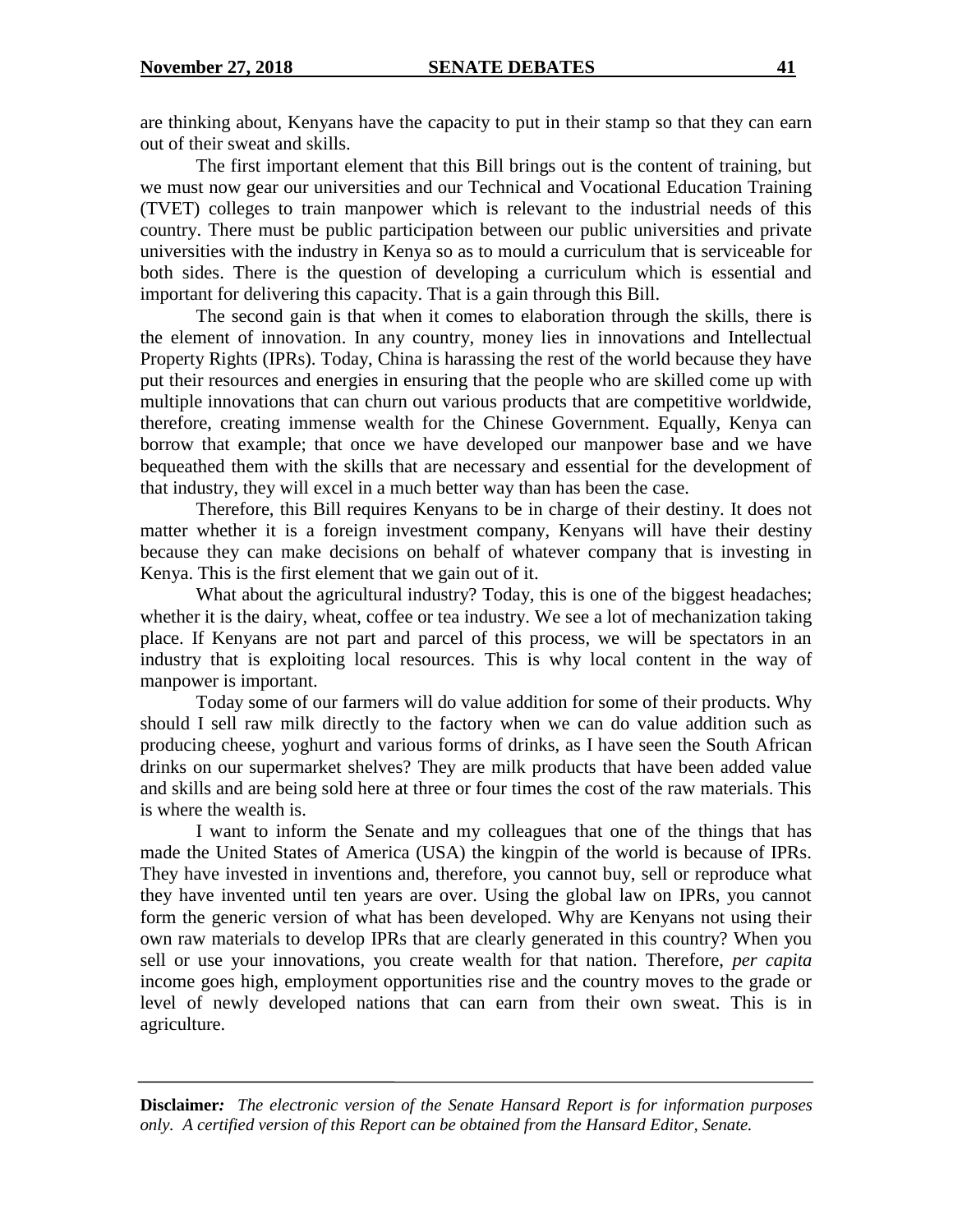In the mineral sector and under water materials, we have petroleum products. This is a feature we are going to see as we move forward and as they continue exploring. We do not have the expertise to do the extractive processes that are required. We, therefore, need chemical analysts; people who know the density, molarity or the characteristics of the petrol that we want to exploit. What is currently happening is that we get crude oil and transmit it to the port for refining or the raw material is exported as it is.

I believe that manufacturing features prominently under the Big Four Agenda. One of the things we ought to do is to establish various refineries so that if we have discovered the crude oil in Turkana, for instance, why can we not have a refinery there so that the pipeline that goes all the way to Lamu, can transport a finished product for export? This will earn the country tremendous resources and money.

I have had a problem, because when a resource is found within an area, how do local communities stand to benefit? How will Meru, for instance, benefit if we discover some minerals underground? This Senate must pronounce itself well, because the percentages that are being shared from industry to industry differ. We need to make a standard rule or legal framework that will assess what kind of percentages are available to the people. If the local content takes a bigger share, then those percentages can vary. However, so long as the local content has not taken a bigger share, then we are in deep trouble. We need to rationalize this thinking and get things moving in a predictable manner.

On this aspect, we stand to gain immensely if we have a legal framework that will tie in all these things that I have mentioned.

In summary, I am saying that the local content means; one, increasing the knowledge and the power of our people. They will have to know what they are handling, what they are doing with that product and how it will be finished. Secondly, the local content will give skills at different levels to our manpower. There are those who are semiskilled, others are skilled and there are those who are in the top grade, who do not have to go to the university to acquire those skills. We have millions of our children who can acquire skills and make a livelihood out of those skills but they are just lying idle and dormant. That is second element that we stand to gain.

The third element that we stand to gain is in terms of the people from that region who gain from whatever resource that is available in that area. That will raise the lifestyles of those people a little higher than it is today. That way, the local people will benefit. The fourth element is that our universities will tailor courses and training programmes that will be supportive of our industries. It is, therefore, a symbiotic relationship between the public and the private sector, universities and various training institutions. Therefore, they will create an enabling environment where these people can thrive.

The fifth element that we shall gain out of this is the sustainable use of our raw products. We have totally destroyed our environment because we have not used it sustainably. I suspect that a few years down the road, we will have a country which is almost a semi-desert. We need to think about this; how do we use technology and local resources to sustainably exploit what is available to us, while at the same time replenishing what we are using? Therefore, sustainable use of materials also has got a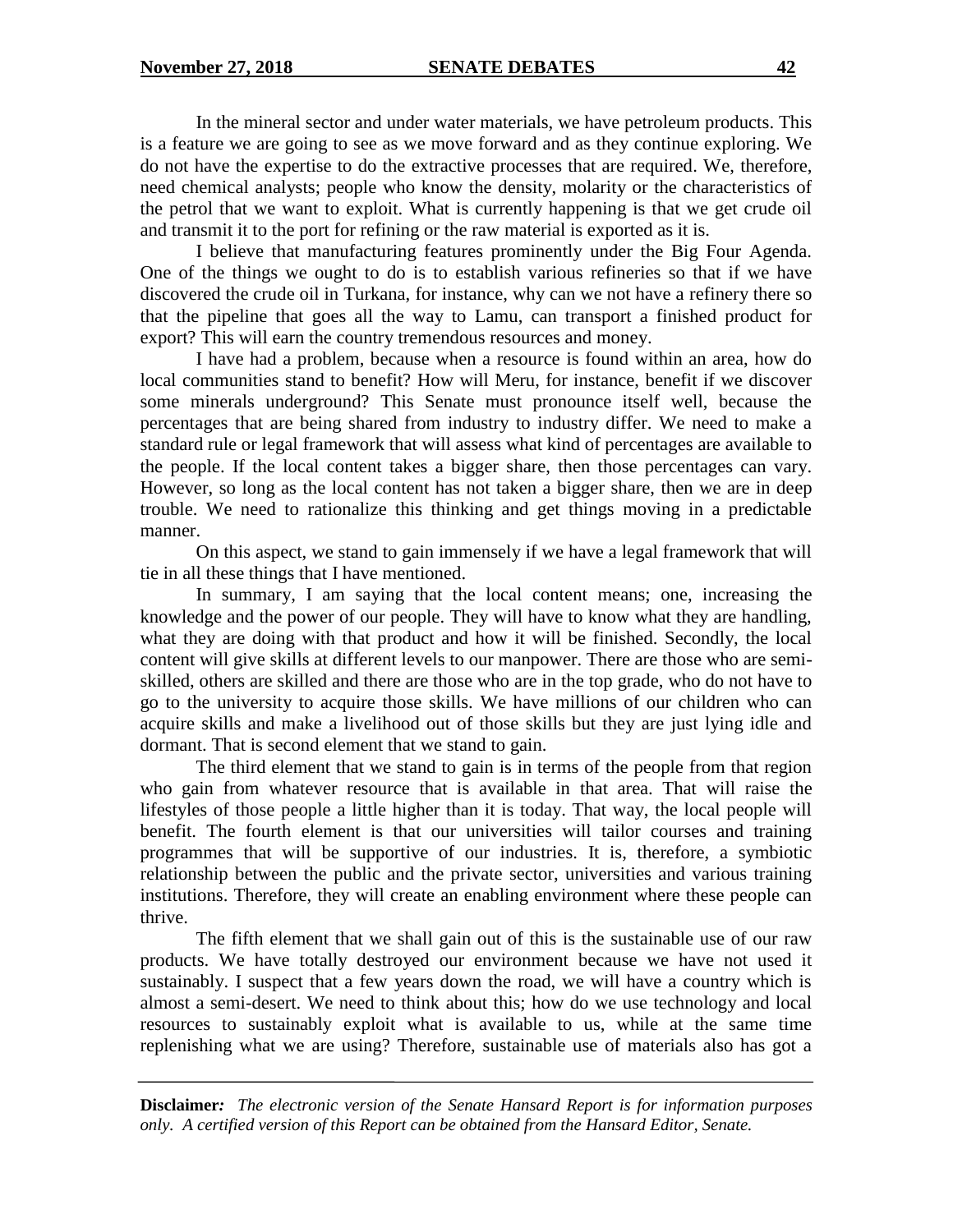connotation of replenishment. Replenishment is a totally new game altogether, because you can employ thousands of people in replenishing your environment so that it can feed into the products that you want to develop. That way, you can sustainably use those resources for the benefit of this nation.

The sixth element is that it will increase the Gross Domestic Product (GDP) of this country. We do not have to start struggling about our GDP base, because we will be among the league of those newly industrialized nations and playing in that league. Today, the poverty levels are very high, and we need to reduce those levels. We shall not be comfortable if those poverty levels remain that high.

I, therefore, support this Bill with the sole mind and purpose that it will actually lift the single ordinary Kenyan from unskilled to a skilled level. That is the basis upon which I am supporting this Bill. Once you increase the skills, which translates to wealth, because they can either do their businesses innovatively, or they can be engaged gainfully in other areas.

With those few remarks, I thank Sen. Moi for bringing this Bill. We are ready to support it to the end and ensure that the regulations that will be developed are clear enough so that we implement them without just having a Bill or a legal instrument lying on the shelves.

Thank you, Mr. Deputy Speaker, Sir.

**The Deputy Speaker** (Sen. (Prof.) Kindiki): Thank you, Sen. (Prof) Ongeri. Indeed, the professorship in you is justified.

#### *(Applause)*

Proceed, Sen. Ochillo-Ayacko.

**Sen. Ochillo-Ayacko:** Thank you, Mr Deputy Speaker, Sir, for the opportunity to make my remarks regarding this Bill. I totally agree with my neighbor and colleague, Sen. (Prof.) Ongeri, who is a person with a wealth of experience and whose presence in this House is something to celebrate. I take this opportunity to congratulate my brother, Sen. Gideon Moi, for thinking about the local content. I had the privilege and honour to travel with Sen. Gideon Moi to Korea in my previous life---

**The Deputy Speaker** (Sen. (Prof.) Kindiki): Order, Sen. Ochillo-Ayacko. How many lives have you had?

**Sen. Ochillo-Ayacko:** I have had four---

**The Deputy Speaker** (Sen. (Prof.) Kindiki): I thought it is only this one?

**Sen. Ochillo-Ayacko:** I have had many physical lives but professional lives, yes, I have had many.

**The Deputy Speaker** (Sen. (Prof.) Kindiki): Like nine?

**Sen. Ochillo-Ayacko:** Quite a number. Mr. Deputy Speaker, Sir. Fortunately, I have not lost any; so, I am still alive, thanks to God.

I want to congratulate Sen. Moi and I hope he does not stop vying for the Senate; he should also look for opportunities in higher seats.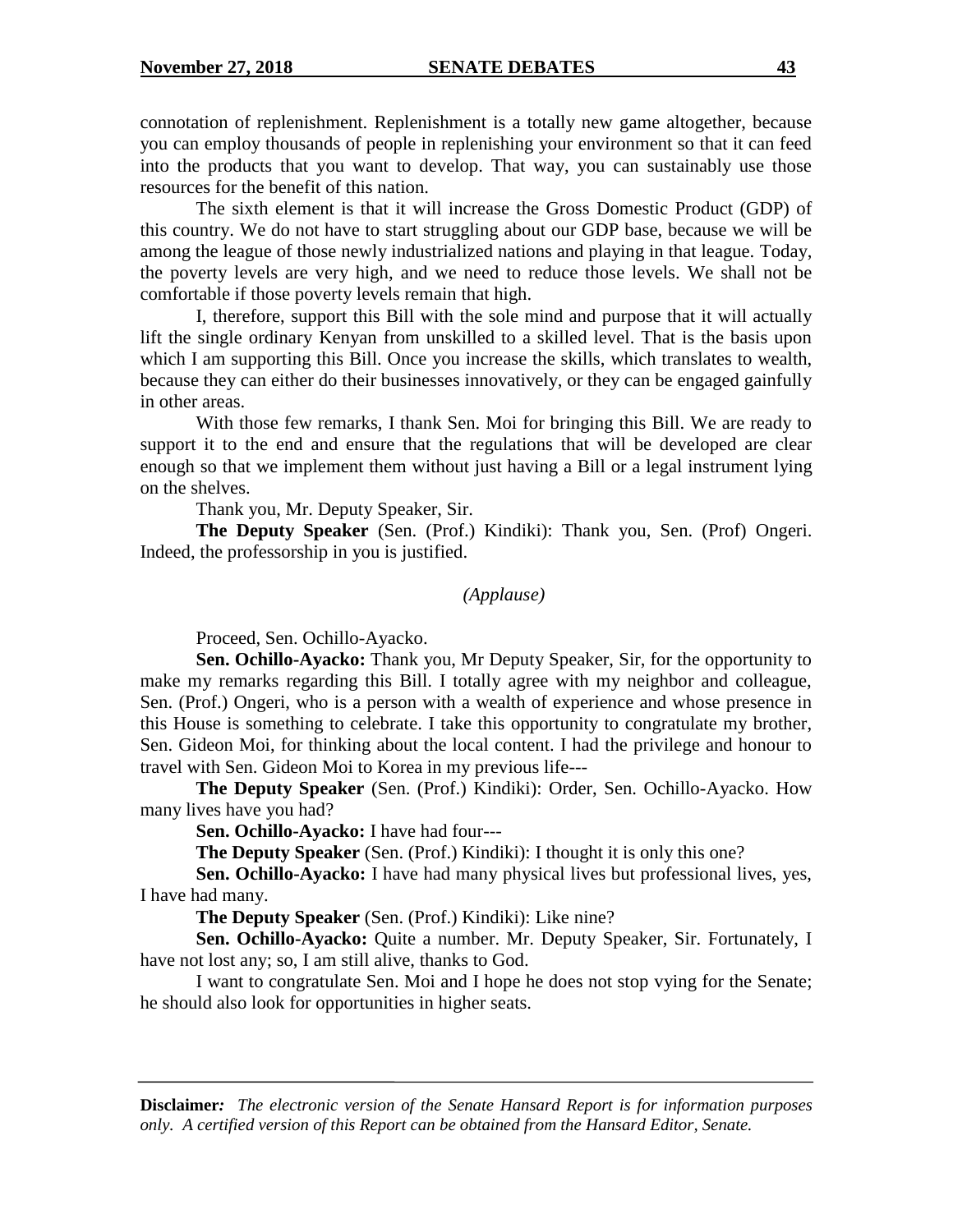**The Deputy Speaker** (Sen. (Prof.) Kindiki): Order, Sen. Ochillo-Ayacko. I do not begrudge you or Sen. Moi; but this is not the forum for that. You can do that over the weekend in the villages, valleys and hills of this country.

**Sen. Ochillo-Ayacko:** Thank you, Mr. Deputy Speaker, Sir. I am merely encouraging him, because competition will give us good output. He is a nice gentleman and his niceness or his magnanimity to the local people is manifested in his involvement in this Bill.

Mr. Deputy Speaker, Sir, I have had an opportunity and also a rare privilege to be the Minister for Energy in this country. This Bill is about oil, gas and other hydrocarbons, which ordinarily fall within the Ministry of Energy and Petroleum. How I wish that it covered all natural resources that we have in this country so that it is not just restricted to hydrocarbons. It should be expanded to other opportunities and resources that God has given unto to us, as a people, from any particular area or region in this country. Nevertheless, this is a wonderful Bill and a step in the right direction, towards identifying the need to benefit locals in extraction of resources that are naturally found in their areas of residence or in their areas of birth.

Mr. Deputy Speaker, Sir, if you look at this Bill keenly – and I believe that everybody has had occasion or will have an occasion to look at it keenly – it has a presupposition – and a correct one – that most of the owners of the extractive industries are people who are foreign to our nation. They are people who come from beyond our borders, they are well resourced and whose objective is to exploit as much as they can; get it out of the country, make their money and go to wherever they came from. Therefore, this Bill is premised upon that, which is correct. This is because if you look most of the corporations that are extracting minerals, oil or hydrocarbons, you will find that they are owned by foreigners who declare profit beyond our borders; and what they declare to have profited from are things that God naturally gave to us. Whenever they make or declare such profits, very few of our locals benefit from such declarations.

Mr. Deputy Speaker, Sir, this is a timely Bill. It is important to appreciate the fact that God is always kind to all countries. God has been kind to Kenya, because many people thought that Kenya did not have oil, gas or other forms of minerals. However, in the last decade, a discovery of sufficient quantities of oil and gas indicates that God has been generous to us, as He has been to other countries.

It is, therefore, upon us as a people to have the legal framework through which we do not allow other people, coming from other countries, to lick as clean and leave us dry or broke. This is, therefore, a timely Bill that ensures that something substantive is left within our borders and among our people.

 As it has been correctly identified by the wonderful Sen. (Prof.) Ongeri, the most important local content is knowledge. Knowledge and technology is so important because without them, you will be a person who has been taught how to eat fish, but not how to catch it. It is, therefore, important to look after fish and catch it; and also pass the knowledge of how efficiently to do so rather than just being given an overwhelming appetite for eating it. It is, therefore, important for us to have a legal framework through which multi-national companies coming within our borders to participate in the extraction of minerals, oil, gas and other things, can transfer the skills they have. This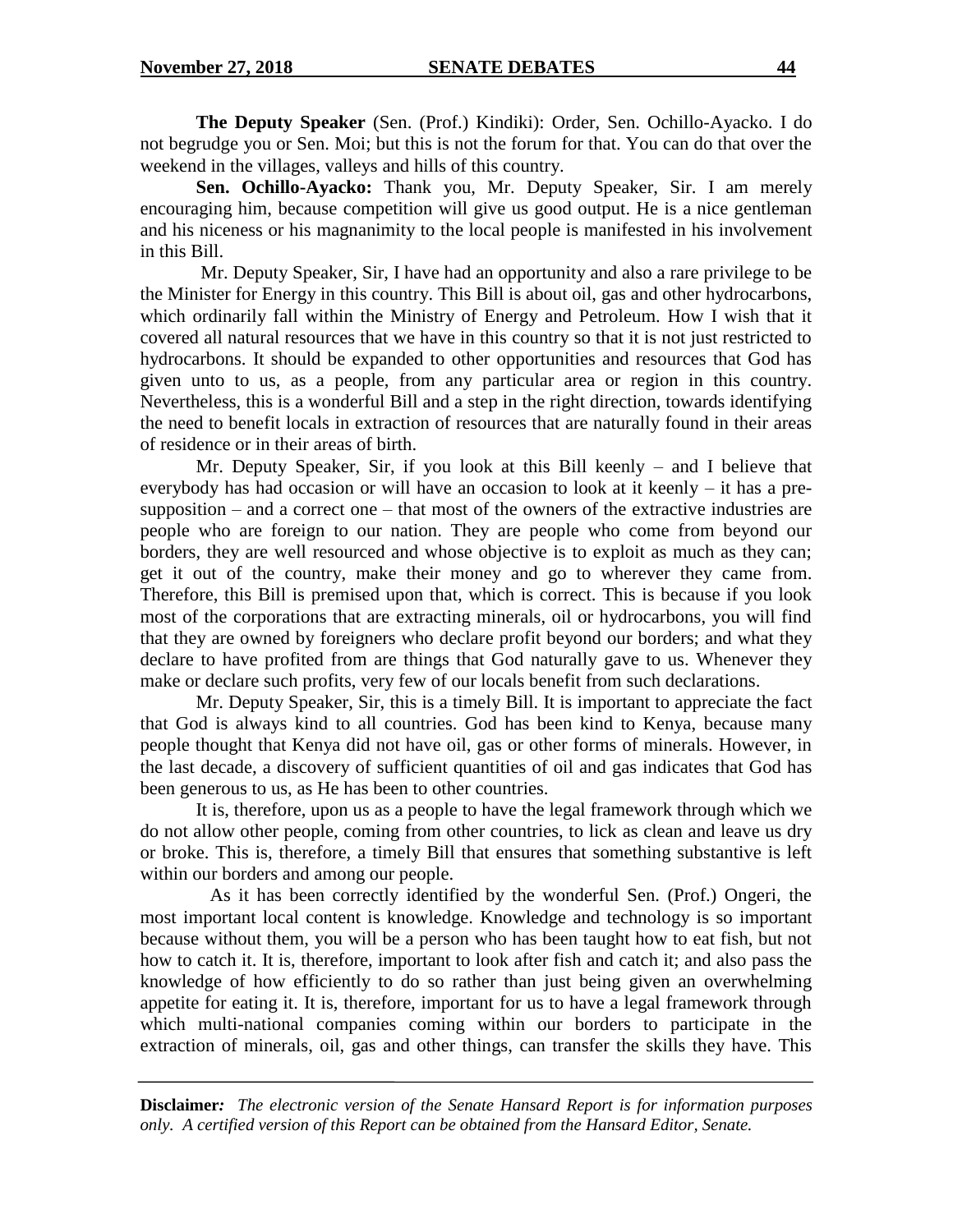framework will also assist us to ensure that our people acquire skills and also transfer the same skills to others for posterity. This will help us continue to prospering as a Nation. Therefore, this is a very important Bill.

Mr. Deputy Speaker Sir, there are some aspects of this Bill that I thought and will persuade my brother, Sen. Moi, to look at. If you look at the definition given to local company or content, you will find that it is covering the entire Nation. If we are to contextualize that and look at regions where oil and gas is found, for instance in Turkana, we need to have affirmative action or take a step in the right direction to ensure that we also protect the Turkana community or any other community from other locally empowered investors. This is because when you go to a place like Nyatike, in Migori County, and discover that there is gold and copper; and then you find out that the people there do not have the requisite technology and resources and as a Kenyan – because the Bill talks about matters that are nationally Kenyan – you pair up with a company, for instance from China to go and exploit the residents of the area. Yes, you will be a local person who is a local to Kenya, but in terms of doing justice to a County like Turkana, Nyatike, or a sub county like Kuria, where you find such minerals, you will not have done justice because you will still have contributed to the social and economic gap that we are trying to narrow when it comes to wealthy and poor Kenyans.

Therefore, Mr. Deputy Speaker, Sir, I will propose to my brother, Sen. Moi, to look at the definition of local companies and content so as to tighten it. whereas we are all Kenyans and we are entitled to equal opportunities when we are talking about local content, we should also make it more local, so that other parts of Kenya that are doing better than others do not ride on this framework to continue creating economic disparity among Kenyans. This is something that if it is not addressed, explosive relationships between the people who live in counties will continue.

Mr. Deputy Speaker Sir, just a couple of months ago, we discovered that the people of Turkana County were blocking the movement of crude oil from that place to where it was supposed to go to. You will see similar incidents happening elsewhere; and we have seen them in places like Baringo County, where perennial conflicts between the people who are trying to get geothermal power and the locals exist. We have seen such conflicts when transmission lines in the energy sector are being built across Maasai land without taking into consideration wealth distribution or the rights and interests of the Maasai people. It is, therefore, important to tighten this Bill and ensure that there is something local about the content that is left for the people. Otherwise, Kenyans and generally the world over, people are not equal.

We know that there are Kenyan communities and counties that are vulnerable, and that they can be exploited easily. Besides protecting the national interests, the Senate should also go further down and protect the interests of our counties. We should also ensure that people within the counties, where we come from, are protected and are not exploited by other people who come from counties that may have acquired technology before them. That is an area that the mover of the Bill should look at and make certain adjustments so that our people do not suffer the exploitation under the guise of local content by local exploiters. We should not shut our eyes or ears from the fact that there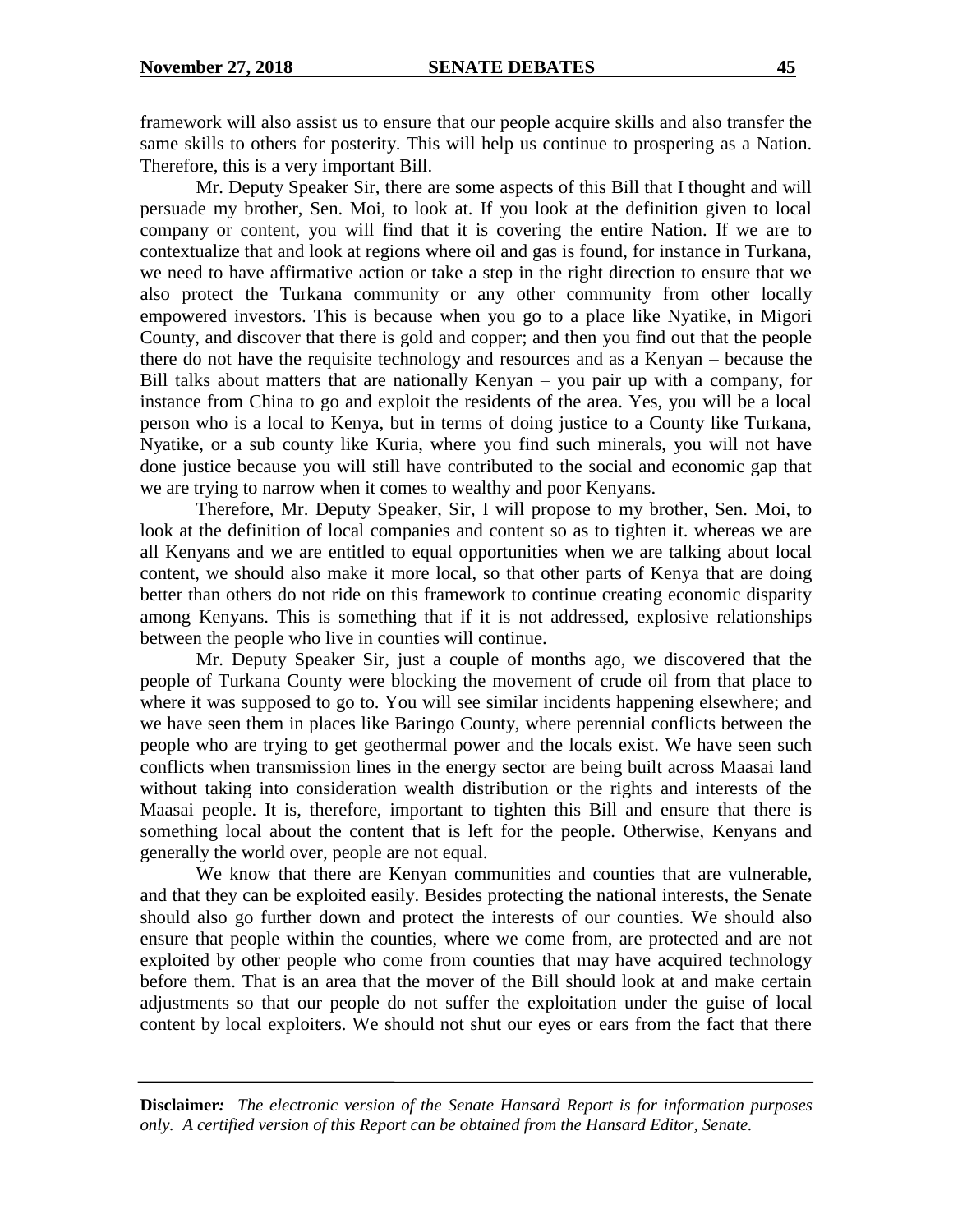are people who are likely to develop such exploitative local abilities and would, therefore, defeat the desire for this Bill to transfer skills to the local people.

Mr. Deputy Speaker Sir, I also want to thank the Senator for ensuring that this Bill has the component of sustainability. We are gifted or given resources by God, as our provider, and if you look at the Bible, Genesis 1:28 directed us to this. That is the first commandment which God gave us, which is to multiply, fill the world, and conquer it. In my view, we should manage this process in a sustainable way. Managing the environment sustainably is key because it is something that we have also put in our Constitution. We are aware that as we extract these minerals, there is a lot of degradation, wastage and, consequently, most of these minerals get exhausted.

Once this happens, the people, their children the other generations after them who will come after us must find a place that was also created and gifted to them by God. We should not assume that we are the last creatures that were given that commandment by God. Therefore, as we use technology to exploit these resources for the benefit of the current humanity, we must be mindful of the fact that God continues to give life through our mothers and sisters, who give life to future generations. These future generations are also entitled in the same way that we are, to have a good environment, resources and to continue to live the same way that we are also living.

Therefore, Mr. Deputy Speaker, Sir, this is a good Bill, and I would like to support it in its entirety. I also want to propose that other sectors – not necessarily the energy sector where we have natural resources that are gifted to us by God – should have a similar Bill, policy and principle which promotes the transfer of skills and empowerment to the local people.

Other multinationals or global companies should try to assist or partner with us in making these resources of monetary or economic use to us.

With those many remarks, Mr. Deputy Speaker, Sir, I thank the Mover of this Motion and encourage him to continue moving more Motions and, probably, look for better things.

**The Deputy Speaker** (Sen. (Prof.) Kindiki): Order!

# *(Laughter)*

Sen. Ochillo-Ayacko, you seem to have more than one agenda. I said it is fine; you can have as many agenda as possible. However, you must distinguish which agenda falls where. Here, you just support the Bill; as for these other things about the future prospects of the Senator for Baringo County, a whole country side is open for you to go and canvass it there.

Sen. Moi, you should have protested the mixture of agendas on this Chamber. You should have risen on a point of order.

Proceed, Sen. (Eng.) Hargura.

**Sen. (Eng.) Hargura**: Thank you, Mr. Deputy Speaker, Sir. I thank the Mover of this Bill for coming up with this legislative proposal that will anchor the requirements; that when we have exploitation of natural resources, there must be benefit in terms of the skills transfer and available business opportunities to the locals of that area.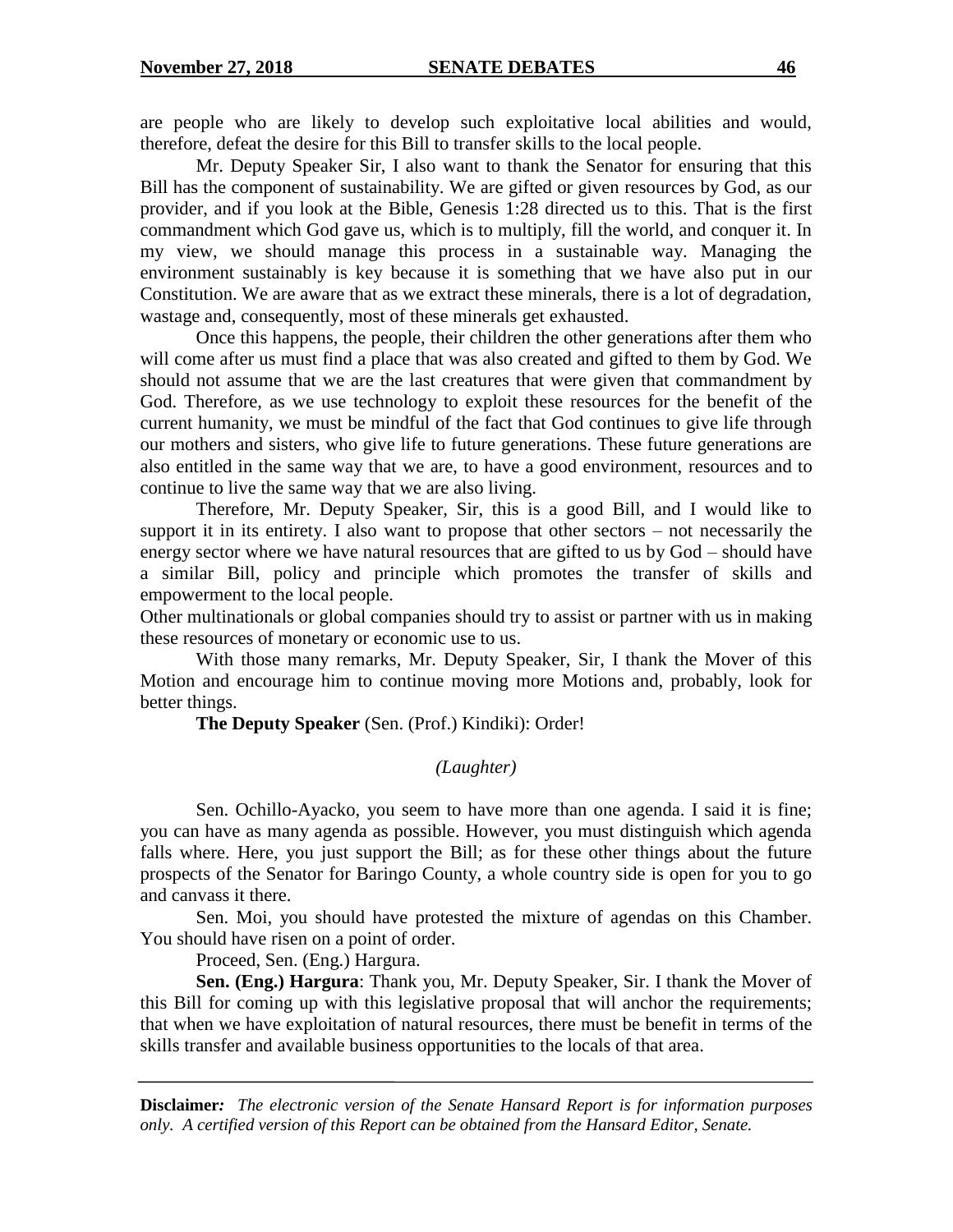Mr. Deputy Speaker, Sir, oil exploration has been done in my county going back to 1986/1987. In fact, some locals have been complaining about it because of other reasons. However, the main reason is that when those foreign companies come in, there is no clear guidance on how they should interact with the locals in terms of what business they are doing and how the locals can benefit. You will then find somebody coming up with everything; from skilled to unskilled labour. If he has been working somewhere else, and he has trained some skilled labour, he will come with those ones and want them to do the work at the expense of the locals.

It is good that the Bill says that its purpose is to come up with maximization of value addition and creation of employment for the locals, use of local resources, expertise, and all that. That, in itself, will develop the skills of the locals in the extractive industry. They will get employment directly and have a priority in terms of provision of services. I know of a case where a company was exploration for oil in Laisamis Town, but they were buying food from a supermarket in Nairobi. These were things which the locals could have provided to them. Therefore, if there was a regulation like this, then the locals would have benefited.

In terms of skills transfer, if we know what skills these companies require, we will then also establish the relevant courses in our institutions. We do not just have to train for the sake of it, just for people to get degrees or diplomas; but we will be addressing a particular gap in the requirement of skills in that sector.

The Bill talks of exploitation of gas, oil and petroleum resources. I do not know whether it is possible, at this stage, but I would have liked that scope to be widened. Of late, other resources are being exploited and which require skills transfer. For example, we have wind and solar energy, which are abundant in parts of the county which we represent; and for which we require specific skills to run the equipment. There should be skills transfer and the operation of those stations, turbines and solar plants should be done by locals. However, that will require inclusion of those kinds of resources in this Bill instead of limiting it to hydrocarbons. Let us widen it to include all the available natural resources in this country. These should include all extractive industries, for example the mining of coal in Kitui.

#### *[The Deputy Speaker (Sen. (Prof.) Kindiki) left the Chair]*

# *[The Temporary Speaker (Sen. Lelegwe) in the Chair]*

Instead of having a series of legislation addressing different resources, if this could be amended to include all the extractive industries and for the exploitation of all the natural resources, it would make it neater. We should have legislation that would cover all the available spectrum of natural resources. Other than that, the Bill is applicable to all the natural resources.

Mr. Temporary Speaker, Sir, we know that we have other Bills in this House, for instance the Natural Resources Benefits Sharing Bill 2014, which goes directly to addressing what accrues from the exploitation of that resource. However, this Bill should not be confused with that one, as it is only on the side of transfer of the available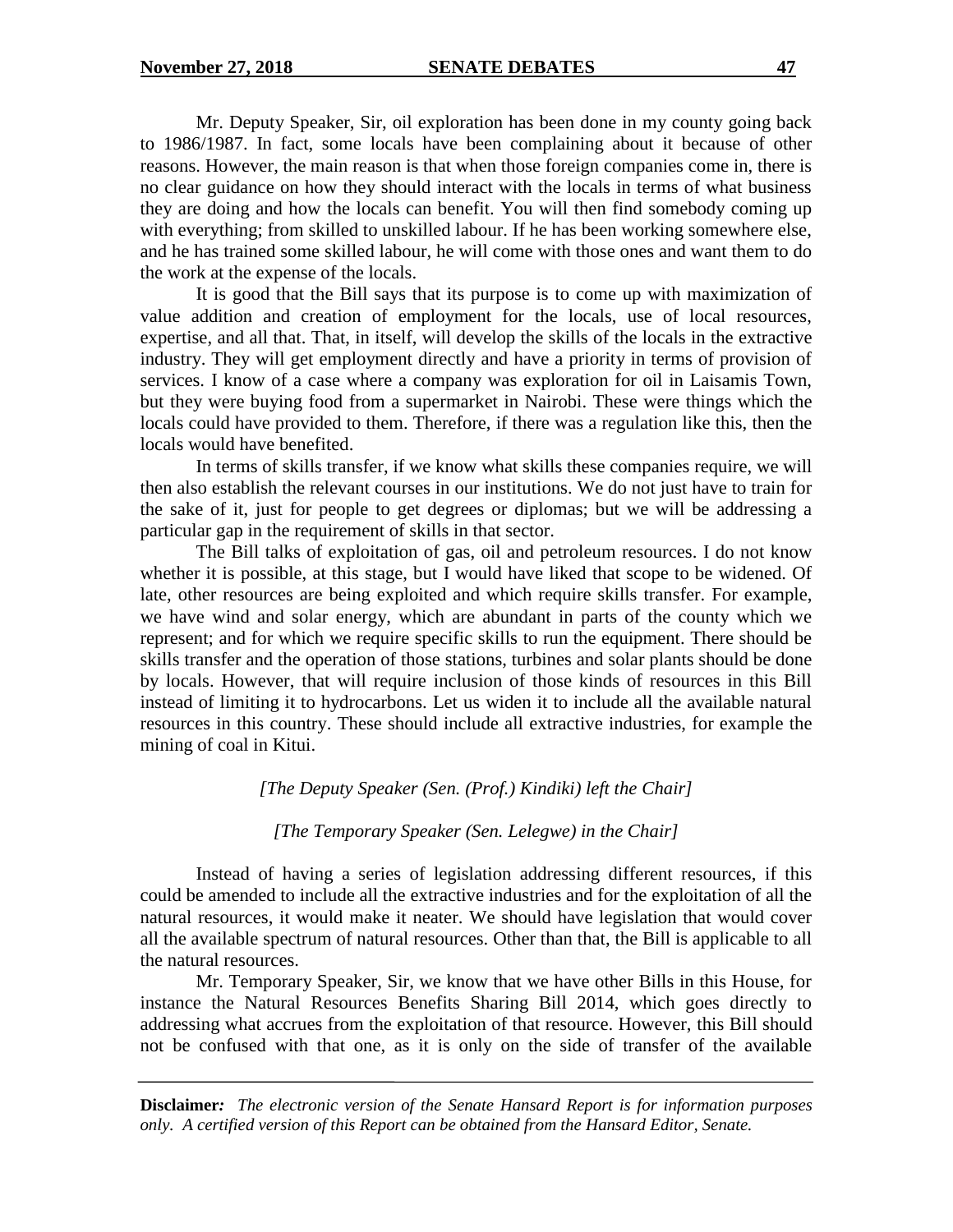opportunities during the establishment of that extractive industry because we will have employment of youth and skills transfer. When they are doing that, these extractive industries should also provide some scholarships so that the youth from those areas are trained. That way, they can learn the necessary skills so that, with time, there will be a transfer, not only of skills, but also of management of the systems.

As Sen. Ochillo-Ayacko has said, when you define a local company as one registered in Kenya, that also disadvantages locals. This is because Kenyans are not at the same level in terms of development, skills and business. If a resource like oil is found, for instance in Turkana, then it should be biased towards companies from that region so that the people from that region can also get opportunities. For example, an oil exploration company will be required to hire local labor and also hire vehicles from the locals instead of buying their own. The locals will also be supplying what they can, in terms of the daily usable items, for example food and all that can easily be procured from the locals. Unless the locals know that those opportunities are available in law, they will not be able to prepare themselves.

When they hear that an industry is coming up there, they will provide the necessary skills and capacity so that they can benefit directly from it. That way, it will improve and develop the economy of that area, unlike what is happening now, where a company comes with everything. The only thing you get from such projects is menial jobs, like casual work and security guards. These contractors come with their drivers, while we know that there is no shortage of drivers wherever you go in this country. This is because they come with complications and requirements which are tailored to lock out the locals.

Along the way, by the time they are coming to this country, some Kenyans would have already brokered some of these facilities. For example, I am the one who will provide the vehicles and food, among other things and the small tenders are already collected along the way. Therefore, by the time they get to the communities on the ground, they are already fully equipped. That is wrong. What does the community on the ground benefit from? That company will be there for the next 20 or 30 years, but the local community would not have benefited at all. Let us, therefore, limit even the company to the local ones.

The policy should be that all they need should be sourced locally. If it is not available in that ward or sub-county, it should then be sourced in that county. If it is not available in the county, it can then be sourced nationally. That way, we will ensure that everybody benefits. That way, the one who will be affected directly by exploration or exploitation of those resources benefits directly from it. More often than not, that is the person who is often affected directly one way or another than any other Kenyan.

I support that we need to have this kind of legislation because this is the only way we can make sure that Kenyans benefit, especially people from the northern part of this country or the arid parts. I am saying arid parts because those areas have, for a long time, been neglected and that is now where the next frontier for development is. That is where you will get all the resources; if it is oil, wind and solar, they are all in Turkana and all these other arid areas. That is where the next frontier of development is and that is why we are talking about clean energy.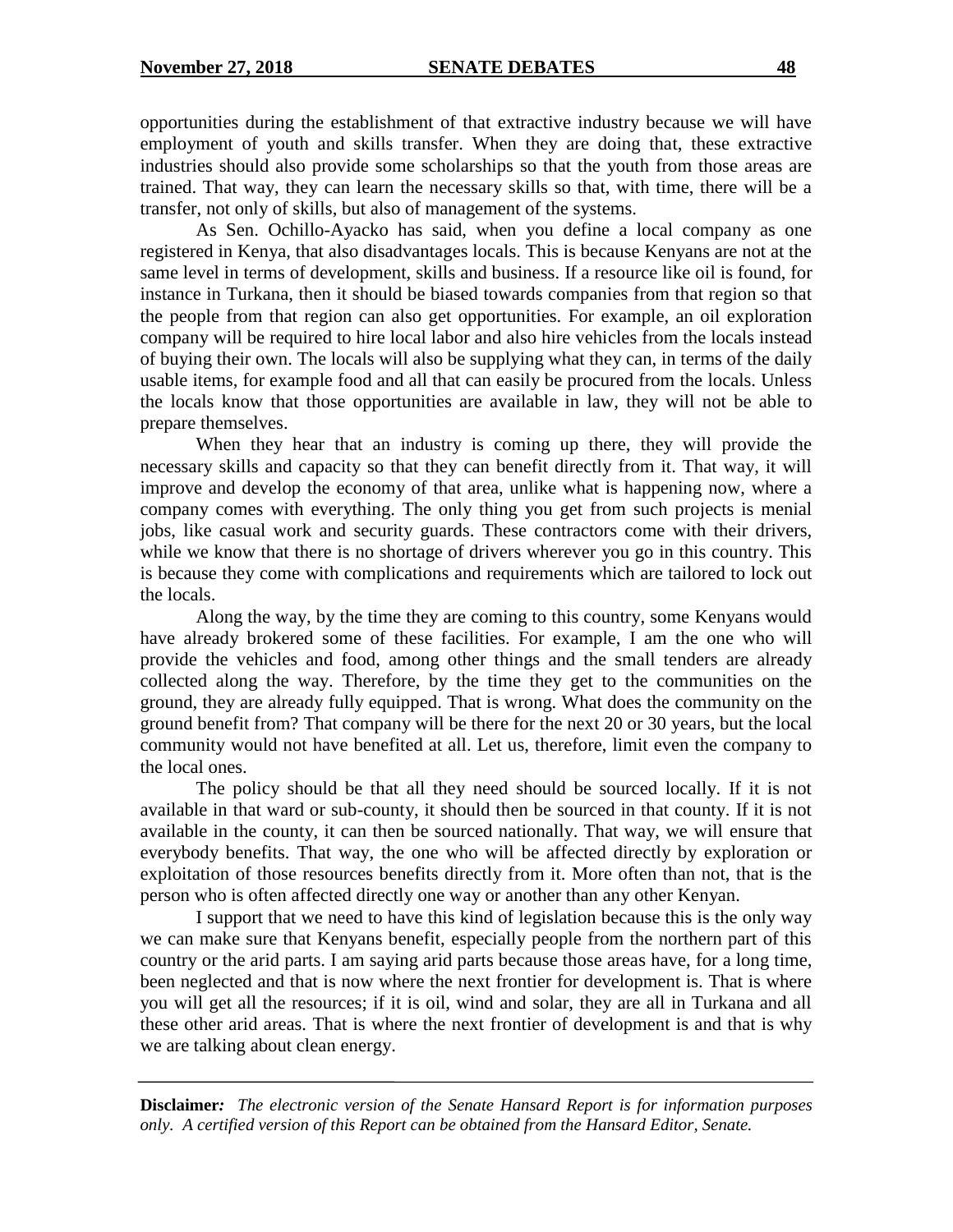Mr. Temporary Speaker, Sir, laws should be created to cushion locals from the influx of foreigners, who will come and take over what locals can do in terms of provision of locally available skills, materials, and services. That way, we would have cushioned them and it would be a reason for them to develop, ending up with a positive impact.

As I said before, oil exploration has been going on in my county. I know about three of them that have been going on since 1988 or 1989 by Amoco. We then had the Chinese company around Laisamis in 2014. The last one was Tullow which, before it discovered oil in Turkana, it was actually exploring for it in a place called Maikona in North Horr Sub-County. If you look at the way they were dealing with the locals, because there was no framework, it was like they were doing you a favour by giving you that opportunity.

I can see that the Bill outlines the responsibilities and the roles of the national Government and county governments. They have to make sure that when these exploiters come knocking, once this law has gone through, it is complied with before they can start doing their exploration. That is the only way to secure the benefits for the locals. This being the only part of the local content in terms of development and transfer of skills, we should make sure that we pass the Natural Resource Benefits Sharing Bill, because it directly affects what accrues from that exploitation to the local community, county and national Government. That way, we will also have another level of direct benefit. Those who can benefit directly through skills, employment and business opportunities will do it, but the general public will benefit through that benefit sharing arrangement.

Thank you, Mr. Temporary Speaker, Sir. I beg to support the Bill. I hope that we will pass it so that we can have this law to cushion our people against any exploitation.

**The Temporary Speaker** (Sen. Lelegwe): Thank you, Sen. (Eng.) Hargura.

Proceed, Sen. (Dr.) Musuruve.

**Sen. (Dr.) Musuruve:** Thank you, Mr. Temporary Speaker, Sir, for giving me an opportunity to contribute to this Bill. First, I thank Sen. Gideon Moi for coming up with this Bill. I congratulate him because, in his mind and from the way this Bill is framed, he wants to ensure that what is Kenyan must benefit Kenyans. I congratulate you, Senator, for coming up with this noble Bill and I believe it is going to help many Kenyans in this country.

I commend him for coming up with this Bill because it informs us about the Sustainable Development Goals (SDGs) directly. When you look at sustainable goal number one, which is eliminating all forms of poverty, this Bill is speaking to it. When we have resources in the county, they must be used by the locals to benefit them. If the resources benefit the locals, it means that their livelihood will become better and it will eliminate all forms of poverty.

This Bill also addresses SDG goal number 2, where we are eliminating any form of hunger. According to this Bill, it seeks to spur development in the counties. It is addressing the people that you are supposed to represent, as a Senate. The Senate represents counties and the interest of the counties and this Bill is directing us to that goal. When we eliminate all forms of poverty and hunger, it means that Wanjiku will benefit from this Bill.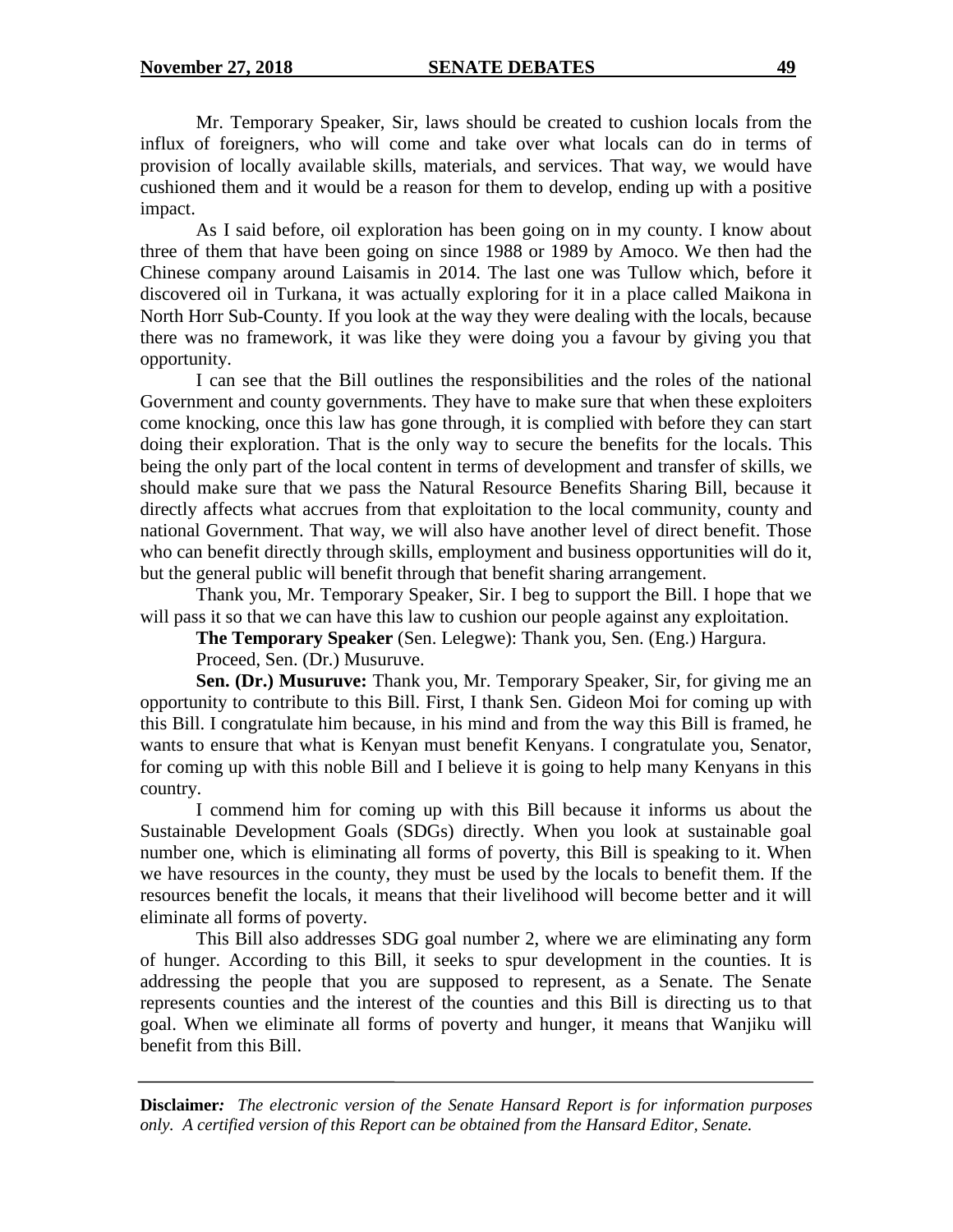I commend the crafter of this Bill because he is looking at long-term benefits to the locals. This Bill has immediate, short-term and long-term impact. Even when people go to a county and find resources there, instances where they cannot ensure their proper utilization are there. In such a situation, this Bill encourages that when a company goes to a county and finds resources that can be used, it then means that the company should engage with the locals so that, at the end of the day, the locals also benefit. The locals of this country must be protected.

There are instances where you find that a county has minerals but they end up not benefiting the county. This Bill is speaking to that deficit so that in a situation where there are minerals in a county, even the residents seek to benefit. That has implications because a company going to a county and to exploit minerals there must ensure that there are immediate, short-term, and long-term benefits for the locals.

This Bill also has a direct impact to Article 43 of the Constitution, which clearly states that everyone has a right to food, shelter, education, and all those rights. If the locals are empowered, they will be able to manage themselves, buy their own water, have shelter, and people will be able to take their children to school. This Bill is well thought out and crafted; and it needs to see the light of day. When you look at this Bill, it is not only addressing the nation, but humanity. It has a humanitarian touch because it ensures that you do not exploit the locals. When the locals benefit, it then means that the human race benefits.

In a situation where locals are involved in the extraction of minerals in a certain county and they benefit; it means that employment opportunities will be created. Employment is a real issue in this country. The fact that this Bill seeks to protect locals so that they can get employment makes it a noble Bill. This is because there are situations where you go to a county and find some of our youth are idle and do not know what to do. However, sometimes when you look at that county you will find that there are mineral resources that are benefiting the county, yet the youth are not benefiting. This Bill seeks to protect and take care of the youth of this country.

This Bill also speaks about having joint ventures. This is because in a situation where an organisation, company or someone goes to a county and finds that there are resources which the locals cannot manage, then there can be a joint venture where the organization, in partnership with the locals, will eventually lead to a win-win situation. This addresses SDG Number 17.

This Bill is sustainable because when we use local expertise, we will be enriching our locals and making them creative. We will also be making them use their intellect as well as their capacity. We have to ensure that our locals are protected and that they are part of the investments in the county. They should also benefit from the investments that are in the county.

I hope that Sen. Moi will think of issues of training and capacity building of the locals. There are instances where the locals are not aware of the resources in their counties; and neither do they know of how to make use and benefit from them. The issue of training on local content should be brought up and taught in colleges and TVETs. This will make the common *mwananchi* not to be naïve in the county because sometimes they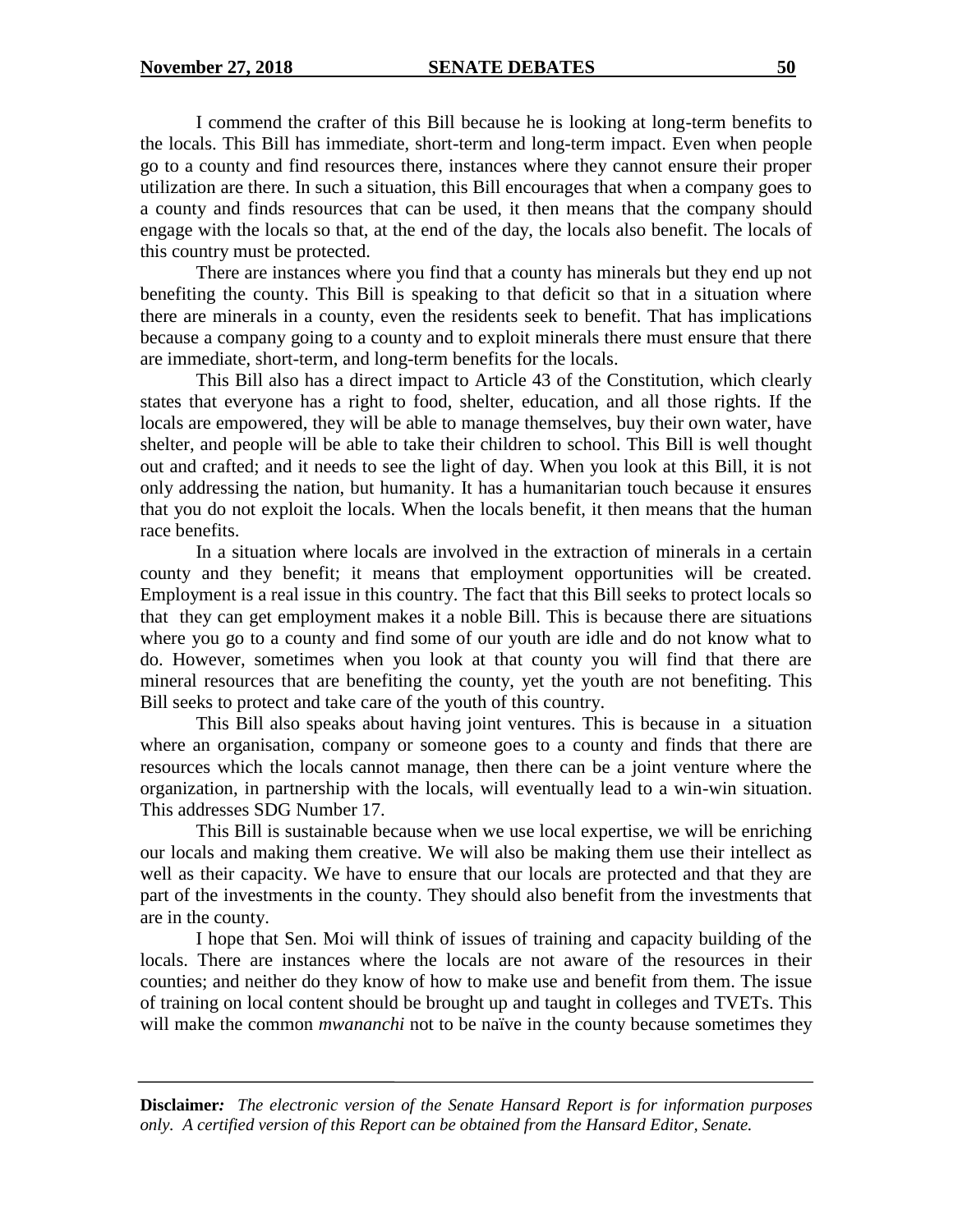are not aware of the gold that they have. Therefore, there is need to build capacity in this area.

This is a good Bill but it should also have a component for Persons with Disabilities (PWDs) in the counties. When you talk of local content, investment, capacity building and people benefiting from the resources; all counties should ensure that they grow together with PWDs. This is because most of the time when we have attractive Bills like this one, PWDs are usually left out. Therefore, there is need to bring them on board so that we can have inclusive development that will benefit the whole nation. There is a question mark when counties thrive yet PWDs have been left out. It is important to bring in the issue of disability, because it is a global concern. Nations worldwide are thinking of how they can grow together with their people, which includes lifting up PWDs so as not to leave anyone behind.

I, therefore, strongly support this Bill, which is well thought out. It is going to drive this nation very many miles from where we are. Congratulations to Sen. Moi for this wonderful Bill.

**The Temporary Speaker** (Sen. Lelegwe): Thank you, Hon. Senators. I do not see more requests. I now call upon the Mover of the Bill to reply.

**Sen. Moi**: Thank you, Mr. Temporary Speaker, Sir. Before I continue, I would like to thank all the Senators who have contributed profusely. It has been very enriching and I have listed and noted their concerns. Most Senators have talked about the issue of what we call 'local.' This Bill deals with local content and how the local people will benefit, and not be overrun by the other bigger 'locals.'

Sen. Hargura, I also agonize about this. I was trying to dig down to what is 'local.' For example, in my county, we have geothermal exploitation, and we have discovered oil. The benefit of this should be first be to them; and likewise to other counties. Unfortunately, I was advised by the lawyers that we were shackled by the Constitution on that issue. However, there will be a time when we will all see how to maneuver through it so that the first beneficiaries are 'local' and then we step up to the others.

Sen. (Dr.) Musuruve, there will be no development without our PWDs. I totally agree that we must enshrine it in the Bill and, together, we will do that. Forgive me for that *kukata kona kidogo.*

Mr. Temporary Speaker, Sir, I do not want to say more. However, I am happy about the enthusiasm that this Bill has created. I want to read what is inside the Bill, because people have been talking about training in our universities and what we will have.

This Bill requires international companies to pursue policies that ensure the employment of Kenyans in the oil and gas sector; and extractives. It requires, for this purpose, that these companies establish training institutions for skills and knowledge transfer in Kenya in collaboration with Kenyan universities. Further, it requires that they set up research and development facilities in Kenya.

Mr. Temporary Speaker, Sir, as I conclude, you have heard the Senators say that we have the other Bill which has other revenue sharing arrangements and which goes hand in hand with this Bill. That is a good Bill. Ultimately, this Bill goes beyond the idea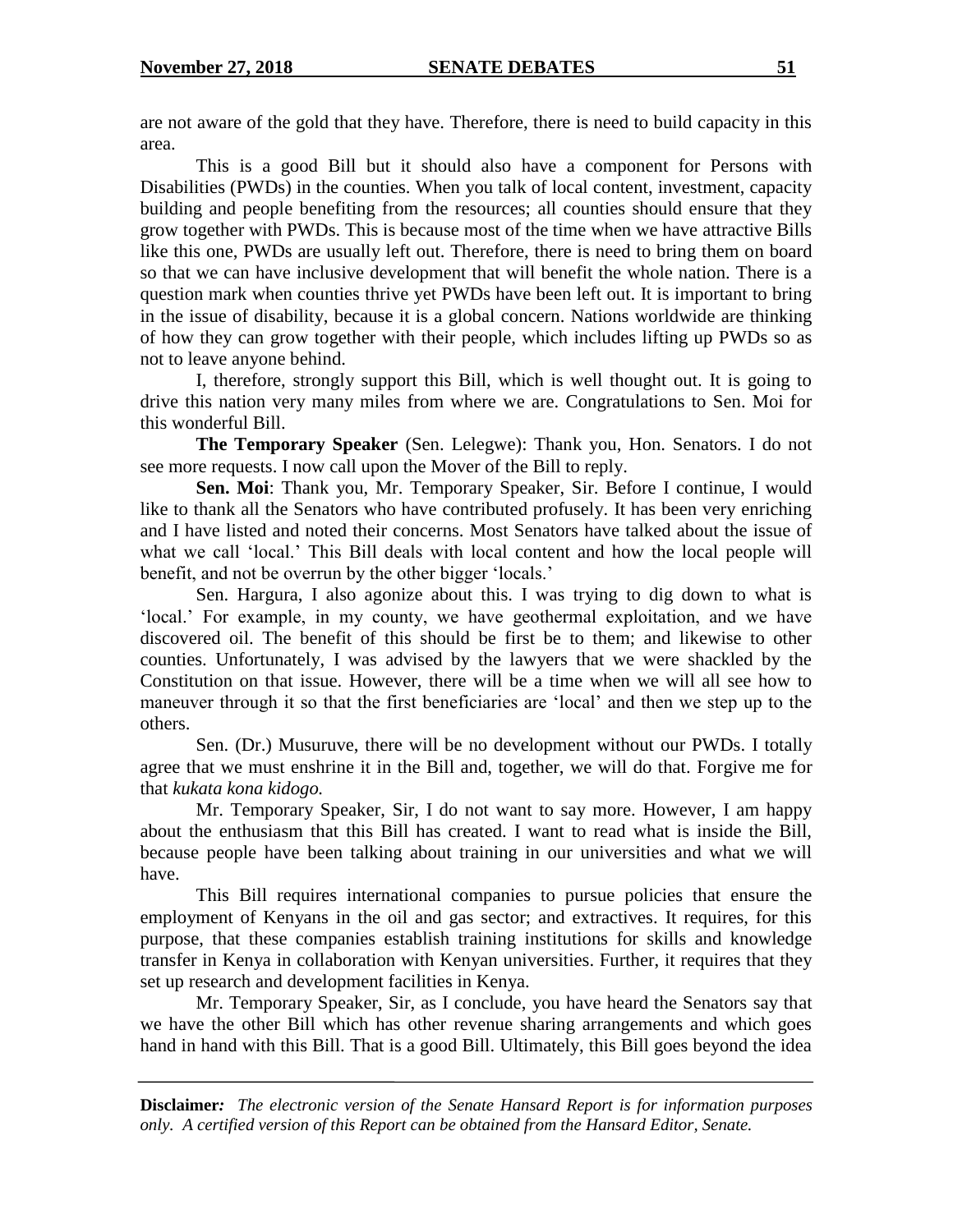of monetization of benefits expressed in percentages of revenues shared from natural resources or material sales. It is about growing our collective capacity and capability, as a nation, to meaningfully participate in the extractive industry value chain and to capture higher value domestically. I see local content development as more than handouts; I see it as an empowerment to the citizenry, both moral and legal, to partake of the constitutional objectives of ensuring that our natural resources benefit us.

Mr. Temporary Speaker, Sir, pursuant to Standing Order 61(3), I request that you defer putting of the question on this Bill to a later date.

**The Temporary Speaker** (Sen. Lelegwe): Thank you, Sen. Moi. I, therefore, defer putting the question on the Local Content Bill (Senate Bills No.10 or 2018) to Tuesday next week.

Next Order.

*Second Reading*

### THE STATUTORY INSTRUMENTS (AMENDMENT) BILL (SENATE BILLS NO.24 OF 2018)

**Sen. Farhiya:** Thank you, Mr. Temporary Speaker, Sir. I beg to move that the Statutory Instruments (Amendment) Bill (Senate Bills No.24 of 2018) be now read a Second Time.

Mr. Temporary Speaker, Sir, the purpose of the Bill is to amend the Statutory Instruments Act in order to expressly include the Senate in the statutory instrument scrutiny process. As part of Parliament, the Senate of Kenya has a role in making the laws of Kenya, which includes statutory instruments. Excluding the Senate in such an important aspect of law making would deny counties the right to be represented.

My Committee brought this discussion to this House sometime back. What happens is that, ordinarily, the statutory instruments would be introduced to both Houses and both Clerks. After that, the Clerks determine whether they are relevant for the Senate or the National Assembly. In this case, what the National Assembly amended in this Act is that all the statutory instruments should be taken to the National Assembly. Who determines what goes to the Senate? That means that it is the National Assembly to determine for us what comes to our House.

In this same House, we agreed that, that was not in order. In the first place, there was a procedural error because when that happened, the amendment happened because it affected both Houses. Consequently, the amendments should have come to this House, which did not happen. The amendment was only taken to the National Assembly and it was assented to. In response to that, we are trying to correct the anomaly, as a Committee, to ensure that the right thing happens.

Mr. Temporary Speaker, Sir, Article 94(1) of the Constitution provides that-

"The legislative authority of the Republic is derived from the people and, at the national level, is vested in and exercised by Parliament." Similarly, Article 94(5) of the Constitution provides that-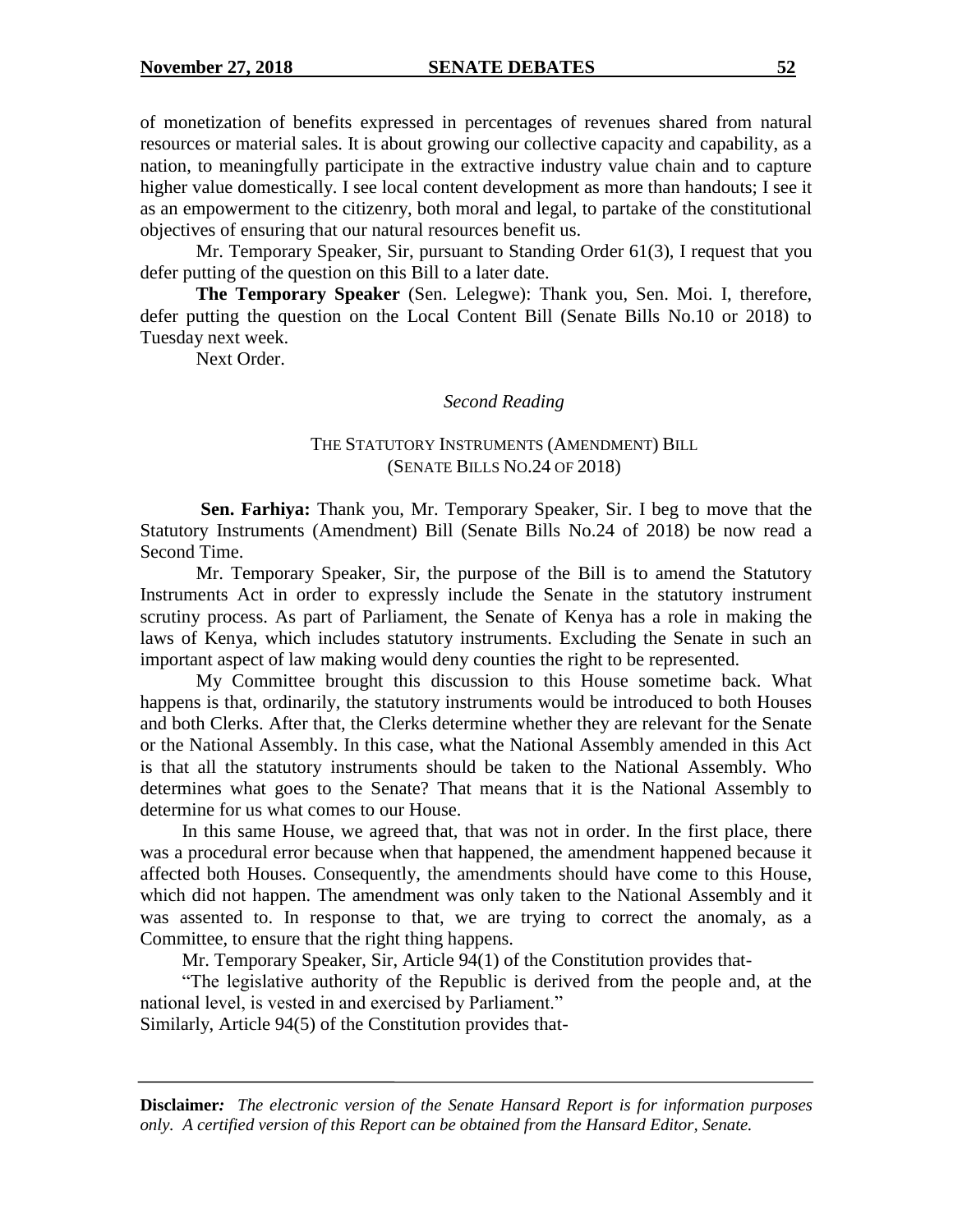"No person or body, other than Parliament, has the power to make provision having the force of law in Kenya except under the authority conferred by this Constitution or by legislation."

The import of those provisions of the Constitution is that Parliament has the sole prerogative to make law. Therefore, Parliament may, in certain instances, delegate its law making power to another authority; for instance, a Cabinet Secretary (CS).

Once the power to make the law has been delegated, it is still incumbent upon Parliament to ensure that the delegatee exercises this power in a manner which it was intended. The Statutory Instruments Act, therefore, provides for this process through Parliament. Presently, however, Section 11 of the Statutory Act provides that-

"Every Cabinet Secretary responsible for regulation-making authority shall within seven (7) sitting days after the publication of the statutory instrument, ensure that a copy of statutory instrument is transmitted to the responsible Clerk for tabling before the relevant House of Parliament."

Mr. Temporary Speaker, Sir, in Clause 11(2) of the Statutory Instruments (Amendment) Bill, 2018 says that-

"Notwithstanding subsection (1) and pursuant to the legislative powers conferred on the National Assembly under Article 109 of the Constitution, all regulation-making authorities shall submit copies of all statutory instruments for tabling before the National Assembly."

That is what it reads.

Mr. Temporary Speaker, Sir, the law is ambiguous in its current form as it does not clearly state the statutory instrument that shall be considered by the Senate and the National Assembly. It says that all the statutory instruments should be tabled in the National Assembly and then it says 'in the respective House.' Therefore, one is left to wonder who decides which statutory belongs where. If all of them are tabled in the National Assembly and not in the Senate, we are then leaving that power to the National Assembly.

As a result of that, counties will lose the benefit of ensuring that they, at least, have been represented well because this House exists to protect them.

Mr. Temporary Speaker, Sir, the Bill proposes an amendment to Section 11 of the Statutory Instruments Act to provide that every CS responsible for a regulation-making authority shall, within seven (7) sitting days after the publication of a statutory instrument, ensure that a copy of the statutory instrument is transmitted to the Clerk of the Senate and Clerk of the National Assembly. This will ensure that both Clerks are covered for determination. Therefore, this amendment proposes to delete subsection 2, which currently provides that all statutory instruments shall be forwarded to the National Assembly.

The Bill also seeks to amend Section 11(3) of Act to provide that-

"The Clerk of each House shall register or cause to be registered every statutory instrument transmitted to the respective House for tabling or laying under this Part."

The Bill further proposes to amend Section 15(3) of the Act to provide that an extension given by either House of Parliament to a Committee on Delegated Legislation to report on the consideration of the statutory instrument shall not exceed 21 days. The Bill that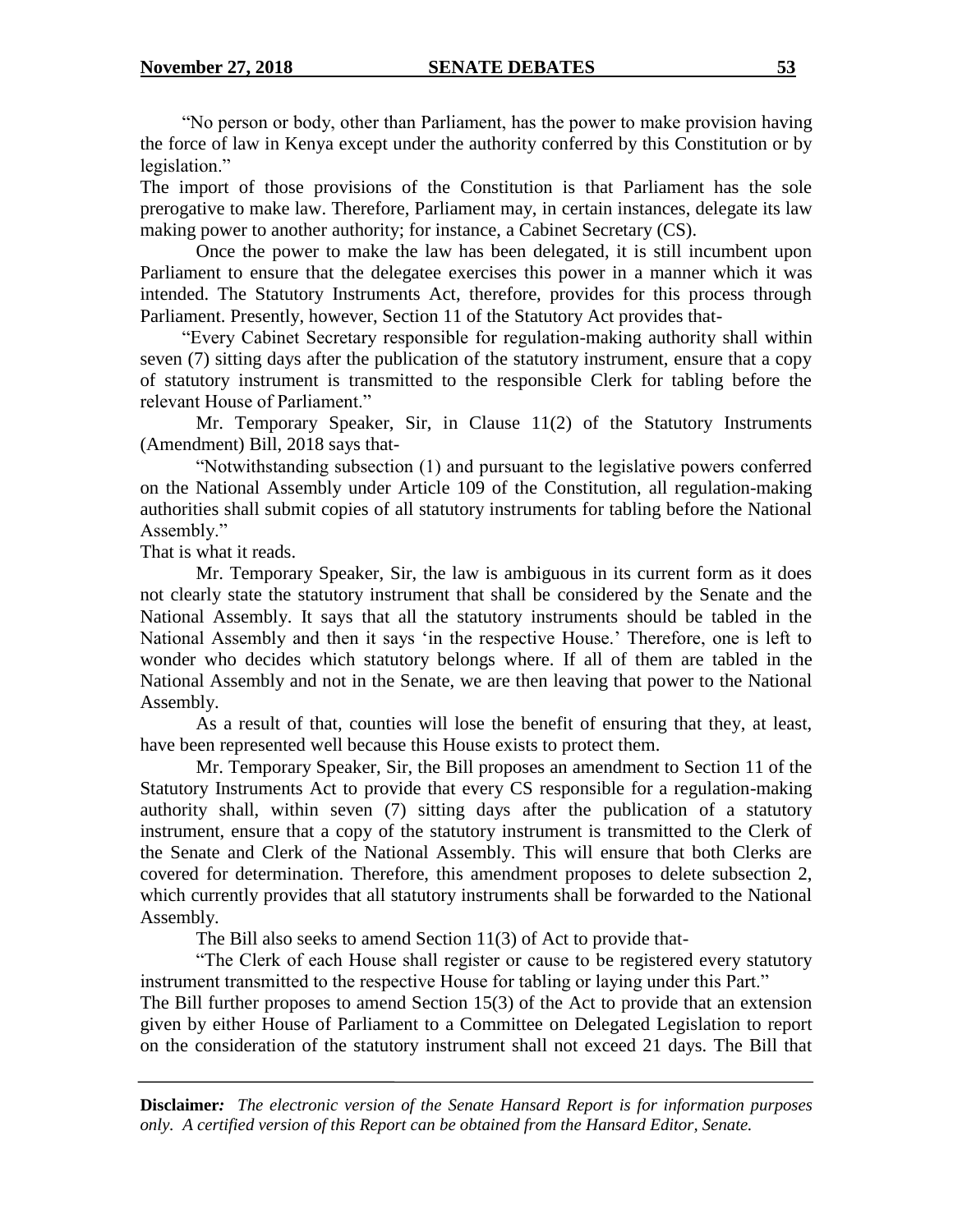was proposed by the National Assembly makes reference only to an extension of time, but does not limit it. If we extend something and do not limit it, nobody may ever consider it.

In conclusion, Mr. Temporary Speaker, Sir, by passing this Bill, the Senate will expressly provide for its involvement in the process of scrutiny and approval of statutory instruments. This will ensure that the interests of counties, in delegated legislation, are protected. Consequently, counties will effectively discharge their function under Part 2 of the Fourth Schedule of the Constitution.

Mr. Temporary Speaker, Sir, I beg to move and invite Sen. (Eng.) Hargura to second.

**Sen. (Eng.) Hargura:** Mr. Temporary Speaker, Sir, I beg to second The Statutory Instruments (Amendment) Bill (Senate Bills No. 24 of 2018). As the Mover has said clearly, lawmaking is the responsibility of Parliament, which is, the Senate and the National Assembly. When we make laws, we should do it together. A Bill may originate in any House, but if it concerns counties, the law says that it has to be considered by the two Houses.

More often than not, we do not go legislating very minute and specific details. We normally say that the CS or the relevant authority will make the necessary regulations. That is already part of that Bill which has gone through this House.

Once it has gone through this House, it is only proper that when that authority – which has been given the regulation-making function in a particular Act, once it has been assented to, is making regulations, it has to submit them back to the two Houses. This is because the devil is in the details. We may legislate something good, but if the regulation-making authority makes a regulation that is not in line with the spirit of that Act, the implementation of that Act will not be as envisaged by Parliament.

Mr. Temporary Speaker, Sir, I will give a case in point. In 2016, we passed The Community Land Act, where we said very clearly that the CS for Lands is supposed to make regulations. I looked for those regulations and was surprised that they actually went through the National Assembly in March this year. Those regulations will govern the implementation of the Community Land Act, which clearly affects counties. However, the Senate did not have an input on how that Act will be implemented.

In my case, I have a very serious issue when it comes to community land. Our main issue has been to make sure that community land is clearly defined. That is why, when that Bill came from the National Assembly, it was rejected in totality in the Senate. Moreover, it had to go through mediation the whole day, where we scrutinized it clause by clause, starting with the title to the end. We wanted to make sure it was in line and would assist counties with regard to community lands; to ensure that they are registered and not to disadvantage communities.

Mr. Temporary Speaker, Sir, knowing how communities who occupy community lands operate, the main issue is to demarcate that land between the communities. This is because we find communities fighting each other because of the boundaries. Where does their land start and end? That question needs to be answered before any registration or demarcation of community land is done. This needs to be captured in the regulations.